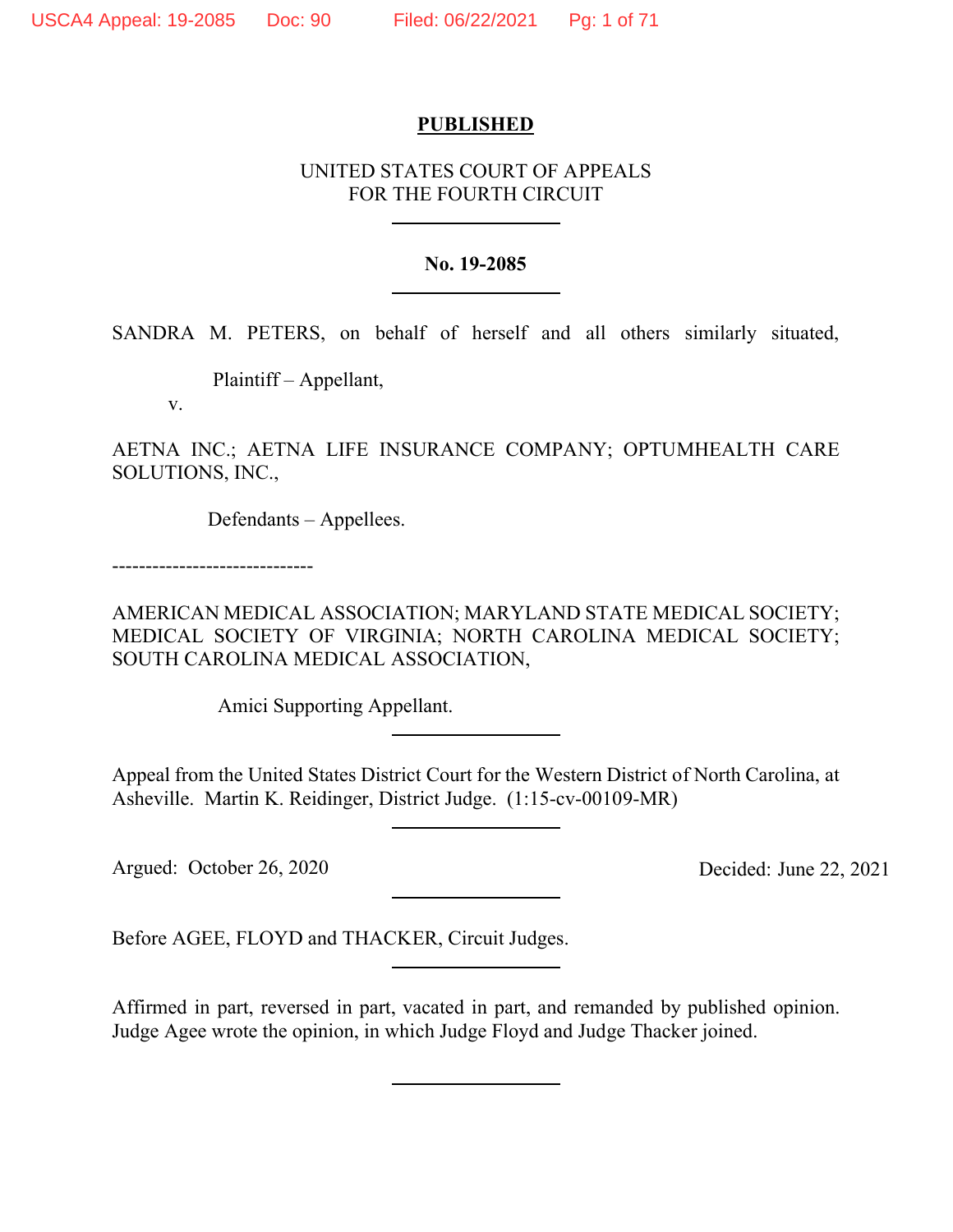**ARGUED:** D. Brian Hufford, ZUCKERMAN SPAEDER LLP, New York, New York, for Appellant. Earl B. Austin, III, BAKER BOTTS L.L.P., New York, New York; Brian D. Boone, ALSTON & BIRD, LLP, Charlotte, North Carolina, for Appellees. **ON BRIEF:**  Jason M. Knott, Washington, D.C., Jason S. Cowart, Nell Z. Peyser, ZUCKERMAN SPAEDER LLP, New York, New York; Larry S. McDevitt, David Wilkerson, THE VAN WINKLE LAW FIRM, Asheville, North Carolina, for Appellant. Michael R. Hoernlein, Rebecca L. Gauthier, ALSTON & BIRD LLP, Charlotte, North Carolina; E. Thomison Holman, HOLMAN LAW, PLLC, Asheville, North Carolina; Jessica F. Rosenbaum, BAKER BOTTS L.L.P., New York, New York, for Appellees. Leonard A. Nelson, Kyle A. Palazzolo, AMERICAN MEDICAL ASSOCIATION, Chicago, Illinois, for Amici American Medical Association, North Carolina Medical Society, Maryland State Medical Society, South Carolina Medical Association, and Medical Society of Virginia.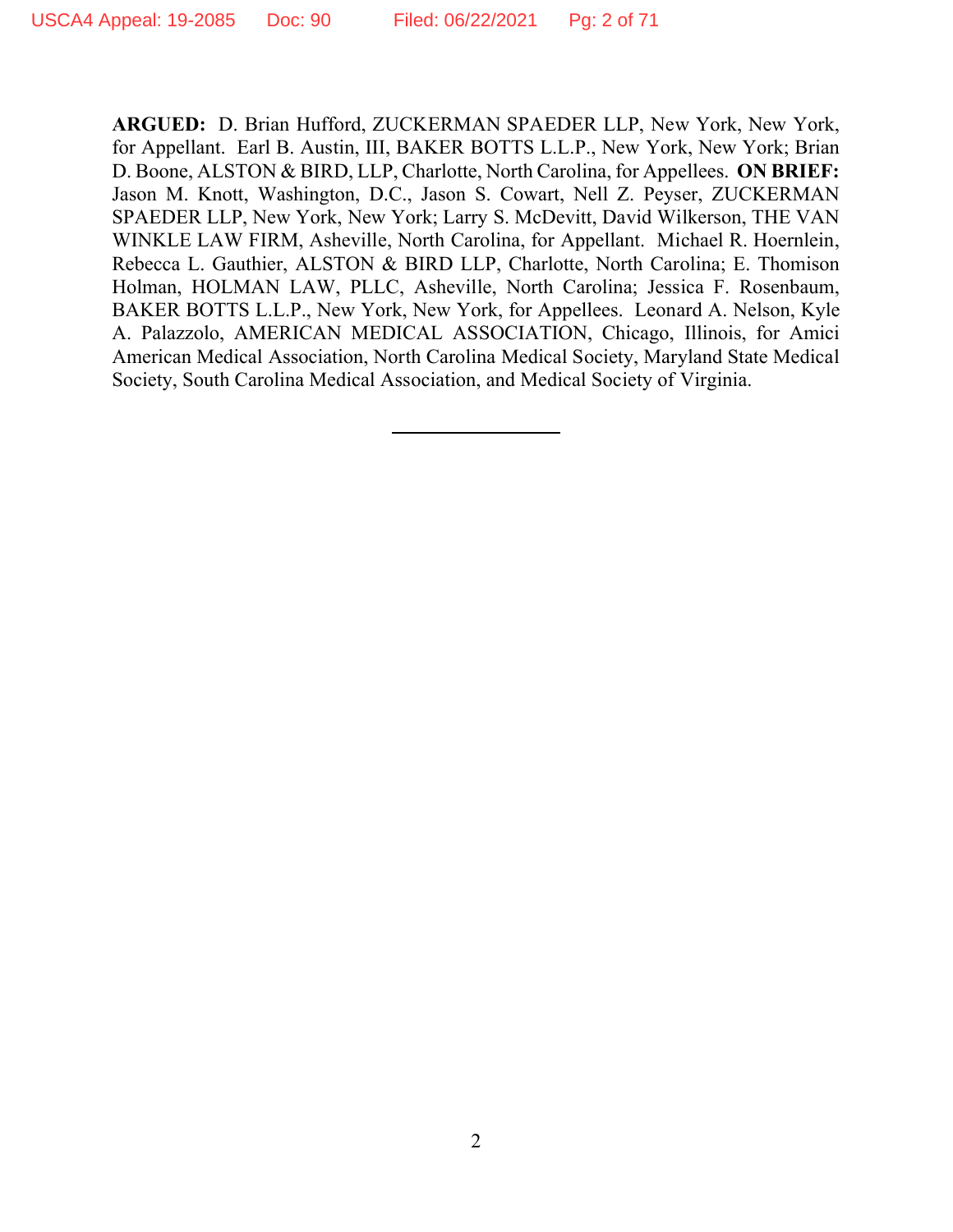AGEE, Circuit Judge:

Sandra Peters appeals the district court's grant of summary judgment in favor of Aetna Inc., Aetna Life Insurance Company, and Optumhealth Care Solutions, Inc. (individually, "Aetna" and "Optum"; collectively, "Appellees"), as well as the denial of her motion for class certification. For the reasons discussed below, we affirm in part, reverse in part, vacate in part, and remand for further proceedings consistent with this opinion.

I.

Mars, Inc. ("Mars") operated a self-funded health care plan ("the Plan") and hired Aetna as a claims administrator of the Plan pursuant to a Master Services Agreement ("MSA").<sup>1</sup> Under the MSA, Aetna's obligations included processing the participants' claims for the Plan and providing a cost-effective network of health care providers. The MSA contained a "Service and Fee Schedule" ("the Fee Schedule"), explaining that "[a]ll Administrative Fees from this [Statement of Available Services] are summarized in the following Service and Fee Schedule." J.A. 6025. The Fee Schedule notes that

 J.A. 6026, 6028. Aetna's compensation, in return for providing all of the agreed services under the MSA, was set at , meaning , meaning

<sup>&</sup>lt;sup>1</sup> Mindful of the standard on summary judgment, we recite the facts herein in the light most favorable to the non-moving party, Peters. *Garofolo v. Donald B. Heslep Assocs., Inc.*, 405 F.3d 194, 198 (4th Cir. 2005).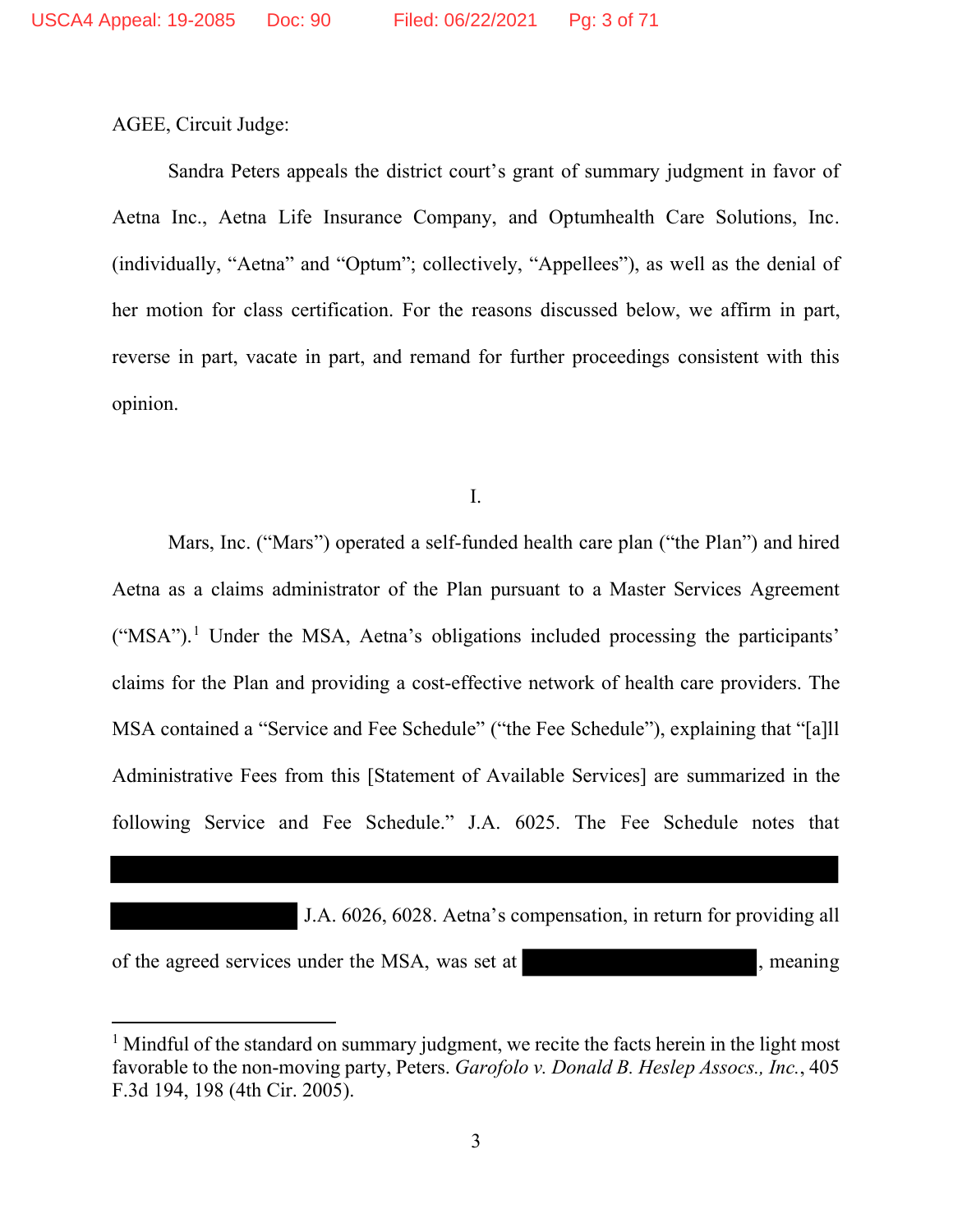that

# J.A. 3142.

# The Aetna-Optum Relationship

The MSA permitted Aetna to subcontract "[t]he work to be performed by Aetna" for the Plan. J.A. 5999. Aetna subsequently executed such subcontracts with Optum for Optum to provide chiropractic and physical therapy services to the Plan participants for more cost-effective prices than Aetna alone could provide. Optum's "downstream providers" offered in-network services to Aetna insureds (including the Plan participants) at competitive rates. In exchange for Optum's services, it was to be paid a fee.

Section 20(B) of the MSA specified that "Aetna shall be solely responsible for payments due such subcontractors." J.A. 5999. However, Aetna did not wish to pay Optum out of the fees it received from Mars through the Plan. Instead, Aetna requested that Optum "bury" its fee within the claims submitted by Optum's downstream providers. J.A. 2692. By doing so, the Plan and its participants effectively would pay part or all of Optum's administrative fee notwithstanding the contrary terms of the MSA.

As a result, the fee breakdown for health care services provided to Plan participants through Optum operated as follows: After treatment, the health care provider submitted its claim to Optum for the services rendered. Optum then added a "dummy code" to the claim from the Current Procedural Terminology ("CPT")<sup>2</sup> to reflect a bundled rate fee, consisting

<sup>2</sup> The CPT is "a uniform coding used in 'identifying, describing, and coding medical, surgical, and diagnostic services performed by practicing physicians.'" *Newport News Shipbuilding & Dry Dock Co. v. Loxley*, 934 F.2d 511, 513 n.2 (4th Cir. 1991) (citation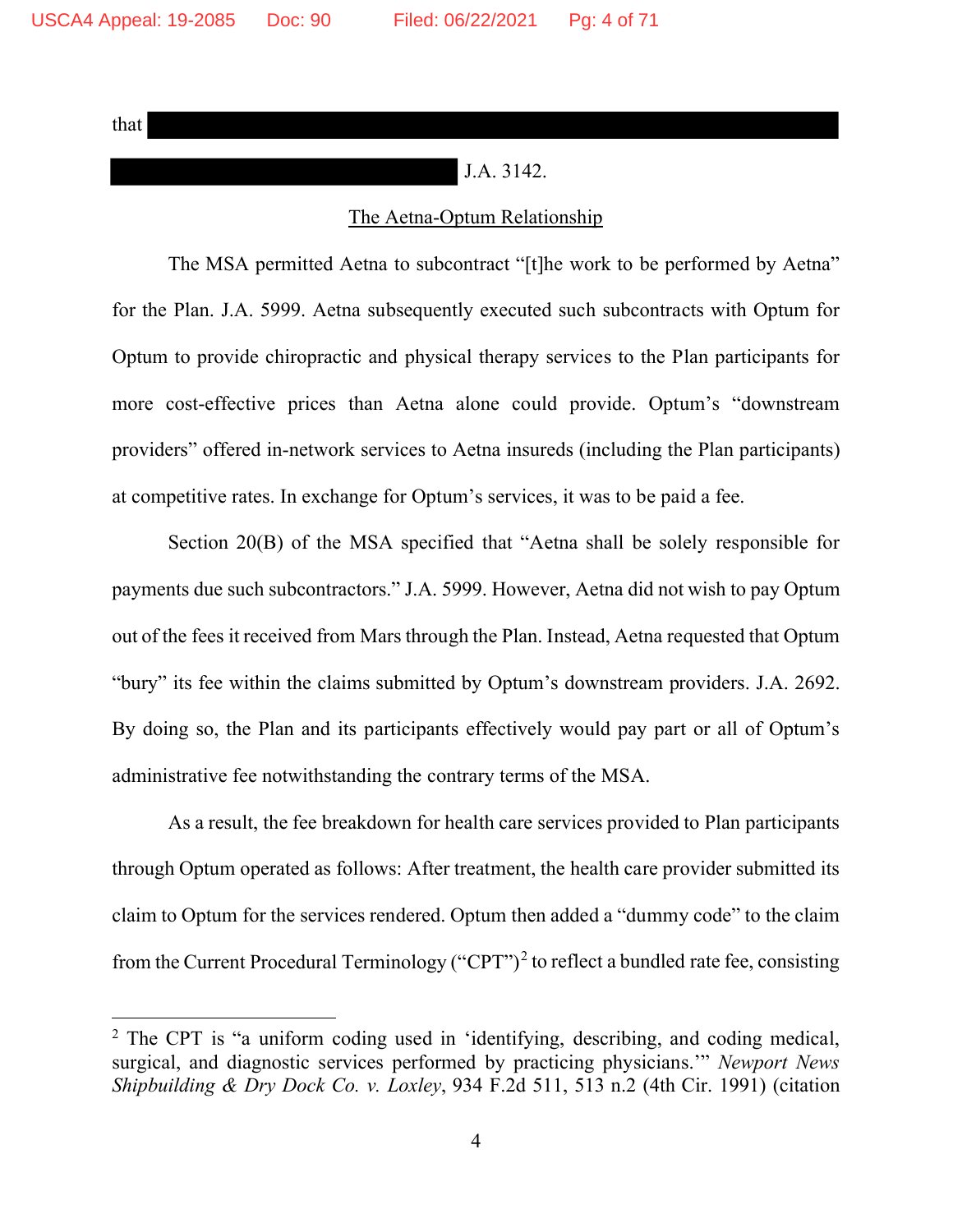of Optum's administrative fee and the cost of the health care provider's services. Optum would then forward the bundled rate fee claim to Aetna for its approval. In turn, this bundled rate fee would be paid based on the Plan's responsibility framework, depending on the coinsurance required and whether a patient-paid deductible had been reached.

Appellees sought to keep this fee breakdown from being known by Mars or the Plan participants. As one Aetna employee explained, "We need to ensure that the members are not being relayed this information about wrap or administration fees as they are feeling they are absorbing costs, which in turn makes most of them unhappy." J.A. 2699. Nonetheless, some Aetna and Optum employees exhibited concern over the fee "bumping" arrangement, stating, for instance:

The scenario where the co-insurance amount is calculated based on Aetna's payment to us is very problematic – the essence of the [Department of Insurance ("DOI")] complaint on this will be patients are being forced to pay a % of our fee, this is not going to viewed favorably by the DOI.

J.A. 2647.

# The Terms of the Plan

Plan Participants received a Summary Plan Description ("SPD"), which set out their rights and benefits under the Plan, including the charges for health care services and their participant responsibility. And in the circumstances of this case, the SPD represents the

omitted). It is "the most widely accepted" system of coding "under government and private health insurance programs." *Id.* (citation omitted).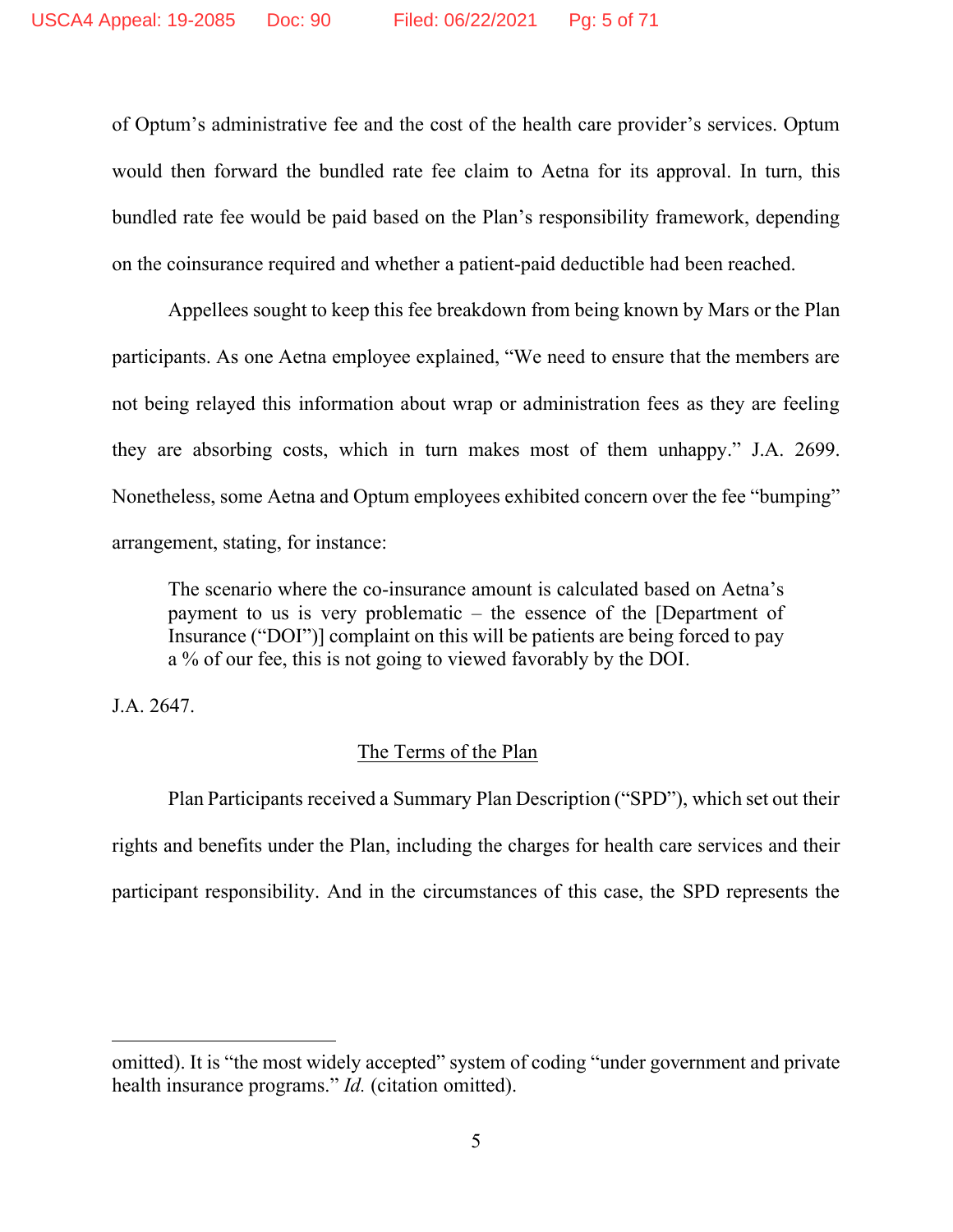terms<sup>3</sup> of the Plan.<sup>4</sup> Relevant to this appeal, the SPD, as also reflected in the subcontract provision of the MSA, did not authorize the Plan or its participants to be charged Optum's administrative fee. This is evident when considering the SPD's definitions of appropriate charges. The SPD defines "Negotiated Charge" as "the maximum charge a Network Provider has agreed to make as to any service or supply for the purpose of the benefits under this Plan." J.A. 3067. Critically, "[t]he Plan does not cover expenses that are not considered Medically Necessary or appropriately provided." J.A. 3030. "Charges for a service or supply furnished by a Network Provider in excess of the Negotiated Charge" are not covered. J.A. 3032.

Under the Plan, a "Network Provider" does not encompass an entity such as Optum,

as that is defined to be "[a] health care provider or pharmacy that has contracted to furnish

<sup>&</sup>lt;sup>3</sup> The Supreme Court has indicated that "the summary documents, important as they are, provide communication with beneficiaries about the plan, but that their statements do not themselves constitute the terms of the plan." *CIGNA Corp. v. Amara*, 563 U.S. 421, 438 (2011) (emphasis omitted). Indeed, the SPD directs the parties to the Mars Plan for the actual substance of the agreement: "The complete terms and conditions of the Plan are described in a comprehensive legal Plan document. This SPD is not intended to cover every circumstance contained in the Plan document." J.A. 3001. But the actual Plan document is not in the record and neither the parties nor the district court appear to have addressed or relied on it during this litigation, instead referencing the SPD as fully representative of the Plan. Nor has any claim been made that the SPD varies in any material way from the Plan. We therefore accept the SPD as representative of the Plan as "it was [the parties'] burden to place that evidence before the court. [The parties] failed to do so, and we are confined to the record before us." *Prichard v. Metro. Life Ins. Co.*, 783 F.3d 1166, 1171 (9th Cir. 2015); *see, e.g.*, *MBI Energy Servs. v. Hoch*, 929 F.3d 506, 511 (8th Cir.), *cert. denied*, 140 S. Ct. 541 (2019) ("*Amara* does not prevent a summary plan description from functioning as the plan in the absence of a formal plan document."). Therefore, we proceed with the understanding that the SPD operates as the terms of the Plan.

<sup>&</sup>lt;sup>4</sup> We use the terms "Plan" and "SPD" interchangeably except where specifically identified otherwise.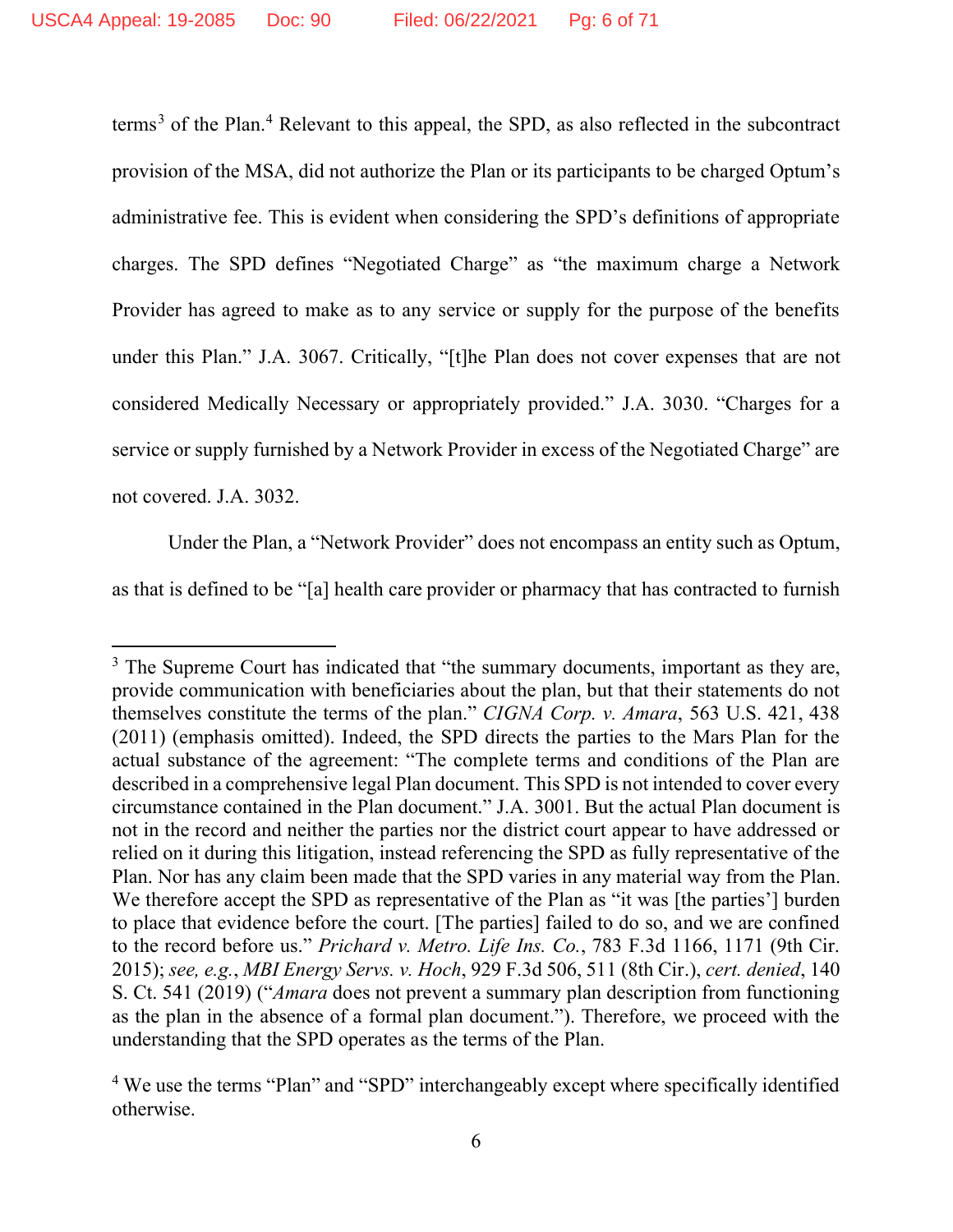services or supplies for this Plan, but only if the provider is, with Aetna's consent, included in the directory as a Network Provider." J.A. 3067. In contrast, an "Out-of-Network Provider" is "[a] health care provider or pharmacy that has not contracted with Aetna, an affiliate or a third-party vendor to furnish services or supplies for this Plan." J.A. 3067. As explained below, Optum is not a health care provider or pharmacy.

The SPD further explains the payment responsibility framework for Plan benefits, reflecting that the "Annual Deductible" is "[t]he part of [the Plan participant's] Covered Expenses [they] pay each calendar year before the Plan starts to pay benefits." J.A. 3063. And "Coinsurance" is "[t]he amount [the Plan participant] pay[s] for Covered Expenses after [they] have met the annual deductible." J.A. 3064. Finally, "Annual Coinsurance Maximum" is "[t]he amount of Coinsurance [the Plan participant] pay[s] each year before the Plan pays 100% of the Negotiated Charge (for in-network services)." J.A. 3063. As these definitions provide, each calendar year stands on its own, so that a Plan participant begins anew the process of accruing her Annual Deductible and Annual Coinsurance Maximum each year.

In application, the Plan required Peters, who participated in the Plan through her husband's employment with Mars, to pay 100% of covered expenses until she met her annual deductible of \$250. After reaching the deductible, she was responsible for paying 20% of the covered expenses for claims as coinsurance, and the Plan paid the other 80% of those claims. However, once Peters paid the annual coinsurance maximum of \$1,650, the Plan paid 100% of covered expenses for the rest of the year.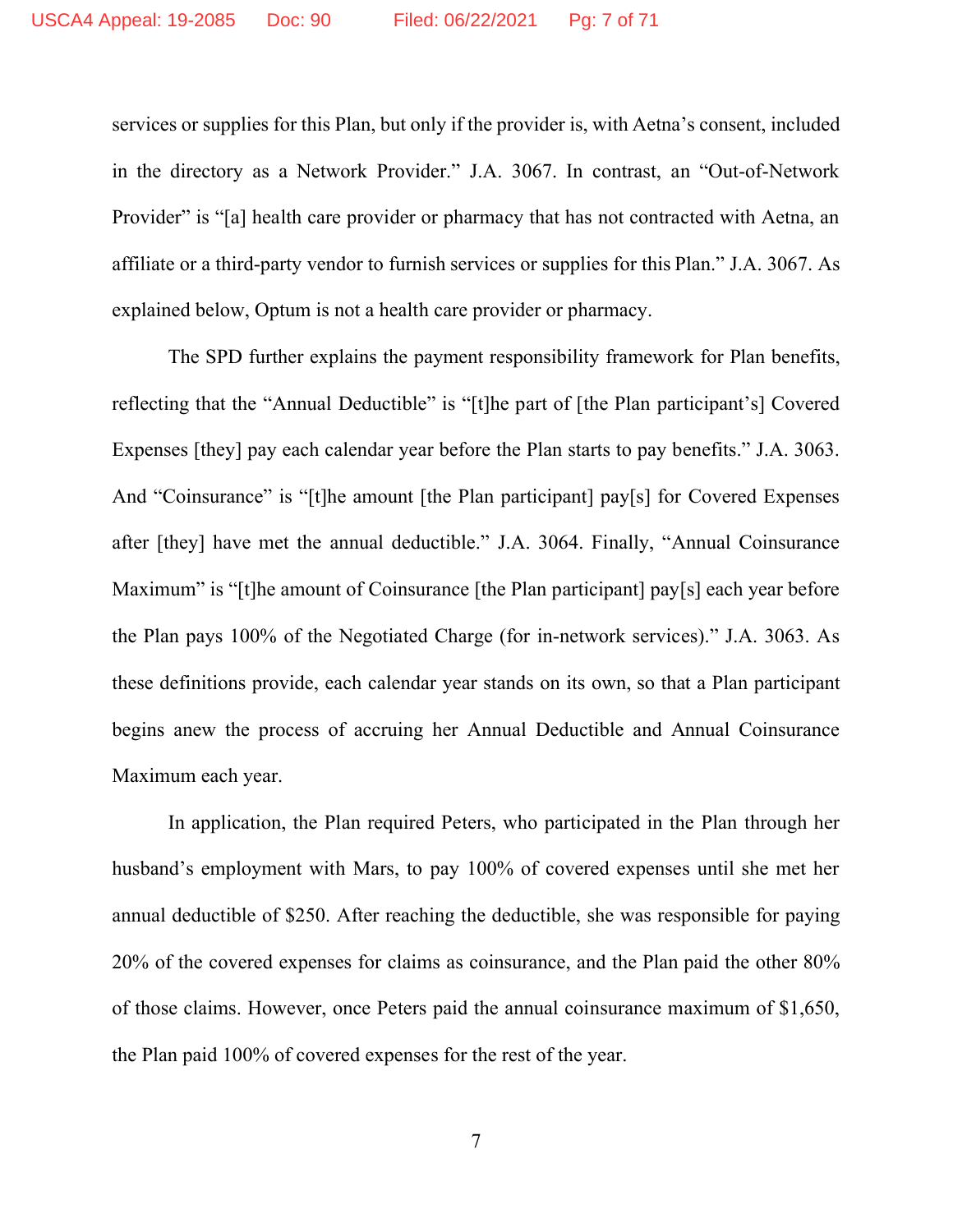## Peters' Claims

From 2013 to 2015, in addition to obtaining other non-Optum medical services, Peters received treatment from chiropractors and physical therapists provided by Optum under its contract with Aetna. Based on her comparison of the Explanation of Benefits ("EOBs") documents she received to the remittance advice forms that Optum sent her health care providers, Peters determined that she made payments in excess of her health care provider's Negotiated Charge, which was the amount owed according to the terms of the Plan.

For instance, Peters received treatment from a provider in Optum's network on July 16, 2014. The health care provider submitted a claim to Optum for \$40, but the provider's Negotiated Charge with Optum was limited to \$34. When Optum received the health care provider's claim, it added the dummy CPT code to cover its administrative fee of \$36.89, resulting in a bundled rate fee of  $$70.89$  (\$34.00 + \$36.89). When the claim reached Aetna, it then applied the Plan's responsibility framework, determining that Peters owed her coinsurance of 20% so that she paid \$14.18 of the \$70.89 bundled rate fee, while the Plan owed the balance (\$56.71). Because Peters had paid her coinsurance charge of \$14.18 and the Negotiated Charge between the provider and Optum was for \$34, Optum paid the balance due of \$19.82 to the provider and kept the remaining \$36.89 that it received from Aetna on behalf of the Plan.

Conversely, had the Plan's responsibility framework been applied based on the health care provider's Negotiated Charge of \$34 alone, and not the bundled rate fee, Peters would have owed only 20% of \$34 (\$6.80) and the Plan would have owed 80% (\$27.20).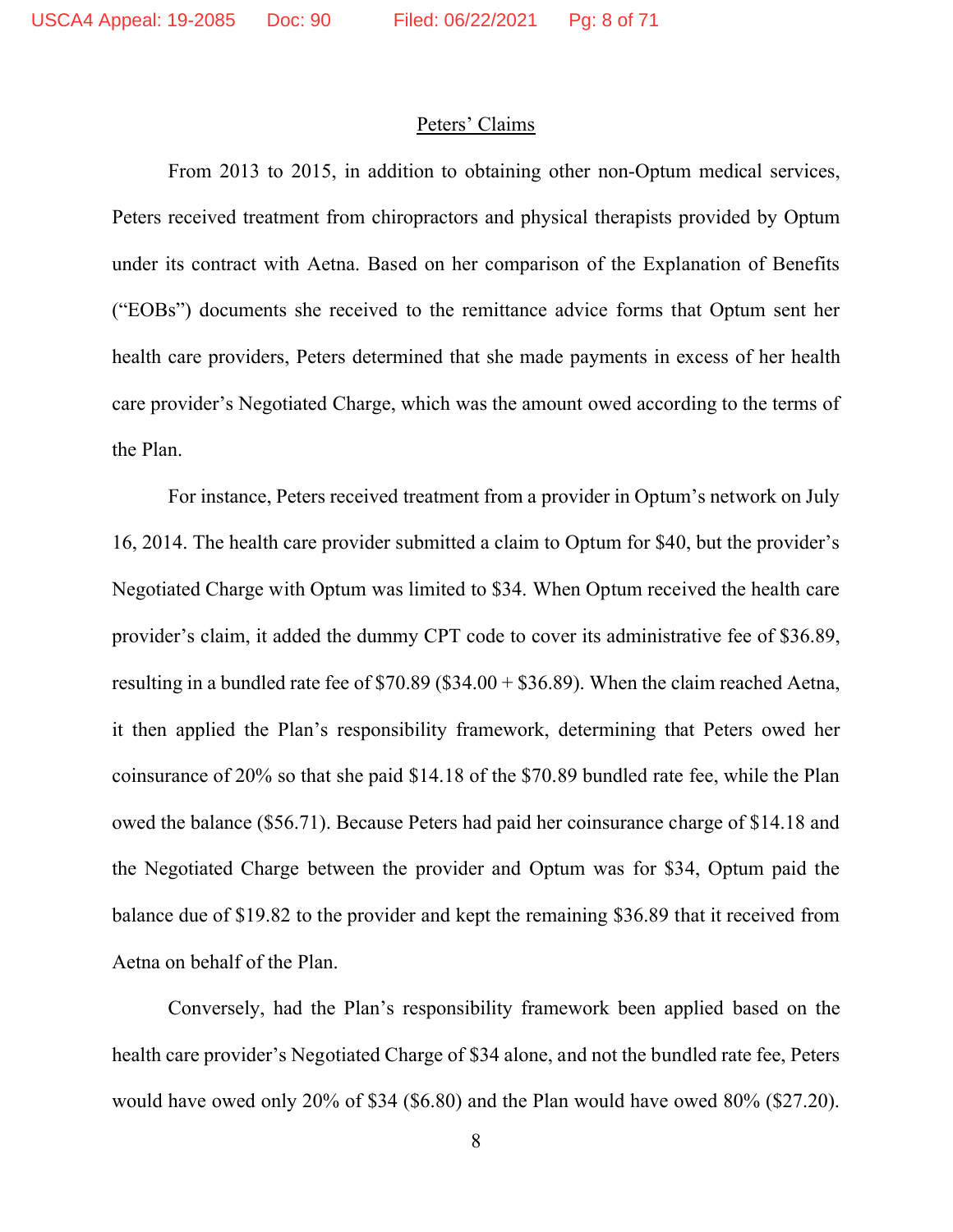Accordingly, Peters alleged that Appellees had overcharged her and the Plan, although she did not take into account the cumulative impact of her annual deductible and coinsurance payments, as well as the effect of her other non-Optum medical services.

# The Lawsuit

In June 2015, Peters filed a class action complaint against Appellees, alleging violations of the Employee Retirement Income Security Act ("ERISA").<sup>5</sup> Pursuant to ERISA § 404, 29 U.S.C. § 1104; and ERISA § 502(a)(1)–(3), 29 U.S.C. § 1132(a)(1)–(3), 6 Peters alleged that Appellees breached their fiduciary duties to her and the Plan based on Aetna's arrangement to have the Plan and its participants pay Optum's administrative fee via the bundled rate. Accordingly, Peters brought suit not only to redress the harm she suffered due to Appellees' actions, but also "for breach of fiduciary duty under ERISA on behalf of the Mars, Inc. Health Care Plan." J.A. 49.

Peters also alleged that Appellees engaged in comparable violations in their dealings with similarly situated plans and their participants, so she requested to represent two classes of such similarly situated plans and their participants: (1) "[a]ll participants or beneficiaries of self-insured ERISA health insurance plans administered by Aetna for which plan responsibility for a claim was assessed using an agreed rate between Optum and Aetna that

<sup>5</sup> Peters also alleged violations of the Racketeer Influenced and Corrupt Organizations Act ("RICO"). The district court granted Appellees' motion to dismiss these claims, and Peters does not challenge the disposition of those claims.

<sup>&</sup>lt;sup>6</sup> To prevent confusion between citations to the sections of ERISA itself and citations to the sections of the United States Code in which ERISA is codified, all in-text references to ERISA provisions will be made to the sections of ERISA itself.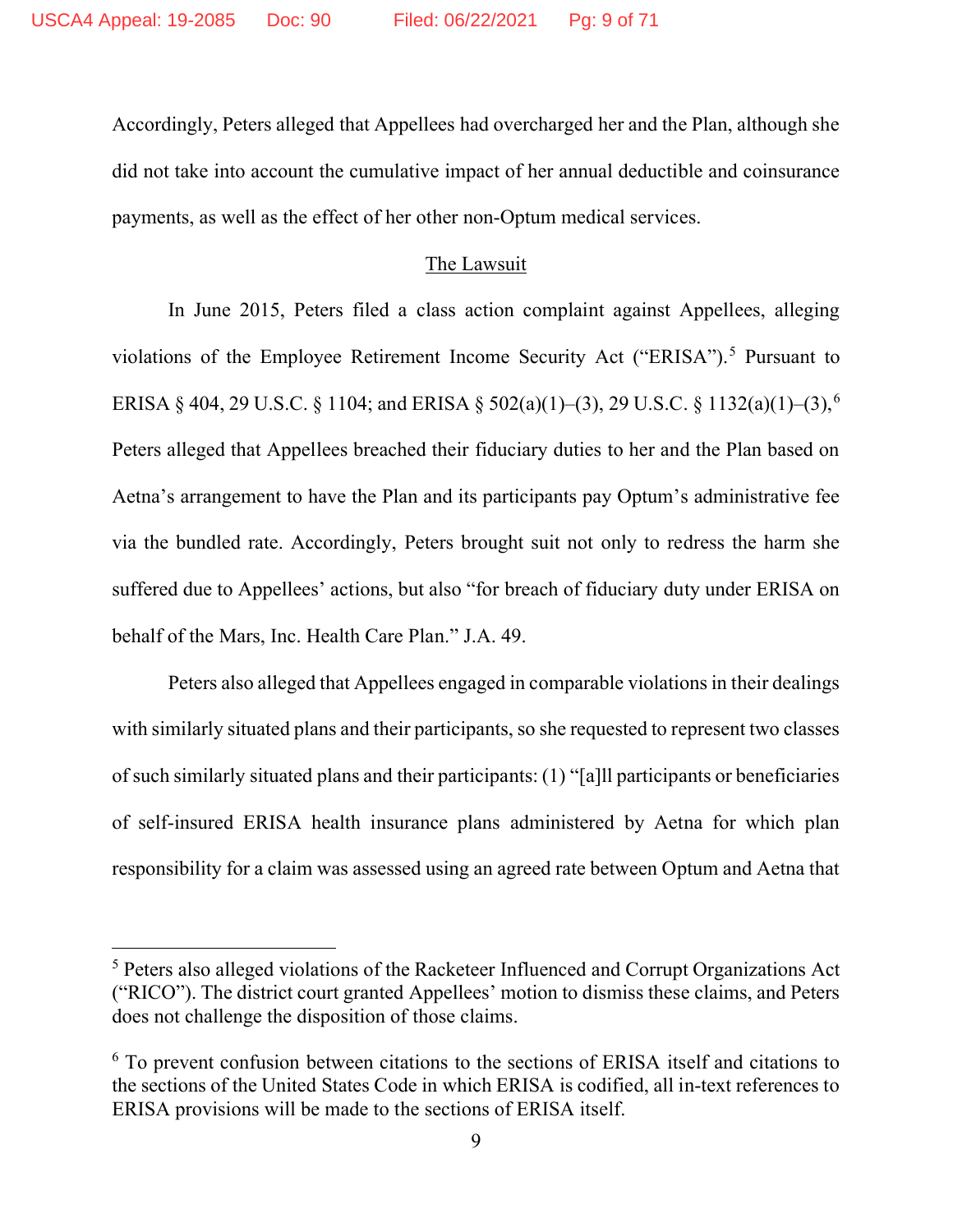exceeded the provider's contracted rate with Optum for the treatment provided"; and (2) "[a]ll participants or beneficiaries of ERISA health insurance plans insured or administered by Aetna for whom coinsurance responsibility for a claim was assessed using an agreed rate between Optum and Aetna that exceeded the provider's contracted rate with Optum for the treatment provided." J.A. 1183. Peters sought equitable relief on behalf of herself, the Plan, and the class members in the form of restitution, surcharge, disgorgement, and declaratory and injunctive relief.

The district court denied class certification because it determined that the ascertainability and commonality requirements of Rule 23(a) of the Federal Rules of Civil Procedure were not met. As to ascertainability, the district court discounted Peters' theory of financial injury, which led it to conclude that she "failed to demonstrate that there exists a class of participants who have actually been harmed by the Aetna-Optum arrangement." J.A. 2724–29. Regarding commonality, the district court underscored the advantages it perceived that participants received through an expanded network of providers based on the Aetna-Optum relationship. The district court found that "[a] proposed class challenging conduct that did not harm – and in fact benefitted – some proposed class members fails to establish the commonality required for certification." J.A. 2735.

Subsequently, the district court concluded that neither Aetna nor Optum could be held liable under ERISA, as they were not operating as fiduciaries when engaging in the actions at the heart of Peters' complaint, and granted Appellees' motions for summary judgment: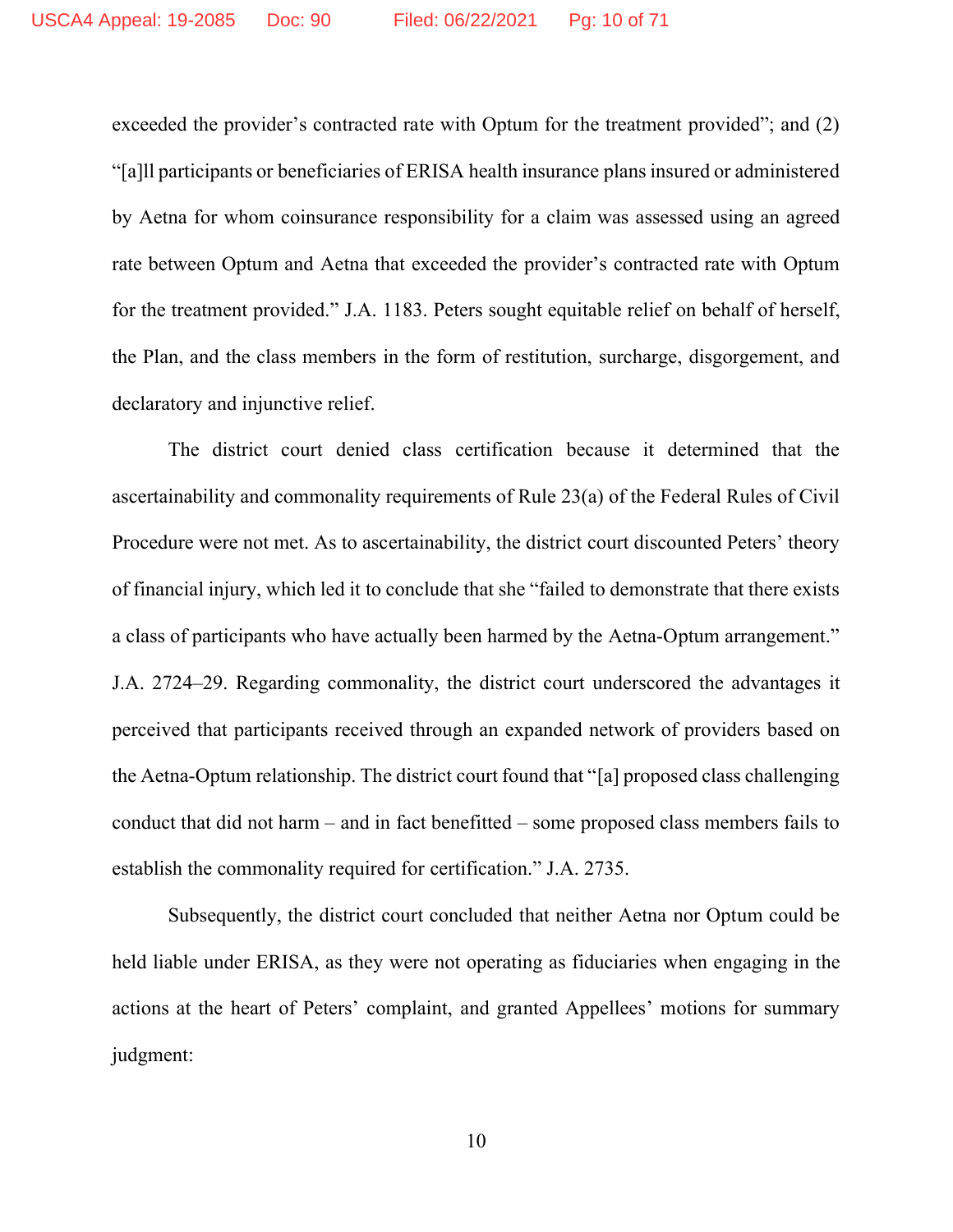[T]he Court notes that it has already recognized that Aetna served only as a limited fiduciary with respect to the Plaintiff and the Mars Plan. As the Court previously concluded, Aetna was not serving in a fiduciary capacity when it negotiated "with Optum to establish and maintain a provider network that benefitted a broad range of health-care consumers . . . ." Aetna contracted with Optum in order to lower physical therapy and chiropractic costs for Aetna plan sponsors and members generally, and this contractual relationship has proven to be successful, saving millions of dollars for both plan sponsors and members.

J.A. 3233 (alteration in original) (internal citations omitted).

Relatedly, the district court determined that Aetna did not breach any fiduciary duty and that neither Peters nor the Plan suffered a loss due to any of the alleged ERISA violations. Specifically, the district court concluded that Peters failed to "demonstrate[] how she could have possibly suffered any injury from EOB statements documenting health care transactions that, on balance, saved her money." J.A. 3235. In this vein, the district court characterized Peters' theory of financial injury as "premised on the assertion that [Peters] would have paid less for her physical therapy and chiropractic benefits without the Aetna-Optum relationship in place, i.e., that Aetna somehow should have provided her access to the Optum network of providers directly, without Optum's participation." J.A. 3238. In doing so, the district court utilized a hypothetical construct in which the Aetna-Optum contractual relationship did not exist, crediting the Aetna-Optum relationship as saving "both Aetna plan sponsors and members millions of dollars," and determining that Peters "suffered no financial loss" and "did *not* actually pay such inflated co-insurance amounts." J.A. 3238, 3242.

Finally, the district court held that Optum could not be held liable as either a fiduciary or party in interest under ERISA. The district court reasoned that Optum did not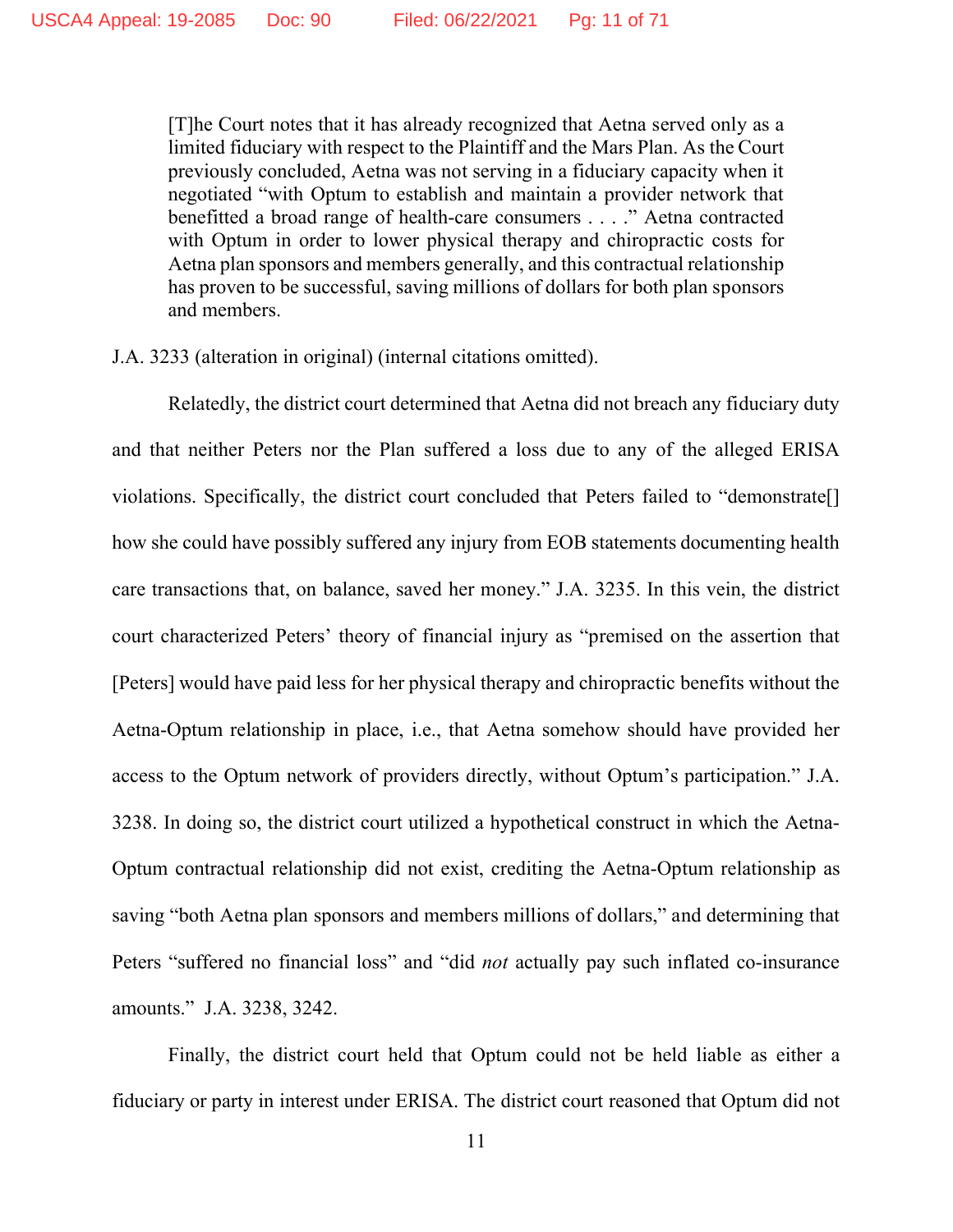qualify as a fiduciary because Aetna retained the reigns in the Aetna-Optum contracts, which were negotiated at arm's length and involved Optum conducting purely administrative services. It further indicated that Optum could not be properly characterized as a party in interest because Optum had no preexisting relationships with either the Plan or Aetna.

Peters timely appealed, and this Court has jurisdiction under 28 U.S.C. § 1291. We review the district court's order granting summary judgment de novo. *Garofolo*, 405 F.3d at 198. "Summary judgment is appropriate when there is no genuine dispute as to any material fact and the movant is entitled to judgment as a matter of law." *Jones v. Chandrasuwan*, 820 F.3d 685, 691 (4th Cir. 2016) (citation and internal quotation marks omitted).

### II.

On appeal, Peters raises several claims of error, including challenges to the district court's view of Aetna and Optum as neither fiduciaries nor parties in interest under ERISA, their breach of fiduciary duty, and the viability of her class certification claims. Before considering these questions, we first address the relevant ERISA provisions and Peters' claims under them, her standing to proceed,<sup>7</sup> and the merits of her financial injury theory.

<sup>7</sup> Although Appellees do not expressly raise a question of Article III standing, "federal courts have an independent obligation to ensure that they do not exceed the scope of their jurisdiction, and therefore they must raise and decide jurisdictional questions that the parties either overlook or elect not to press." *Henderson ex rel. Henderson v. Shinseki*, 562 U.S. 428, 434 (2011).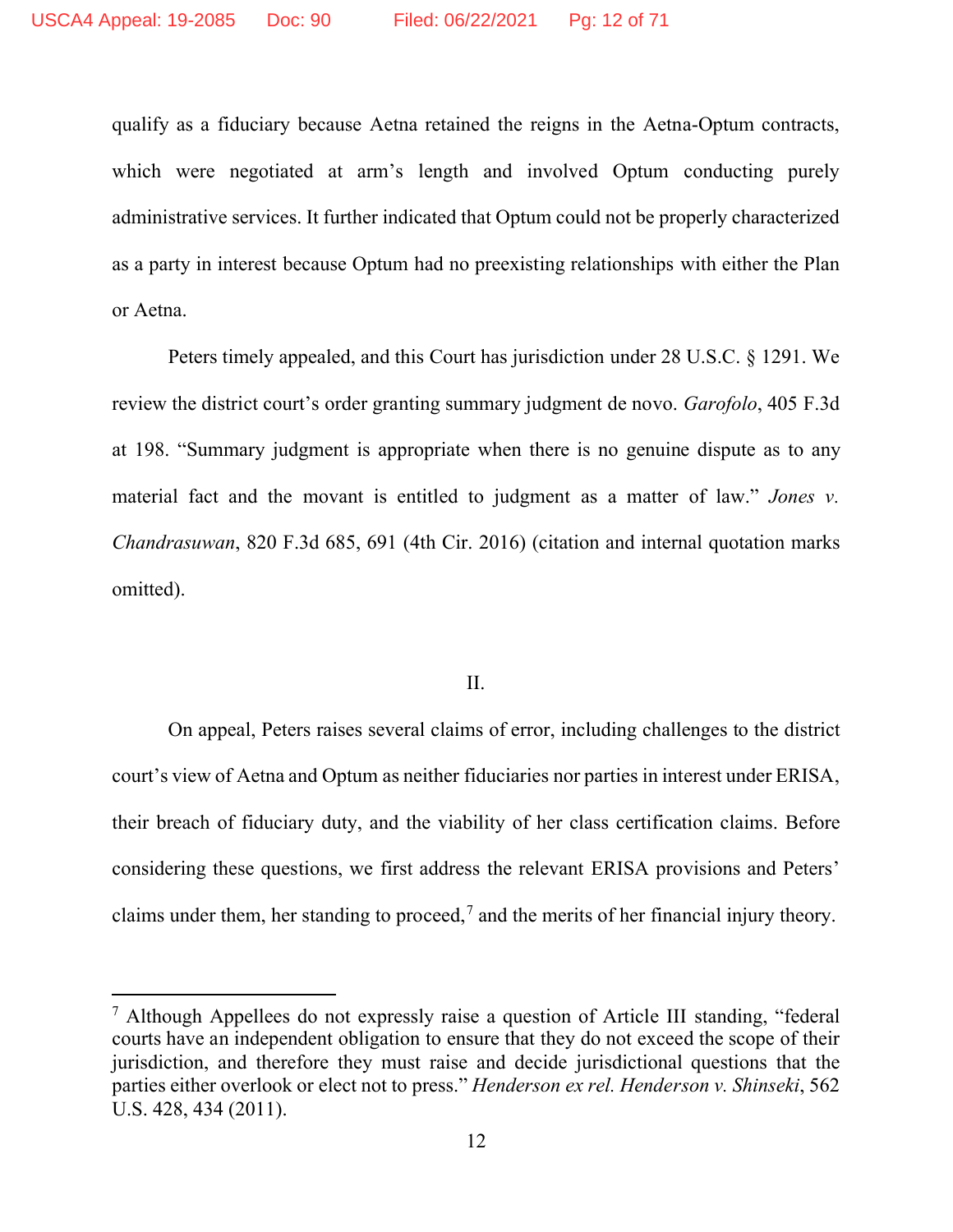A.

We begin with an overview of the ERISA provisions relevant to Peters' claims, explaining their significance in the ERISA context and framing the related discussions of standing and the merits of Peters' claims.

"ERISA is a comprehensive statute designed to promote the interests of employees and their beneficiaries in employee benefit plans." *Ingersoll–Rand Co. v. McClendon*, 498 U.S. 133, 137 (1990) (quoting *Shaw v. Delta Air Lines, Inc.*, 463 U.S. 85, 90 (1983)). To protect participants in employee benefit plans, ERISA "establish[es] standards of conduct, responsibility, and obligation[s] for fiduciaries of employee benefit plans." *Pilot Life Ins. Co. v. Dedeaux*, 481 U.S. 41, 44 (1987) (quoting 29 U.S.C. § 1001(b)). Trust law "serves as ERISA's backdrop." *Beck v. PACE Int'l Union*, 551 U.S. 96, 101 (2007); *Firestone Tire & Rubber Co. v. Bruch*, 489 U.S. 101, 110 (1989) ("ERISA abounds with the language and terminology of trust law.").

ERISA authorizes a broad range of remedies for cognizable violations, including recovery of "plan benefits, attorney's fees and other statutory relief." 10 Vincent E. Morgan, *Business and Commercial Litigation in Federal Courts* § 106:45 (4th ed. Dec. 2020 update). At issue here is Peters' request for "other statutory relief" on behalf of herself, the Plan, and the class members. In her complaint, Peters requested that the district court:

Issue equitable and injunctive relief under ERISA to remedy [Appellees'] past and ongoing violations of ERISA and breaches of fiduciary duty, including but not limited to enjoin further misconduct, requiring [Appellees] to issue accurate EOBs, restoring of monetary losses to self-insured plans and insureds, including interest, imposing a surcharge for the improper gains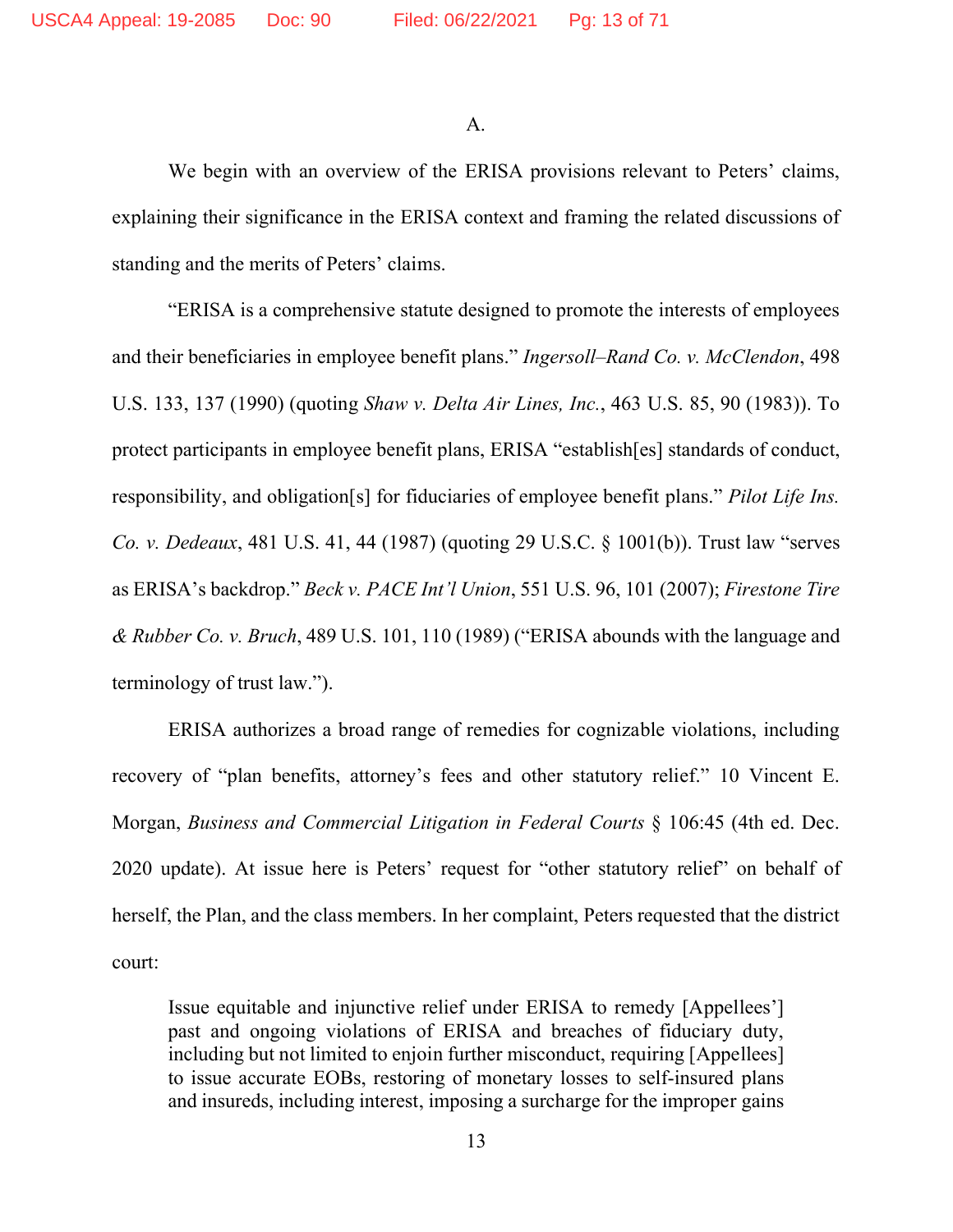obtained in breach of [Appellees'] duties, and removal of [Appellees] as administrators of the plans[.]

J.A. 58

Under ERISA's civil enforcement scheme in § 502, Peters requests "declaratory" relief, surcharge, restitution, and disgorgement, relief for the plans that were victimized, and other equitable remedies." Appellant's Br. 55. Peters characterizes these claims as seeking (1) "to enforce her rights under the terms of the plan" under  $\S 502(a)(1)(B)$ ; (2) "appropriate equitable relief on behalf of the Mars Plan" under  $\S$  502(a)(2); and (3) "appropriate equitable relief to redress violations of ERISA and the terms of the plan, and to enforce any provisions of ERISA and the terms of the plan" under  $\S$  502(a)(3). Appellant's Br. 11.

Section 502(a)(1) generally involves "wrongful denial of benefits and information," *Varity Corp. v. Howe*, 516 U.S. 489, 512 (1996), and authorizes a civil action by a participant or beneficiary "to recover benefits due to him under the terms of his plan, to enforce his rights under the terms of the plan, or to clarify his rights for future benefits under the terms of the plan." 29 U.S.C.  $\S 1132(a)(1)(B)$ .

Separately,  $\S 502(a)(2)$  specifically "allow[s] for a derivative action to be brought by a . . . 'participant' on behalf of the plan to obtain recovery for losses [under  $\S$  409<sup>8</sup>]

<sup>8</sup> Section 409 establishes liability for breaches of fiduciary duties, stating, Any person who is a fiduciary with respect to a plan who breaches any of the responsibilities, obligations, or duties imposed upon fiduciaries by this subchapter shall be personally liable to make good to such plan any losses to the plan resulting from each such breach, and to restore to such plan any profits of such fiduciary which have been made through use of assets of the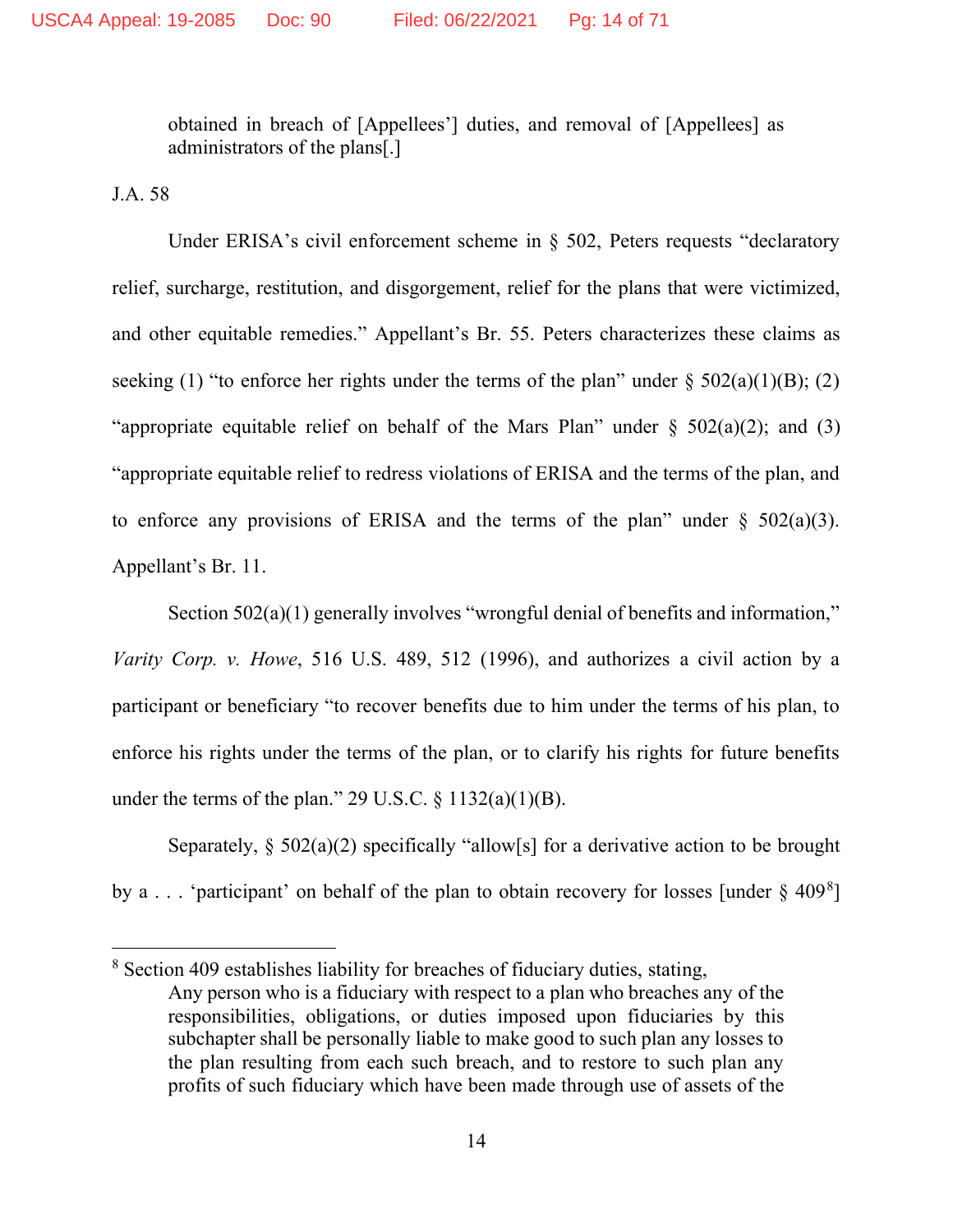sustained by the plan because of breaches of fiduciary duties." *In re Mut. Funds Inv. Litig.*, 529 F.3d 207, 210 (4th Cir. 2008). Any recovery under § 502(a)(2) would go to the Plan, as "a plan participant may *not* sue under ERISA § 502(a)(2) *unless* [s]he seeks recovery on behalf of the plan." *Wilmington Shipping Co. v. New Engl. Life Ins. Co.*, 496 F.3d 326, 334 (4th Cir. 2007); *see Mass. Mut. Life Ins. Co. v. Russell*, 473 U.S. 134, 140 (1985) (holding that a participant's action filed pursuant to ERISA  $\S$  502(a)(2) must seek remedies that provide a "benefit [to] the plan as a whole").

Finally,  $\S 502(a)(3)$  permits a civil action

by a participant, beneficiary, or fiduciary (A) to enjoin any act or practice which violates any provision of this subchapter or the terms of the plan, or (B) to obtain other appropriate equitable relief (i) to redress such violations or (ii) to enforce any provisions of this subchapter or the terms of the plan.

29 U.S.C. § 1132(a)(3). This "catchall" provision "act[s] as a safety net, offering appropriate equitable relief for injuries caused by violations that § 502 does not elsewhere adequately remedy." *Varity Corp.*, 516 U.S. at 512.

Pursuant to § 502's provisions, Peters makes four primary claims for herself, the Plan, and the class members: restitution, surcharge, disgorgement, and declaratory and injunctive relief. In her request for restitution, which is a "remedy traditionally viewed as 'equitable,'" *Mertens v. Hewitt Assocs.*, 508 U.S. 248, 252, 255 (1993), Peters asks for the "restor[ation] of . . . monetary losses to self-insured plans and insureds," J.A. 58. We have

plan by the fiduciary, and shall be subject to such other equitable or remedial relief as the court may deem appropriate, including removal of such fiduciary.

<sup>29</sup> U.S.C. § 1109(a).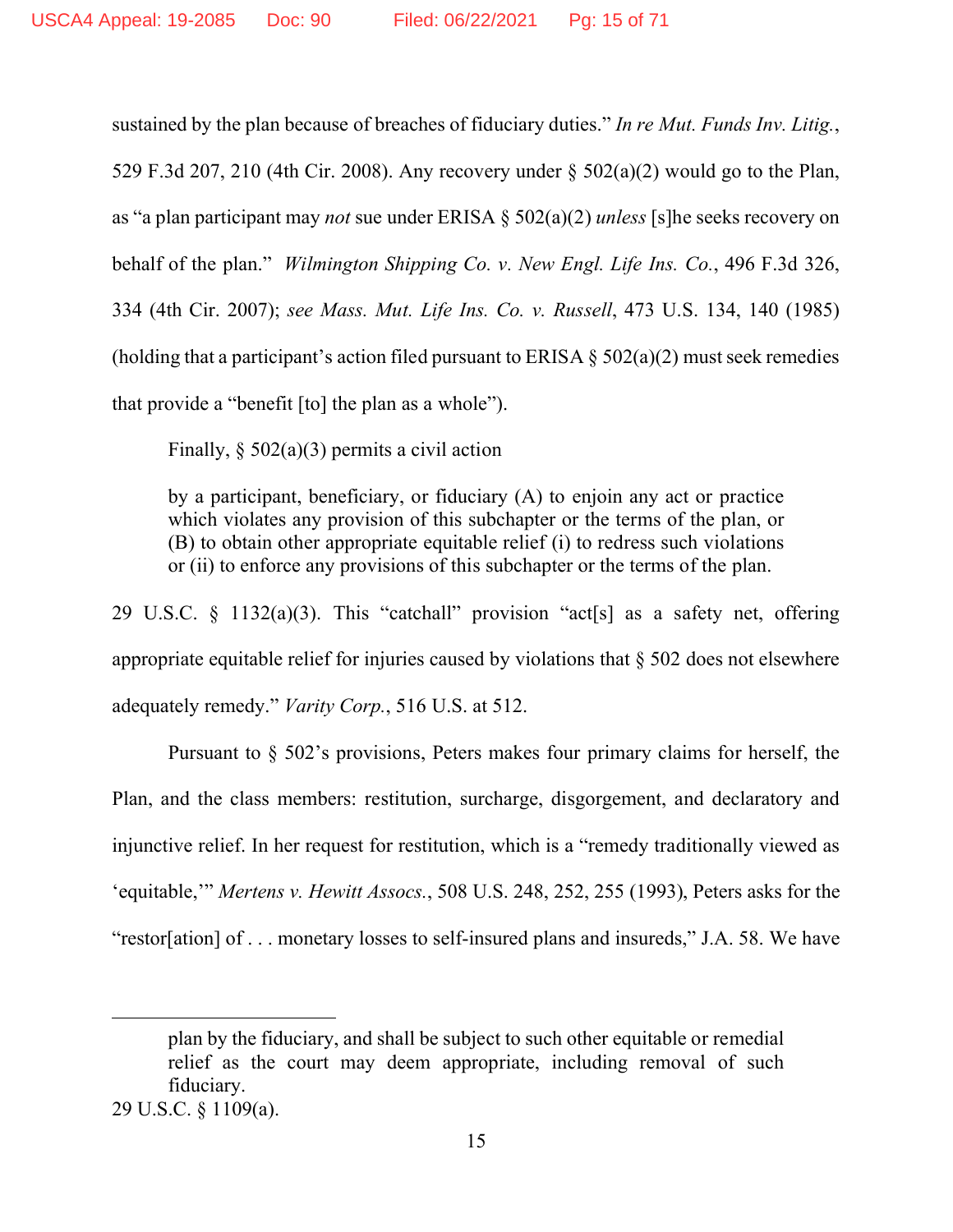held that "[t]o establish a right to equitable restitution under ERISA, claimants must show that they seek to recover property that (1) is specifically identifiable, (2) belongs in good conscience to the plan, and (3) is within the possession and control of the defendant." *Ret. Comm. of DAK Ams. LLC v. Brewer*, 867 F.3d 471, 479 (4th Cir. 2017) (citing *Sereboff v. Mid Atl. Med. Servs., Inc.*, 547 U.S. 356, 362–63 (2006)).

Peters also petitions for surcharge of the Appellees. The Supreme Court has recognized surcharge as a form of "appropriate equitable relief" available under  $\S 502(a)(3)$ because it was "typically available in equity." *CIGNA Corp. v. Amara*, 563 U.S. 421, 439, 441–42 (2011) (quoting *Sereboff*, 547 U.S. at 361). Specifically, courts of equity utilized this remedy "to provide relief in the form of monetary 'compensation' for a loss resulting from a trustee's breach of duty, or to prevent the trustee's unjust enrichment." *Id.* at 441– 42. Here, Peters requests the "impos[ition] [of] a surcharge for the improper gains obtained in breach of [Appellees'] duties," J.A. 58, presumably in the amount that the Plan and she (or other participants) expended as a result of Appellees' alleged breach of fiduciary duties, *see McCravy v. Metro. Life Ins. Co.*, 690 F.3d 176, 181 (4th Cir. 2012) ("[The plaintiff] contends that she, as the beneficiary of a trust, is rightfully seeking to surcharge the trustee [MetLife] in the amount of life insurance proceeds lost because of that trustee's breach of fiduciary duty." (citation and internal quotation marks omitted)).

Next, Peters asks that Appellees be made to disgorge any improper gains obtained from their breach of fiduciary duties. J.A. 58. Unlike restitution's focus on making the victim whole, "[d]isgorgement wrests ill-gotten gains from the hands of a wrongdoer. It is an equitable remedy meant to prevent the wrongdoer from enriching himself by his wrongs.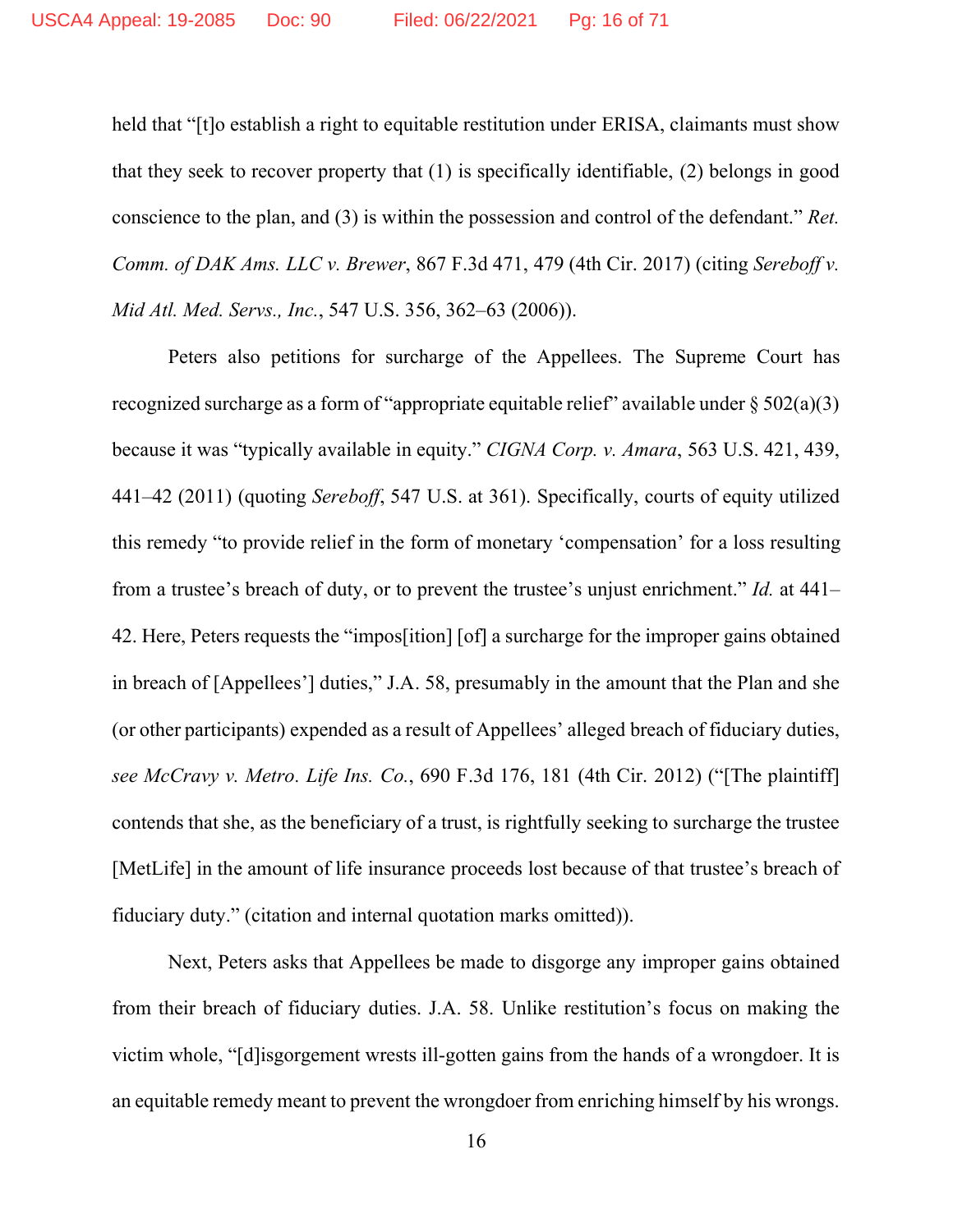Disgorgement does not aim to compensate the victims of the wrongful acts[.]" *S.E.C. v. Huffman*, 996 F.2d 800, 802 (5th Cir. 1993) (internal citations omitted). And looking to trust law, which provides valuable context to the ERISA scheme, disgorgement may be proper even if the breach of fiduciary duty is inadvertent or caused no loss to the trust beneficiary. *Edmonson v. Lincoln Nat'l Life Ins. Co.*, 725 F.3d 406, 416 n.5 (3d Cir. 2013); George G. Bogert et al., *The Law of Trusts and Trustees* § 862 (rev. 2d ed. June 2020 update) ("[A] rule of damages provides that a trustee is liable for any profit he has made through his breach of trust even though the trust has suffered no loss.").

Finally, as to declaratory and injunctive relief, Peters requests "injunctive relief under ERISA to remedy [Appellees'] past and ongoing violations of ERISA and breaches of fiduciary duty, including but not limited to enjoin further misconduct, [and] requiring [Appellees] to issue accurate EOBs." J.A. 58. Trust law recognizes that an injunction may be proper "[i]f the beneficiary can show that an act contemplated by the trustee or a third person would amount to a breach of trust or otherwise prejudice the beneficiary." Bogert et al., *supra*, § 861. On this basis, ERISA authorizes the issuance of injunctions in order to grant "appropriate equitable relief" to aggrieved plaintiffs. *Pell v. E.I. DuPont de Nemours & Co. Inc.*, 539 F.3d 292, 306 (3d Cir. 2008); *see Mertens*, 508 U.S. at 256 (identifying injunctions as a "categor[y] of relief that w[as] typically available in equity"). Accordingly, if an injunction request is found to be equitable and not legal in nature, a court may enjoin a practice that constitutes an ERISA violation. *Great-W. Life & Annuity Ins. Co. v. Knudson*, 534 U.S. 204, 210–11 (2002) (distinguishing between equitable and legal injunctive relief in the ERISA context).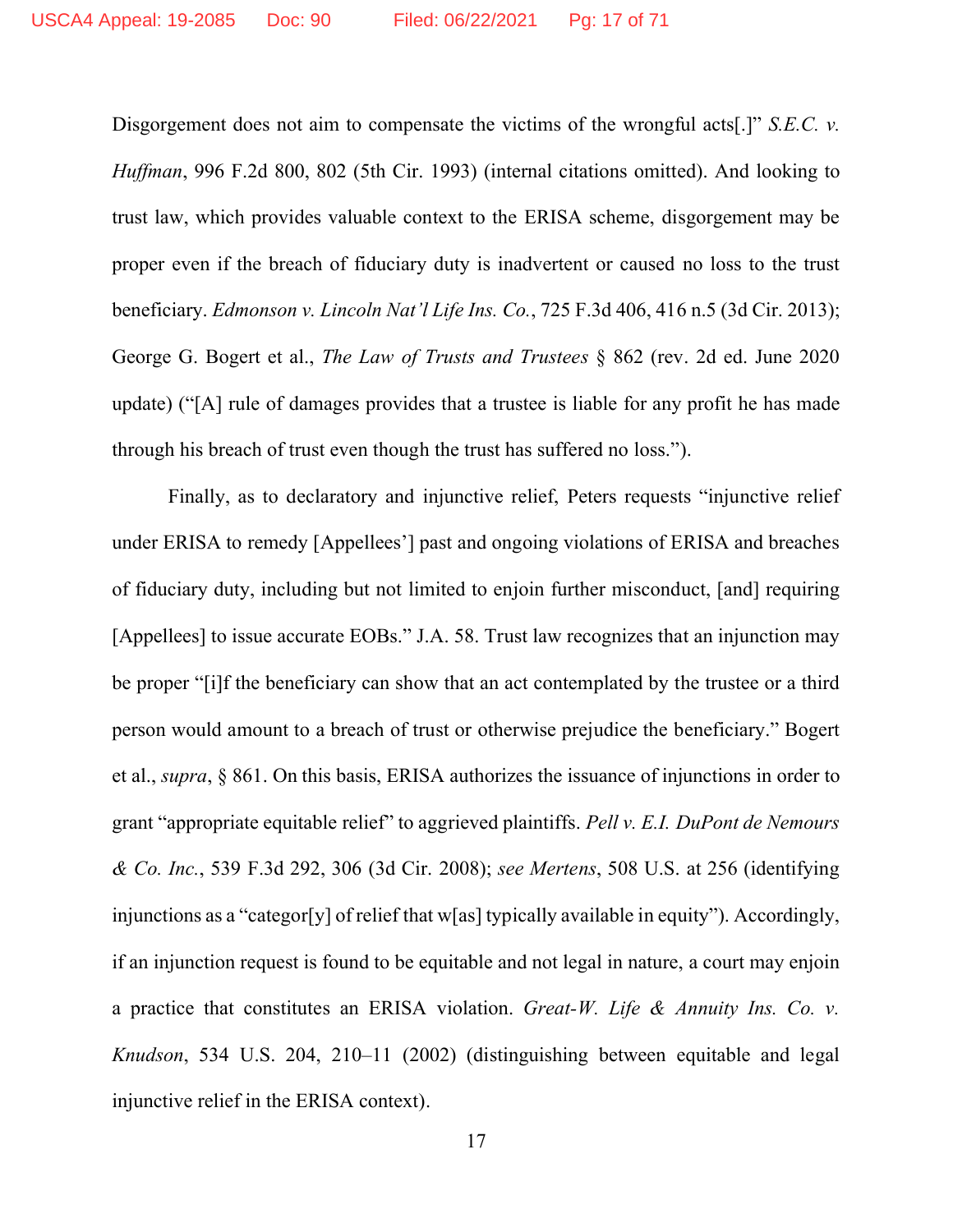B.

With this ERISA foundation in mind, we first consider Peters' Article III standing. Although only facially contesting the merits of Peters' claims when challenging the legitimacy of any financial injury, Appellees cite *Pender v. Bank of America Corp.*, 788 F.3d 354 (4th Cir. 2015), a case that expressly considered the injury-in-fact requirement of standing. The parties make no particular attempts to distinguish between their arguments on financial injury in the context of standing as opposed to on the merits.

We are cognizant of the close connectedness of Peters' theory of financial injury to her Article III standing and the merits of some of her claims. But these inquiries remain separate and distinct even if the evaluations overlap under similar facts. *Green v. City of Raleigh*, 523 F.3d 293, 299 (4th Cir. 2008) ("[A] plaintiff's standing to bring a case does not depend upon his ultimate success on the merits underlying his case[.]" (citation omitted)); *see also Wooden v. Bd. of Regents of Univ. Sys. of Ga.*, 247 F.3d 1262, 1280 (11th Cir. 2001) ("[Standing] is a threshold determination that is conceptually distinct from whether the plaintiff is entitled to prevail on the merits."). Only if Peters has standing do we address her claims on the merits.

Addressing the injury-in-fact requirement of Article III standing, <sup>9</sup> Appellees assert that Peters did not suffer a financial loss and therefore cannot show injury to pursue the relief requested. However, we are satisfied that, at a minimum, Peters demonstrates a financial injury sufficient to establish standing so as to proceed with her restitution claim.

<sup>9</sup> The other requirements for Article III standing—causation and redressability—are not at issue. *See Pender*, 788 F.3d at 367.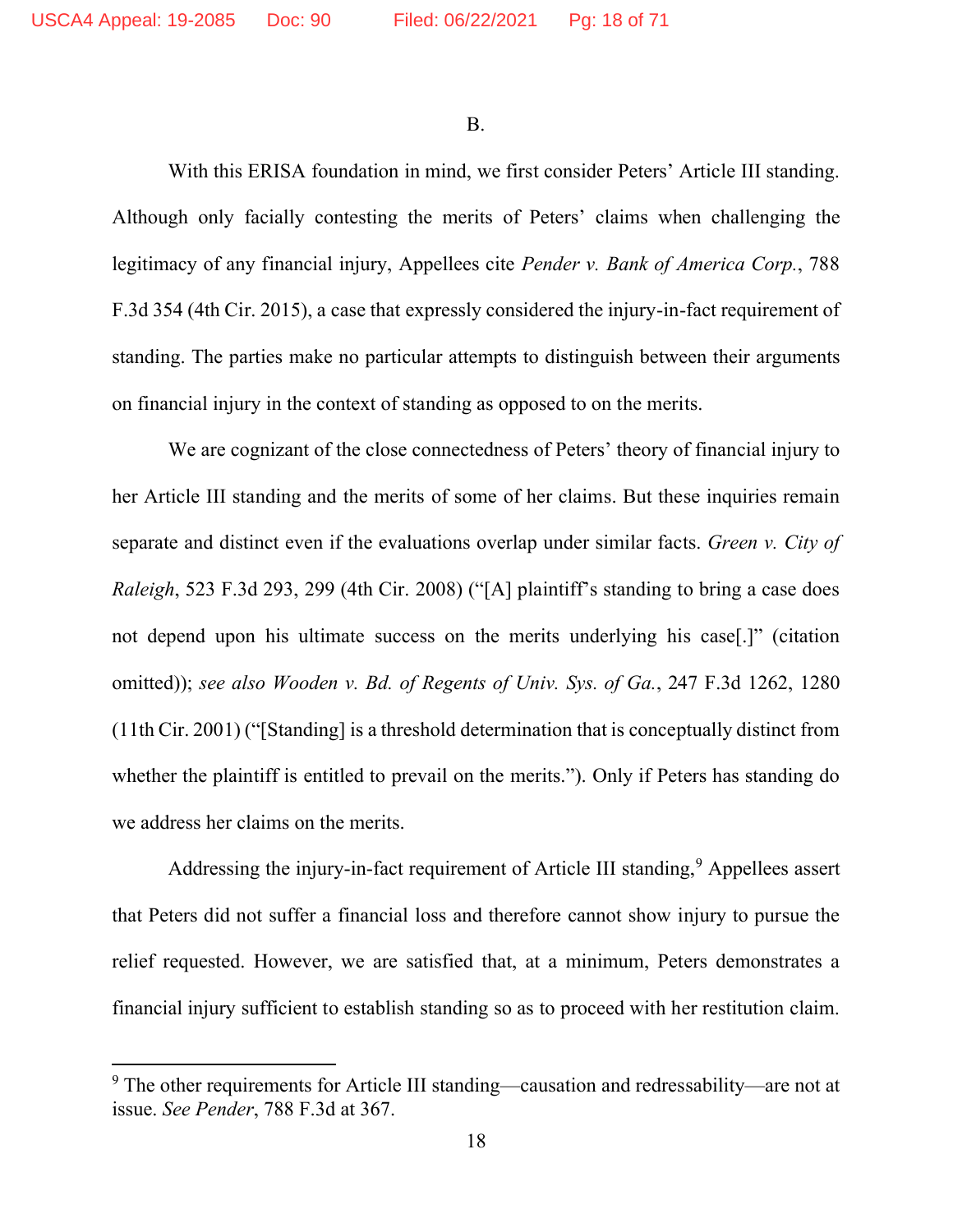And even assuming *arguendo* that she could not show such an injury for standing purposes for those claims, she could still seek surcharge, disgorgement, and declaratory and injunctive relief.

1.

Restitution is a form of relief to "make-whole" the plaintiff. *Perelman v. Perelman*, 793 F.3d 368, 373 (3d Cir. 2015). While generally equitable in nature, it is directly tied to remedying a financial injury. Here, Peters requests restitution to "restor[e] . . . monetary losses to self-insured plans and insureds." J.A. 58. In simple terms, Peters seeks return of amounts she contends that she and the Plan paid by reason of Appellees' alleged breach of a fiduciary duty.

To demonstrate financial injury, Peters argues that she suffered an economic loss due to Appellees' breach of various fiduciary duties because she was required to pay in excess of her participant responsibility according to the terms of the Plan. That is, Peters contends that she paid more than the health care provider's Negotiated Charge as set by the Plan because she also paid Optum's administrative fee contained in the bundled rate. Appellees respond that, reviewing all of Peters' benefits claims in a given calendar year, she would have been worse off had they charged Peters the health care provider's Negotiated Charge rather than Appellees' bundled rate. Said another way, Appellees contend that taking Peters' claims in the aggregate for a given year show she actually saved money, or broke even, despite use of the bundled rate. The district court agreed with the result sought by Appellees, although under a somewhat different rationale, and concluded that Peters failed to "demonstrate[] how she could have possibly suffered any injury from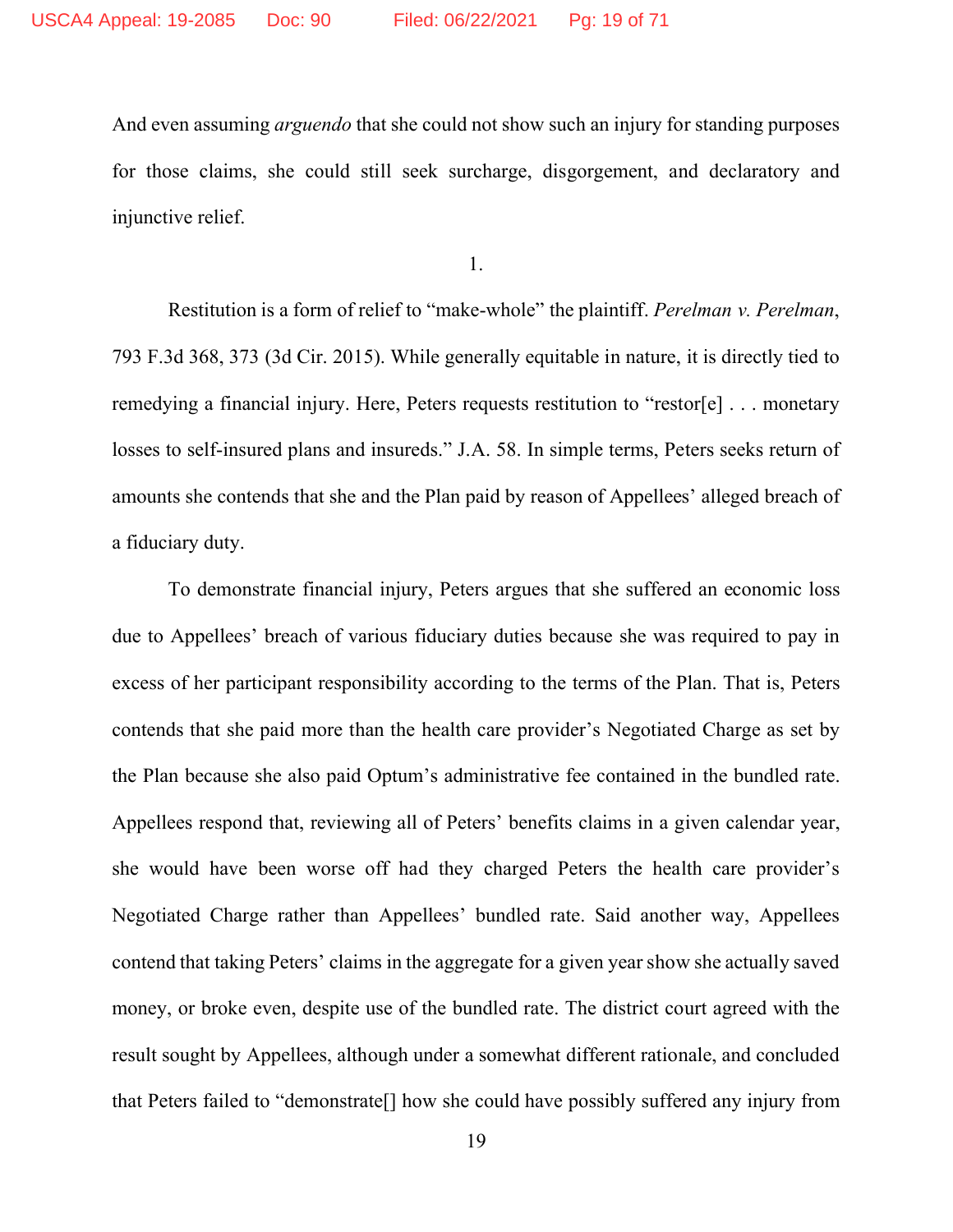EOB statements documenting health care transactions that, on balance, saved her money." J.A. 3235.

We, however, are persuaded that Peters suffered a financial injury sufficient to establish an injury-in-fact for the purposes of Article III standing. Our conclusion turns on the determination that the financial loss analysis must be conducted at the individual claims level rather than at the aggregate claims level. This is so because—in the context of standing, as opposed to the merits—the fact that Peters may have benefitted from the determination of certain claims does not offset the fact that she was harmed by others. *See* 13A Charles A. Wright, Arthur R. Miller & Edward H. Cooper, *Federal Practice & Procedure* § 3531.4 (3d ed. Oct. 2020 update) ("Once injury is shown, no attempt is made to ask whether the injury is outweighed by benefits the plaintiff has enjoyed from the relationship with the defendant. Standing is recognized to complain that some particular aspect of the relationship is unlawful and has caused injury.").  $^{10}$ 

<sup>10</sup> *See also, e.g.*, *Aluminum Co. of Am. v. Bonneville Power Admin.*, 903 F.2d 585, 590 (9th Cir. 1989) (concluding that the plaintiff utility companies "d[id] allege an injury: excessive electricity rates[.] There is harm in paying rates that may be excessive, no matter what the [plaintiff utility companies] may have saved"); *Almonor v. BankAtlantic Bancorp, Inc.*, No. 07-61862-CIV, 2009 WL 8412125, at \*5 (S.D. Fla. July 15, 2009) ("While it may be true that Defendants' alleged breaches actually conferred a net benefit on Plaintiff, that fact is irrelevant to whether Plaintiff suffered an injury-in-fact or whether Plaintiff suffered a compensable loss under ERISA."); *L.A. Haven Hospice, Inc. v. Sebelius*, 638 F.3d 644, 657 (9th Cir. 2011) ("[S]o long as [the plaintiff] can point to some concrete harm logically produced by [the regulation at issue], it has standing to challenge the [regulation at issue] even though in a prior, current, or subsequent fiscal year it may also have enjoyed some offsetting benefits from the operation of the current regulation."); *Nat'l Collegiate Athletic Ass'n v. Governor of New Jersey*, 730 F.3d 208, 223 (3d Cir. 2013) ("A plaintiff does not lose standing to challenge an otherwise injurious action simply because he may also derive some benefit from it. Our standing analysis is not an accounting exercise[.]"), *abrogated on other grounds by Murphy v. Nat'l Collegiate Athletic Ass'n*, 138 S. Ct. 1461 (2018).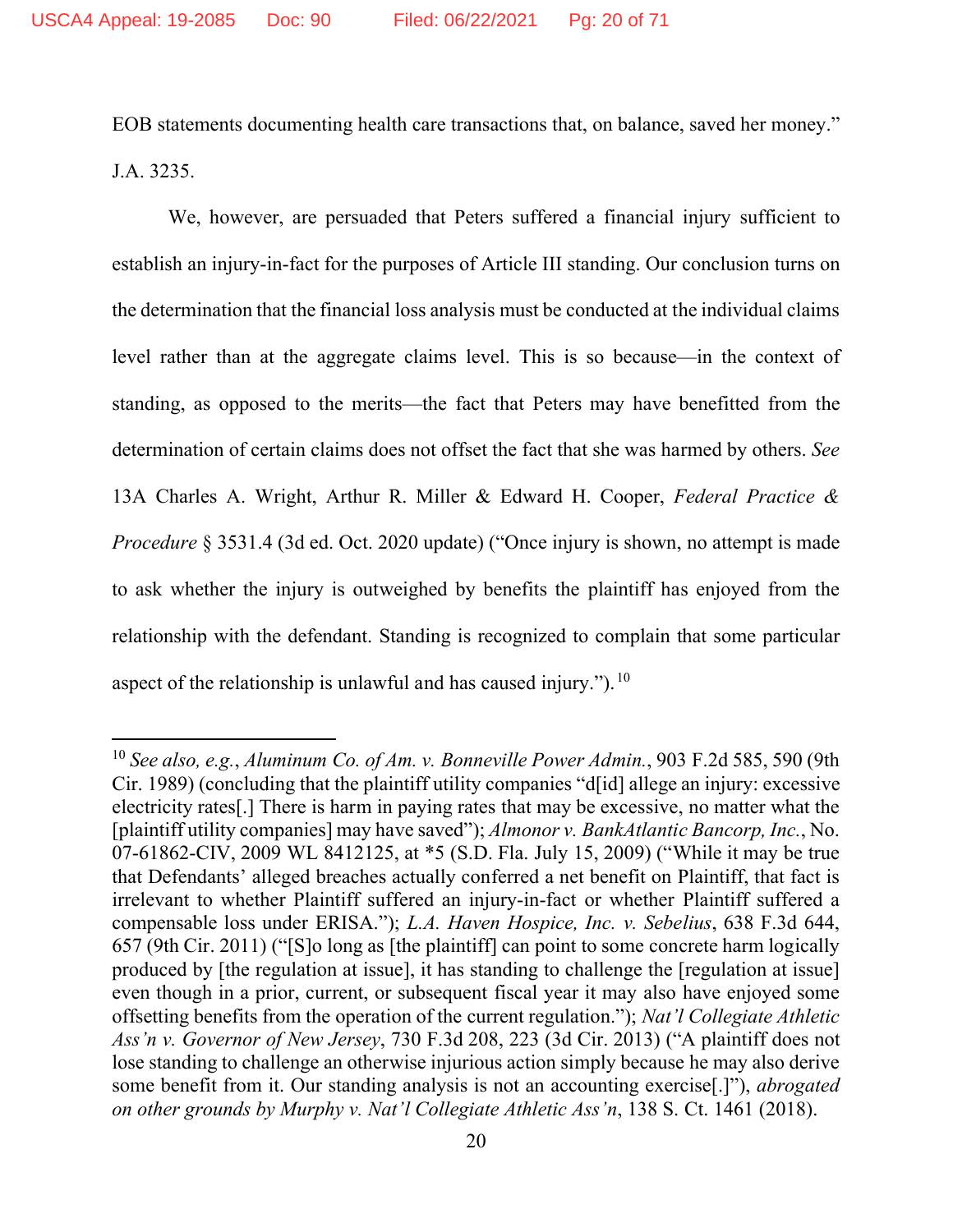Applying this principle, Peters has shown that combining Optum's administrative fee with the provider's Negotiated Charge via the bundled rate caused her to pay more on certain individual claims than she otherwise would have had to pay under the Plan's terms, therefore causing a financial injury sufficient to establish an injury-in-fact for Article III standing purposes. As her July 16, 2014 claim illustrates, for instance, Aetna determined that Peters owed 20% of the \$70.89 charge for the bundled rate (\$14.18), while the Plan owed the remaining 80% (\$56.71). In contrast, had the Plan's responsibility framework been applied based on the health care provider's Negotiated Charge of \$34 alone, both Peters and the Plan would have owed somewhat less on this specific claim: Peters would have owed 20% of \$34 (\$6.80 instead of \$14.18) and the Plan would have owed the remainder of \$27.20 instead of \$56.71. As discussed in depth below, a reasonable factfinder could conclude, based on the summary judgment record, that this was an overcharge as to Peters and the Plan in violation of the terms of the Plan. The record reflects that similar overpayments occurred in some of Peters' other claims. Because Peters has adequately demonstrated that she and the Plan suffered a financial injury, she has satisfied the injuryin-fact requirement for Article III standing. She may thus proceed with her claim for restitution on the merits.

2.

Even if Peters failed to demonstrate a financial injury for standing purposes as to the restitution claim, her allegations revolving around breach of fiduciary duty would separately provide her standing to pursue claims for surcharge, disgorgement, and declaratory and injunctive relief. Peters requests "surcharge for the improper gains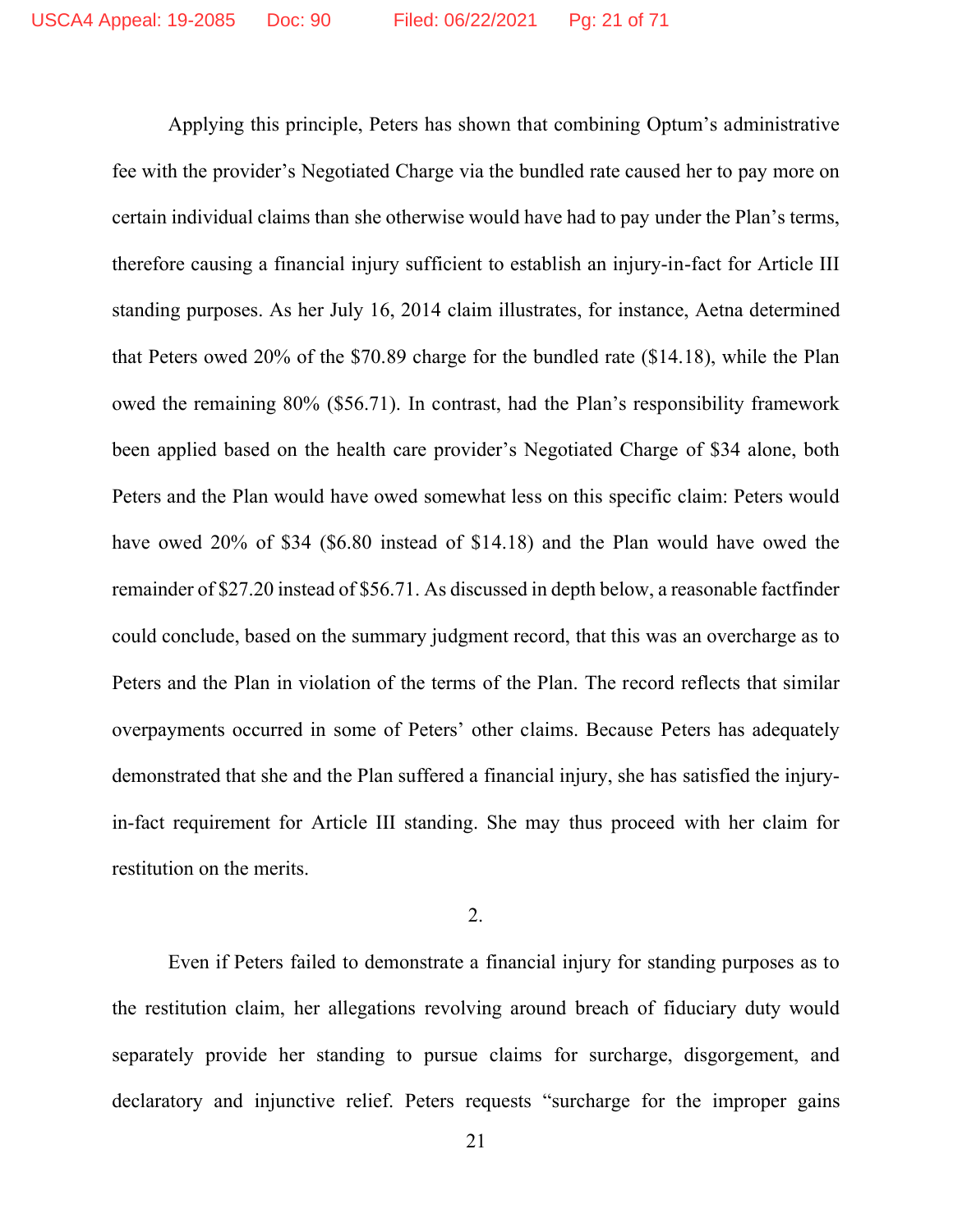obtained in breach of [Appellees'] duties," disgorgement of any improper gains obtained from their alleged breach of fiduciary duties, and injunctive relief "to remedy [Appellees'] past and ongoing violations of ERISA and breaches of fiduciary duty, including but not limited to enjoin further misconduct, [and to] require[] [Appellees] to issue accurate EOBs." J.A. 58. *Pender* guides our analysis here. 788 F.3d 354.

In *Pender*, we explained that Article III standing for a disgorgement claim under ERISA revolves around whether a plaintiff's "legally protected interest" has been harmed. *Id.* at 366. Specifically, we determined that "a financial loss [was] not a prerequisite for [Article III] standing to bring a disgorgement claim under ERISA." *Id.* at 365–66 (second alteration in original) (quoting *Edmonson*, 725 F.3d at 417). We reasoned that this precept was fundamental in the disgorgement context because "[r]equiring a financial loss for disgorgement claims would effectively ensure that wrongdoers could profit from their unlawful acts as long as the wronged party suffers no financial loss." *Id.*

As described in *Pender*, apart from exhibiting harm to a "legally protected interest," which Peters has done based on her breach of fiduciary duty arguments, she need not demonstrate a personal financial loss to establish standing to request disgorgement of improper gains. *See id.* at 365–66 ("[A] financial loss is not a prerequisite for [Article III] standing to bring a disgorgement claim under ERISA. . . . [I]t goes without saying that the Supreme Court has never limited the injury-in-fact requirement to financial losses (otherwise even grievous constitutional rights violations may well not qualify as an injury). Instead, an injury refers to the invasion of some 'legally protected interest' arising from constitutional, statutory, or common law." (internal quotation marks omitted)).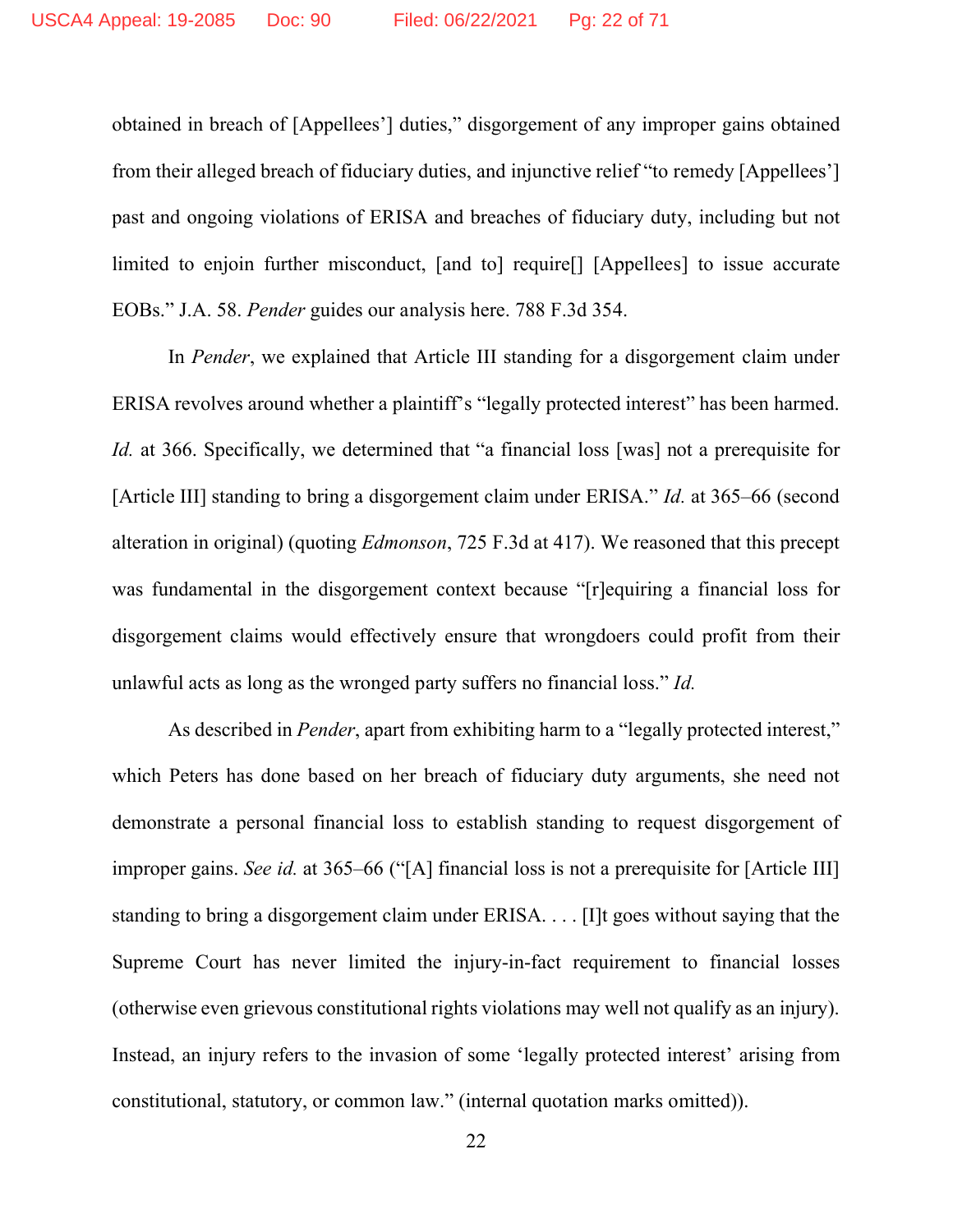Similarly, identifying a financial injury is unnecessary to establish standing for surcharge and declaratory and injunctive relief. As *Amara* explained, equity courts could permit surcharge "to provide relief in the form of monetary 'compensation' for a loss resulting from a trustee's breach of duty, *or* to prevent the trustee's unjust enrichment." 563 U.S. at 441–42 (emphasis added); Restatement (Third) of Trusts § 95 cmt. b (2012) ("If a breach of trust causes a loss . . . , the beneficiaries . . . may have the trustee surcharged for the amount necessary to compensate fully for the consequences of the breach. Alternatively, the trustee is subject to such liability as may be necessary to prevent the trustee from benefiting individually from the breach of trust." (internal citations omitted)); *see also Skinner v. Northrop Grumman Ret. Plan B*, 673 F.3d 1162, 1167 (9th Cir. 2012) (explaining that ERISA beneficiaries can obtain surcharge under either an unjust enrichment theory or loss theory); *Morrissey v. Curran*, 650 F.2d 1267, 1282 (2d Cir. 1981) ("If a trustee was acting in his own interest in connection with performing his duties as a trustee, he was held accountable for any loss to the estate or any profit he made[.]"). Peters proceeds under the unjust enrichment theory. J.A. 58; *see* Restatement (Third) of Trusts § 100 cmt. c (2012) ("A trustee who commits a breach of trust normally is not allowed to benefit individually from the breach, and the trustee is subject to liability to eliminate any such benefit."). And a claim for surcharge under an unjust enrichment theory requires no showing of financial injury, but rather a benefit accrued by one or both of the Appellees, which Peters sufficiently demonstrates based on her claim that Aetna bypassed its obligation to pay Optum's administrative fee. *See Skinner*, 673 F.3d at 1167 (declining to surcharge the defendant under the unjust enrichment theory where the plaintiffs "presented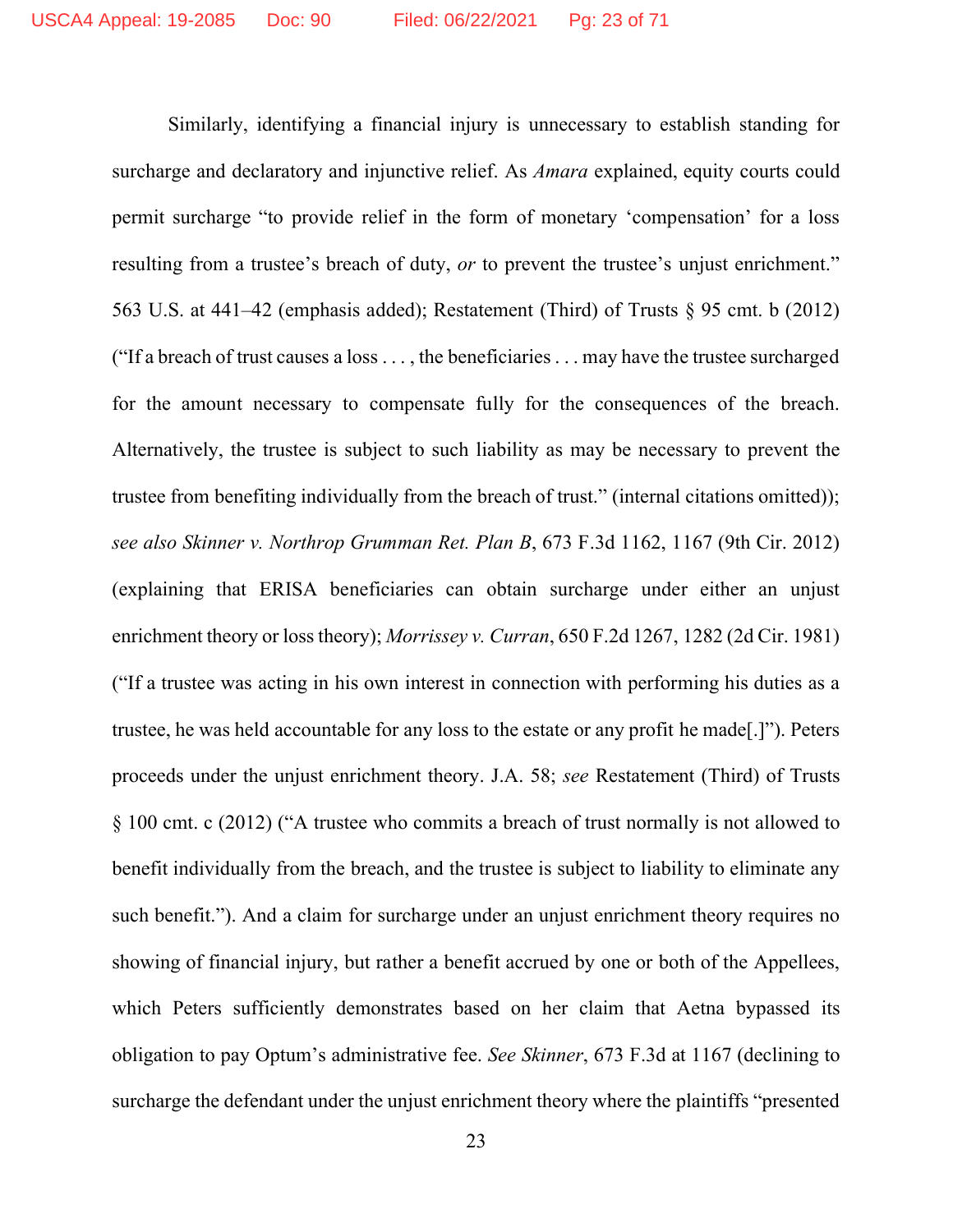no evidence that the [defendant] gained a benefit by failing to ensure that participants received an accurate SPD"); *see also, e.g.*, *Amara v. CIGNA Corp.*, 925 F. Supp. 2d 242, 260 (D. Conn. 2012) ("In weighing unjust-enrichment surcharge, the question is whether, but for CIGNA's [breach of fiduciary duty], CIGNA would not have obtained the cost savings that it did."), *aff'd*, 775 F.3d 510 (2d Cir. 2014); *Malbrough v. Kanawha Ins. Co.*, 943 F. Supp. 2d 684, 698 (W.D. La. 2013) (discussing the defendant's improper benefits in the context of an unjust enrichment theory for surcharge).

And as the Sixth Circuit recognized in the context of plaintiffs seeking declaratory, injunctive, and other equitable relief under ERISA, "Plaintiffs need not demonstrate individualized injury to proceed with their claims for injunctive relief under  $\S [502](a)(3)$ ; they may allege only violation of the fiduciary duty owed to them as a participant in and beneficiary of their respective ERISA plans." *Loren v. Blue Cross & Blue Shield of Mich.*, 505 F.3d 598, 610 (6th Cir. 2007). Peters meets this standard by enumerating the fiduciary duties she contends were owed to her and the Plan and Appellees' subsequent violation of those duties. Accordingly, even without a personal financial injury, Peters has standing to maintain her claims for surcharge, disgorgement, and declaratory and injunctive relief based on her allegations of breach of fiduciary duty.<sup>11</sup>

<sup>&</sup>lt;sup>11</sup> The record appears to indicate that Peters is no longer a Plan participant, J.A. 2046, which raises a question on prospective injunctive relief because she may not be able to rely on only past conduct to establish Article III standing, *see Abbott v. Pastides*, 900 F.3d 160, 176 (4th Cir. 2018). Considering the tangential nature of this point for the purposes of our discussion on the requisiteness of establishing a financial injury and that the parties have not raised this issue on appeal, we leave consideration of this matter for the district court's resolution in the first instance upon remand.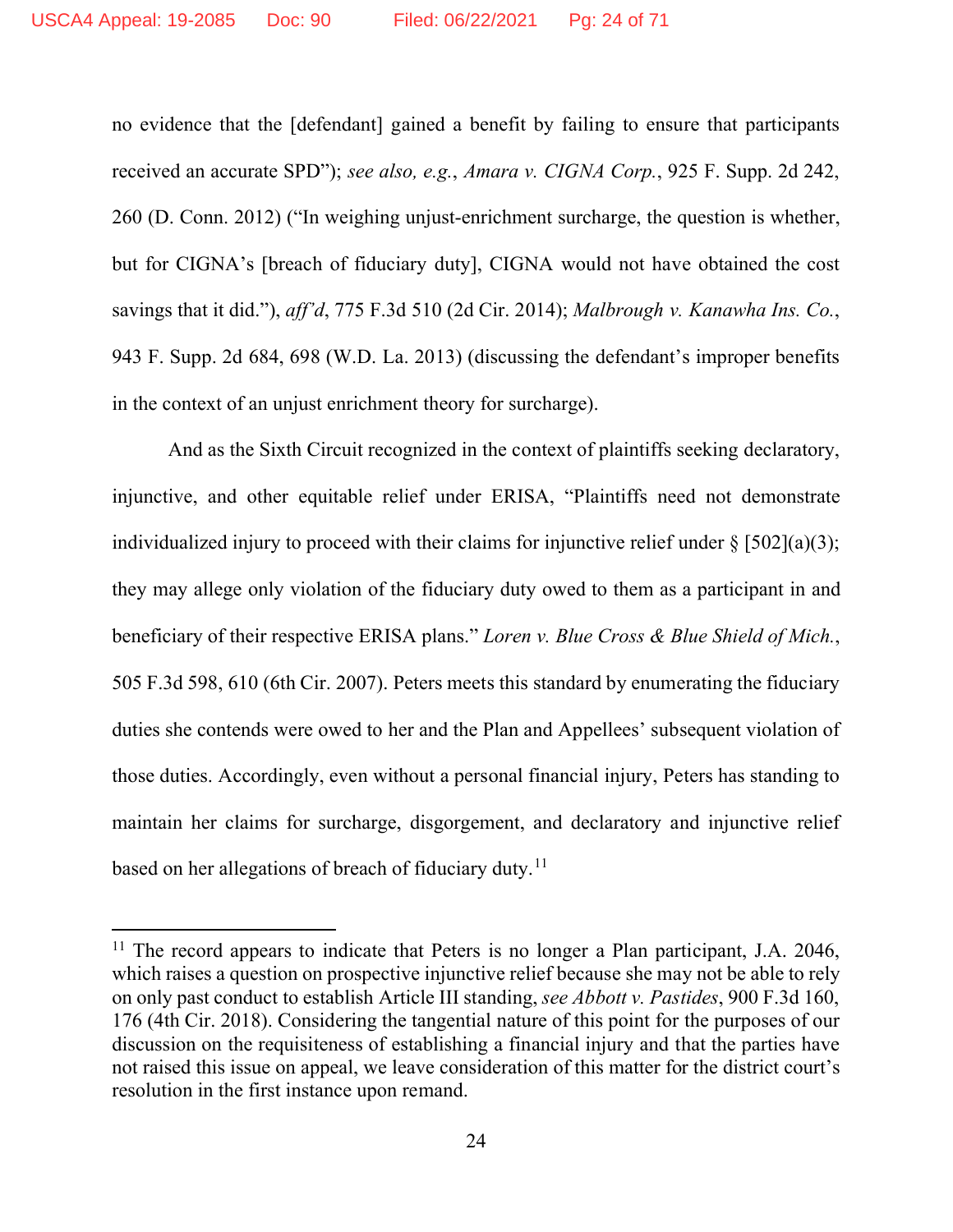That Peters is not only suing as an individual participant, but also on behalf of the Plan under § 502(a)(2) does not alter this conclusion. "Courts have recognized that a plaintiff with Article III standing may proceed under  $\S [502](a)(2)$  on behalf of the plan or other participants." *Braden v. Wal-Mart Stores, Inc.*, 588 F.3d 585, 593 (8th Cir. 2009). And "[s]ince [Peters] has standing under Article III, we conclude that  $\S$  [502](a)(2) provides h[er] a cause of action to seek relief for the entire Plan." *Id.* Peters "has alleged injury in fact that is causally related to the conduct [s]he seeks to challenge on behalf of the Plan." *Id.* In other words, Peters "has a personal stake in the litigation" because her requested relief "will stand or fall with that of the Plan." *Id.*; *see Wilmington Shipping Co.*, 496 F.3d at 335 ("[The plaintiff's] injury is no less concrete because the benefit to him from a favorable outcome in this litigation would derive from the restored financial health of the Plan.").

#### C.

Satisfied that Peters has Article III standing, we proceed to the assessment of her claims on the merits. For purposes of this Section C, we address only her claim for restitution. In that regard, we assume that Peters produced sufficient evidence for a reasonable factfinder to conclude that (1) Aetna was operating as an ERISA fiduciary and that its complaint-related actions amounted to a breach of fiduciary duty; and (2) Optum was either an ERISA fiduciary or party in interest involved in prohibited transactions. Peters' claims for surcharge, disgorgement, and declaratory and injunctive relief are addressed separately below in Section D, wherein Appellees' ERISA fiduciary status and breach of any fiduciary duty are considered on the merits. *See infra* § II.D.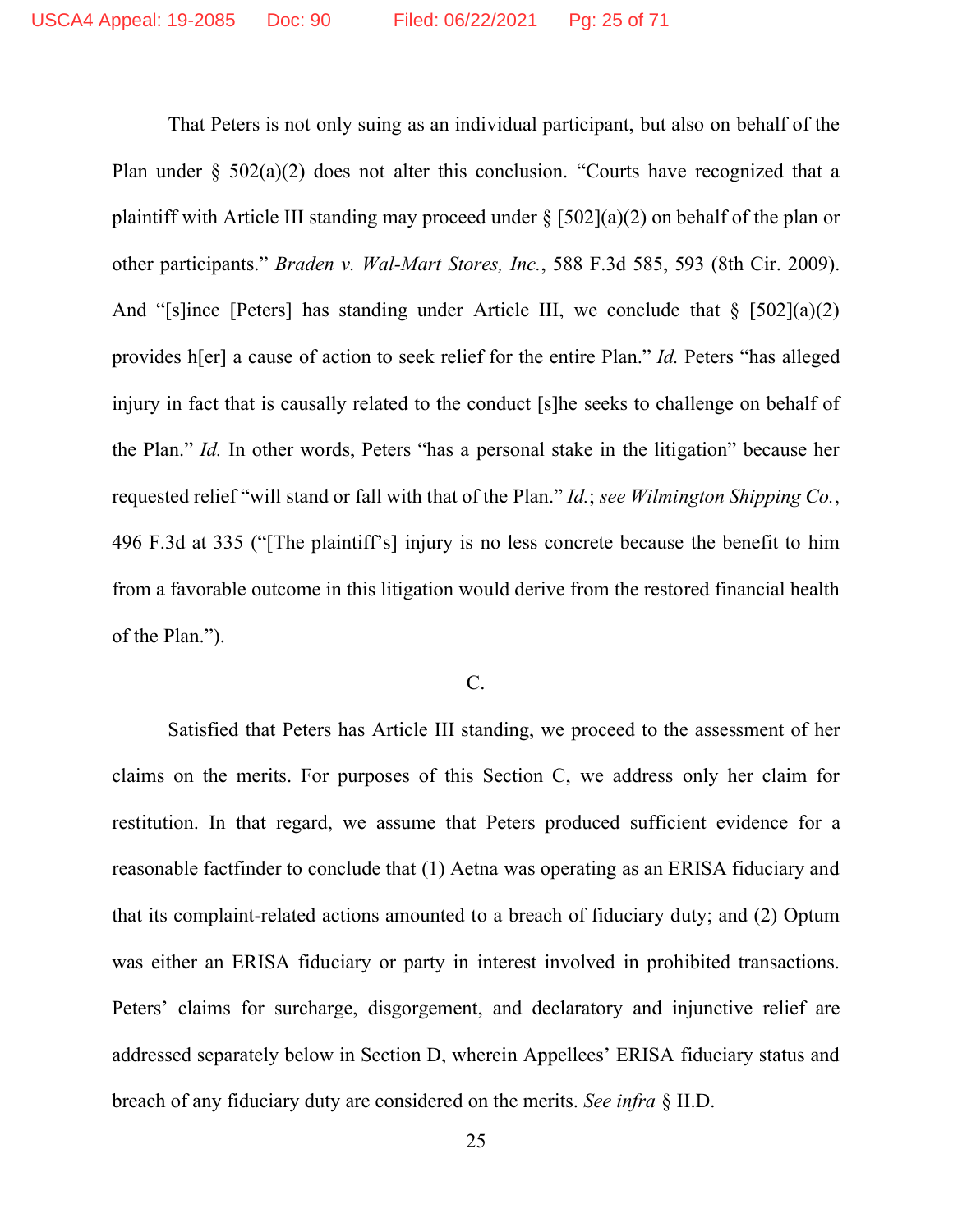Unlike Peters' claims based on surcharge, disgorgement, and declaratory and injunctive relief that do not require a showing of personal financial harm, her claim for restitution requires such financial loss in order to establish compensable injury on the merits. As discussed below, we find that Peters failed to show such an injury, meaning that her individual claim for restitution under  $\S 502(a)(1)$  and (3) fails. However, we are unable to conduct the necessary appellate review as to whether Peters' claims for restitution on behalf of the Plan would succeed or fail to survive the motions for summary judgment. Said another way, we cannot determine from this record whether there is sufficient evidence to determine if the Plan sustained a financial injury, so we must remand this question and the corresponding inquiry on the Plan's entitlement to restitution under §  $502(a)(2)$  to the district court for a determination in the first instance.

## 1.

As noted, Peters asserts that she suffered an economic loss due to Appellees' actions because she was required to pay in excess of her health care provider's Negotiated Charge contrary to the terms of the Plan. In effect, Peters asserts that Appellees should have charged her for only the health care provider's Negotiated Charge under the Plan, not the Negotiated Charge combined with the cost of Optum's administrative fee via the bundled rate. Specifically, she claims she sustained a direct personal loss for excess coinsurance payments totaling \$151.42, while the Plan made excess payments for Peters' claims in the amount of \$1,020.96. Appellees seek to undermine the entirety of Peters' claims by asserting that she suffered no financial loss, but in fact experienced a financial gain when all of her health care claims for a given year are considered in the aggregate.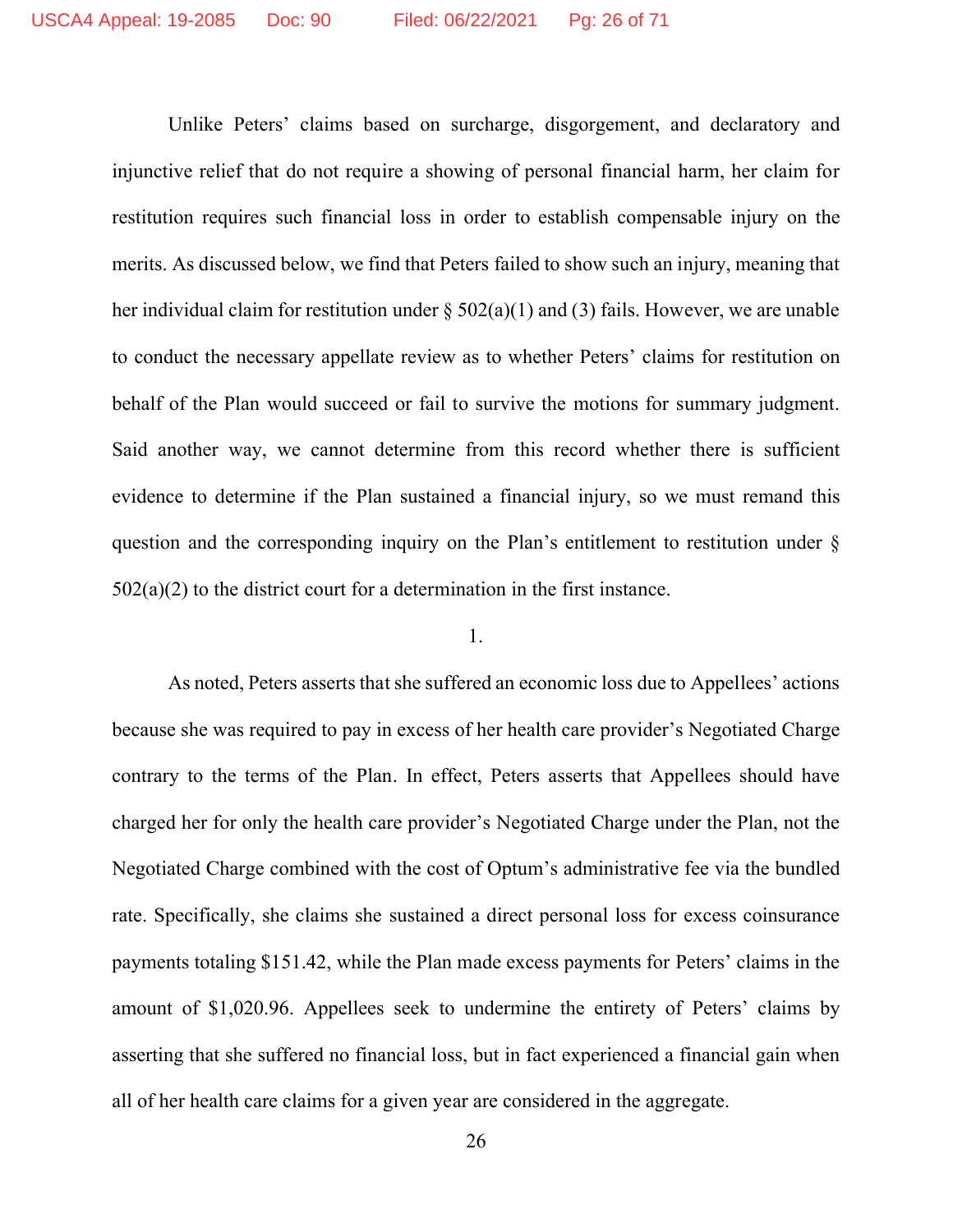In *Donovan v. Bierwirth*, the Second Circuit looked to trust law for guidance in order to determine the proper measure of damages under ERISA for breach of a fiduciary duty. 754 F.2d 1049 (2d Cir. 1985). In that case, pension plan trustees purchased stock in the parent corporation with plan assets to help defeat a tender offer on the parent corporation's stock. *Id.* at 1051. Later, they resold the stock at a profit. *Id.* Plaintiffs asserted that the trustees' purchase of the stock on behalf of the Plan was for an improper purpose and constituted a breach of fiduciary duty, and sought injunctive relief, appointment of a receiver, and recoupment of the plan's losses. *Id.* The district court determined that it would "tak[e] evidence on the issue of loss to the Plan before taking additional evidence on the question of breach of duty," *id.*, ultimately concluding that the plan had not sustained a loss, *id.* at 1051–52.

On appeal, assuming a breach of fiduciary duty had occurred to resolve the question of loss, the Second Circuit advised that, for purposes of damages, "[o]ne appropriate remedy in cases of breach of fiduciary duty is the restoration of the trust beneficiaries to the position they would have occupied but for the breach of trust." *Id.* at 1056 (citing Restatement (Second) of Trusts § 205(c) (1959)). Following this guidance, the court held that "the measure of loss applicable . . . requires a comparison of what the Plan actually earned on the . . . investment with what the Plan would have earned had the funds been available for other Plan purposes." *Id.* "If the latter amount is greater than the former, the loss is the difference between the two; if the former is greater, no loss was sustained." *Id.* The Second Circuit then remanded on the question of loss, so that the district court could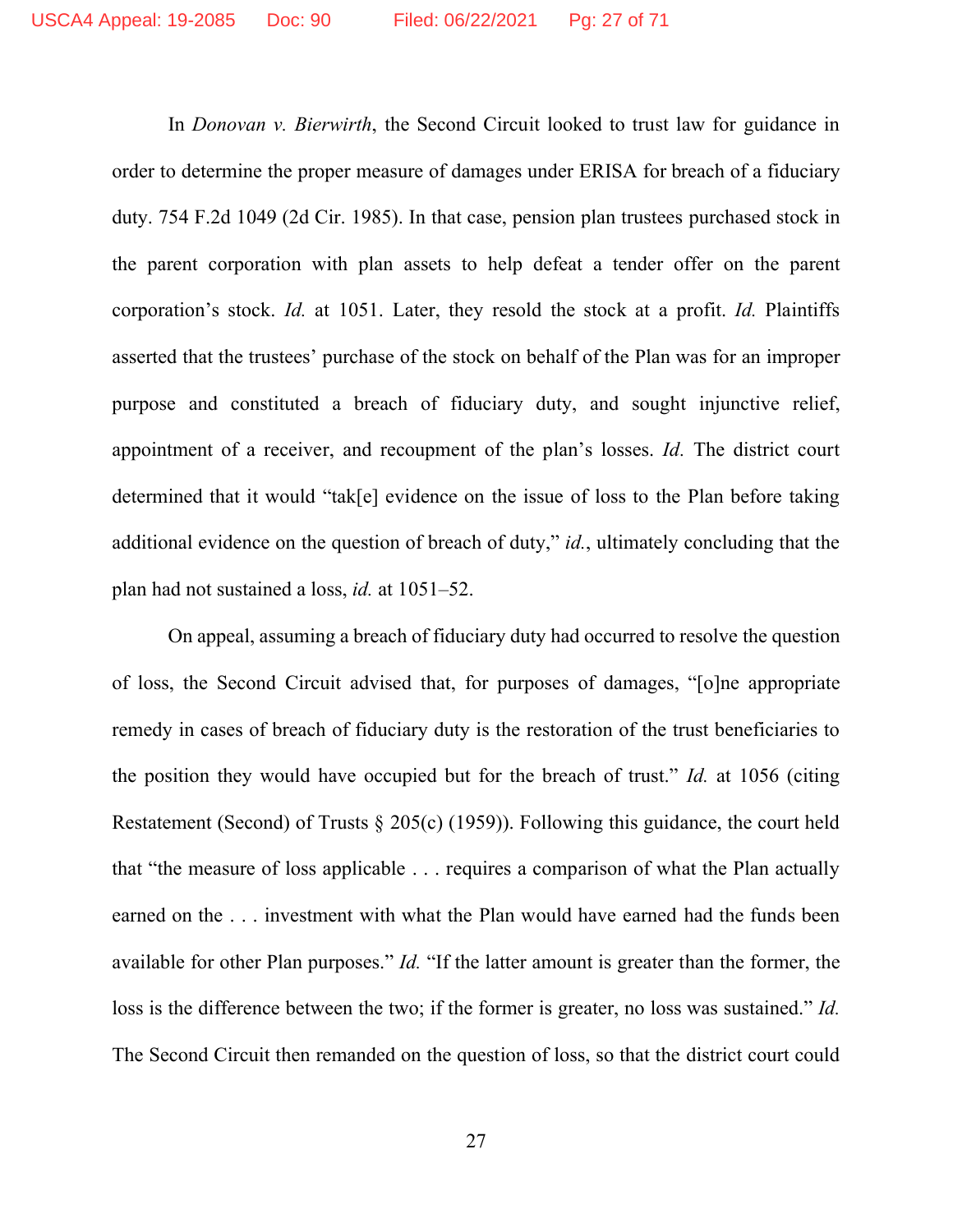make findings of fact based on the actual transaction amounts in order to determine if a loss was sustained by the Plan. *Id.* at 1058.

Many of our sister circuits have found *Donovan's* trust-law-based formula instructive and have followed it. <sup>12</sup> We also find *Donovan* instructive and follow its principles here. Accordingly, the measure of loss applicable in an ERISA trust circumstance like this case requires a comparison of what Peters or the Plan would have paid had Peters' claims excluded Optum's administrative fee with what they actually paid on those claims. *See* Morgan, *supra*, § 106:44 ("[C]ourts are not restricted to a single method of computing the losses. If courts are uncertain about computing the amount of the award, courts may refer to the common law of trusts and enforce whichever remedy is 'most advantageous to the participants and most conducive to effectuating the purposes of the trust.'" (quoting *Eaves v. Penn*, 587 F.2d 453, 462 (10th Cir. 1978))). Correspondingly, if what Peters and the Plan actually paid on Peters' claims is less than—or equal to—what they would have paid had Peters' claims excluded Optum's administrative fee, no loss was sustained. *Donovan*, 754 F.2d at 1056.

<sup>12</sup> *Perez v. Bruister*, 823 F.3d 250, 265 (5th Cir. 2016) (noting *Donovan*'s approach "to compute overpayments"); *Peabody v. Davis*, 636 F.3d 368, 373 (7th Cir. 2011) (quoting *Donovan's* measure of loss framework); *Graden v. Conexant Sys. Inc.*, 496 F.3d 291, 301 (3d Cir. 2007) (favorably citing *Donovan*'s loss model); *Shade v. Panhandle Motor Serv. Corp.*, 91 F.3d 133, 1996 WL 386611, at \*4 (4th Cir. 1996) (unpublished table decision) (per curiam) (referencing *Donovan* for the principle of restoring the plaintiff "to the position he would have occupied but for [the defendant's] breach of its fiduciary duty"); *Roth v. Sawyer-Cleator Lumber Co.*, 61 F.3d 599, 603 (8th Cir. 1995) ("We have favorably cited *Donovan* for the measure of loss in a stock manipulation case, and have approved a district court case that relied extensively on. *Martin v. Feilen*, 965 F.2d 660, 671 (8th Cir. 1992), *cert. denied*, 506 U.S. 1054 (1993). We believe that *Donovan* provides the appropriate analysis of the measure of loss in a case such as this.").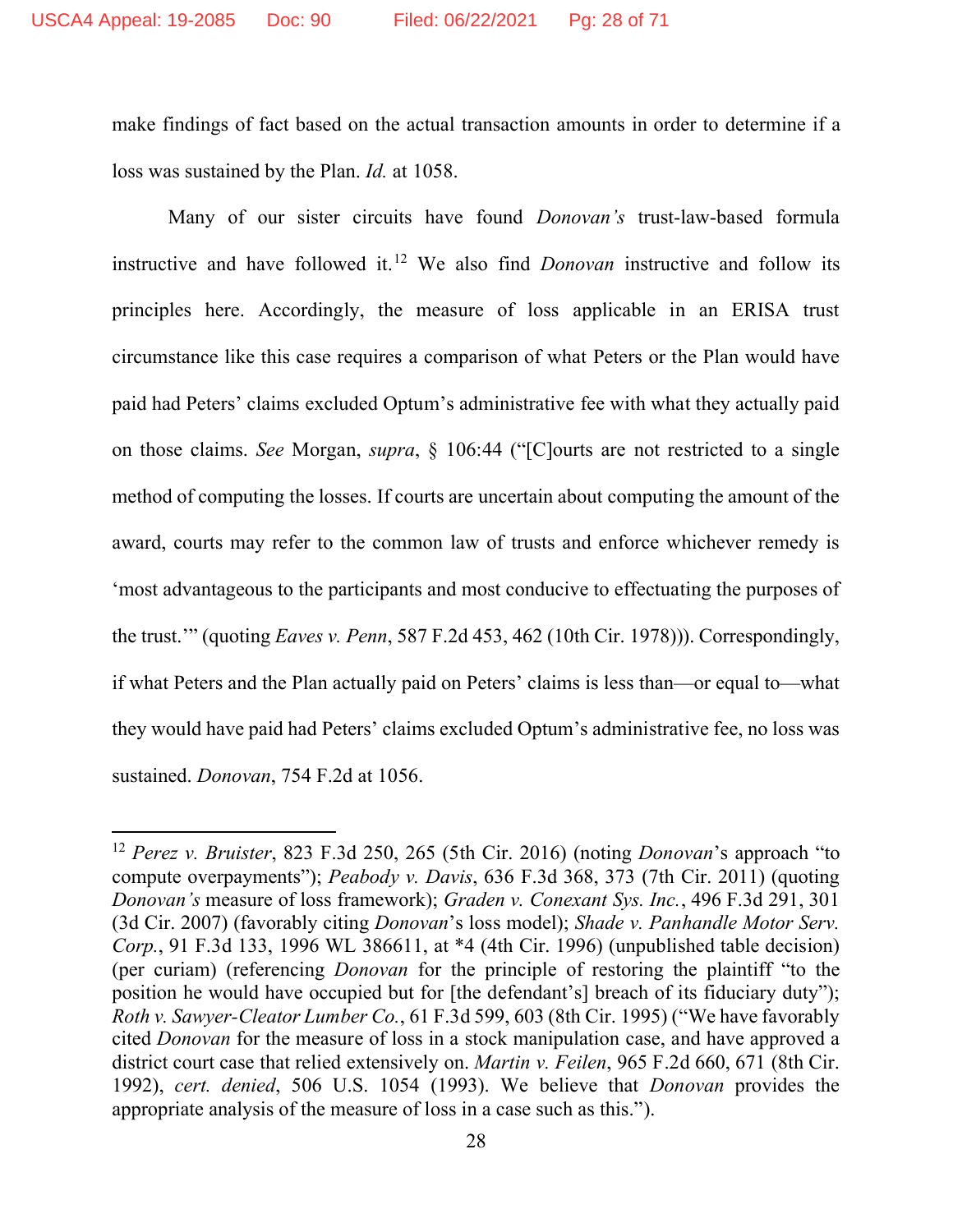This *Donovan* framework demonstrates that the district court failed in some respects to apply a proper standard when conducting its review based on the hypothetical nonexistence of the Aetna-Optum relationship. Nonetheless, Peters is equally incorrect in asserting that offsetting losses with gains is erroneous in a merits analysis (irrespective of standing). In effect, Peters wants relief where the *Donovan* framework helps her, but wants to ignore it when that same framework shows she actually had a gain or broke even.

Considering the *Donovan*-based formula and offsetting Peters' losses with the gains she experienced on all her healthcare claims under the Plan, it becomes apparent from the undisputed evidence that she suffered no direct financial injury from Appellees' actions. Therefore, her individual claim for restitution under  $\S$  502(a)(1) and (3) cannot be sustained. For this reason, despite our disagreement with the district court's explanation on how it arrived at its conclusion, we affirm the district court's grant of summary judgment to Appellees on this discrete claim.

2.

Beginning with the district court's assessment of financial injury, it did not analyze loss in line with the *Donovan* framework. Rather, it compared what Peters and the Plan paid on Peters' claims with "a world where the challenged agreements were not entered into in the first place," a model which has no nexus to the ERISA breaches alleged. J.A. 2728. In other words, the district court assumed a scenario in which "Aetna plans and participants would be subject to the rates that Aetna charged prior to its contractual arrangement with Optum." J.A. 2728. On this basis, the district court often referenced its belief that Peters was not harmed, considering "*all the claims* incurred by the participant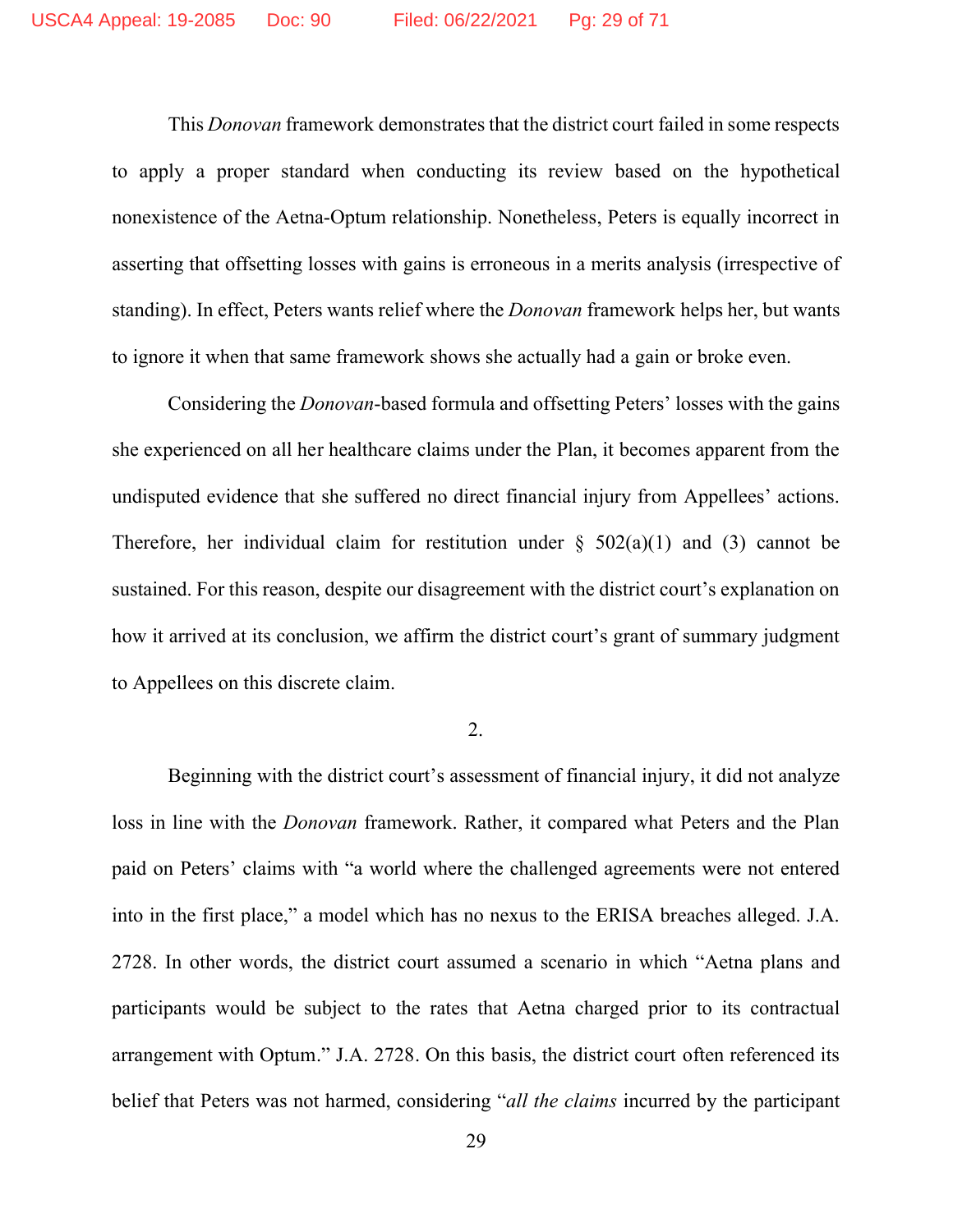in any given plan year, including those for which the participant benefited as well as those for which the participant was allegedly harmed." J.A. 2731. In doing so, the district court concluded that Peters experienced no direct financial injury, but rather a net gain, as a result of the lower health care provider rates that Optum brought to the Plan participants as opposed to what Aetna alone would have charged. Although the district court erred in focusing on a hypothetical construct unrelated to the claims alleged based on the bundled rate scheme, we come to the same result under *Donovan*.

The district court's focus on a hypothetical scenario in which the Aetna-Optum relationship did not exist fails to grasp the actual conduct and ERISA fiduciary violations Peters alleged. As indicated above, the measure of loss requires a comparison of what Peters and the Plan would have paid had her claims excluded Optum's administrative fee and what they actually paid per the bundled rate. On this particular point then, we agree with Peters' contention that the district court erred in comparing what she and the Plan actually paid with what they would have paid had the Aetna-Optum relationship not existed. As Peters explained, her contention was never "that the 'Aetna-Optum contractual arrangement' was itself illegal. Rather, she brought ERISA claims challenging Aetna's repeated self-serving benefit determinations charging her and her plan for Optum's fees in the guise of medical expenses." Appellant's Br. 34.

However, Peters' proffered damages model also misses the mark because she essentially asks that we disregard her total claims under the Plan, which would include all her health care expenses, not just those from Optum. Instead, Peters wants to focus exclusively on the claims in which she suffered a financial loss via the bundled rate. Trust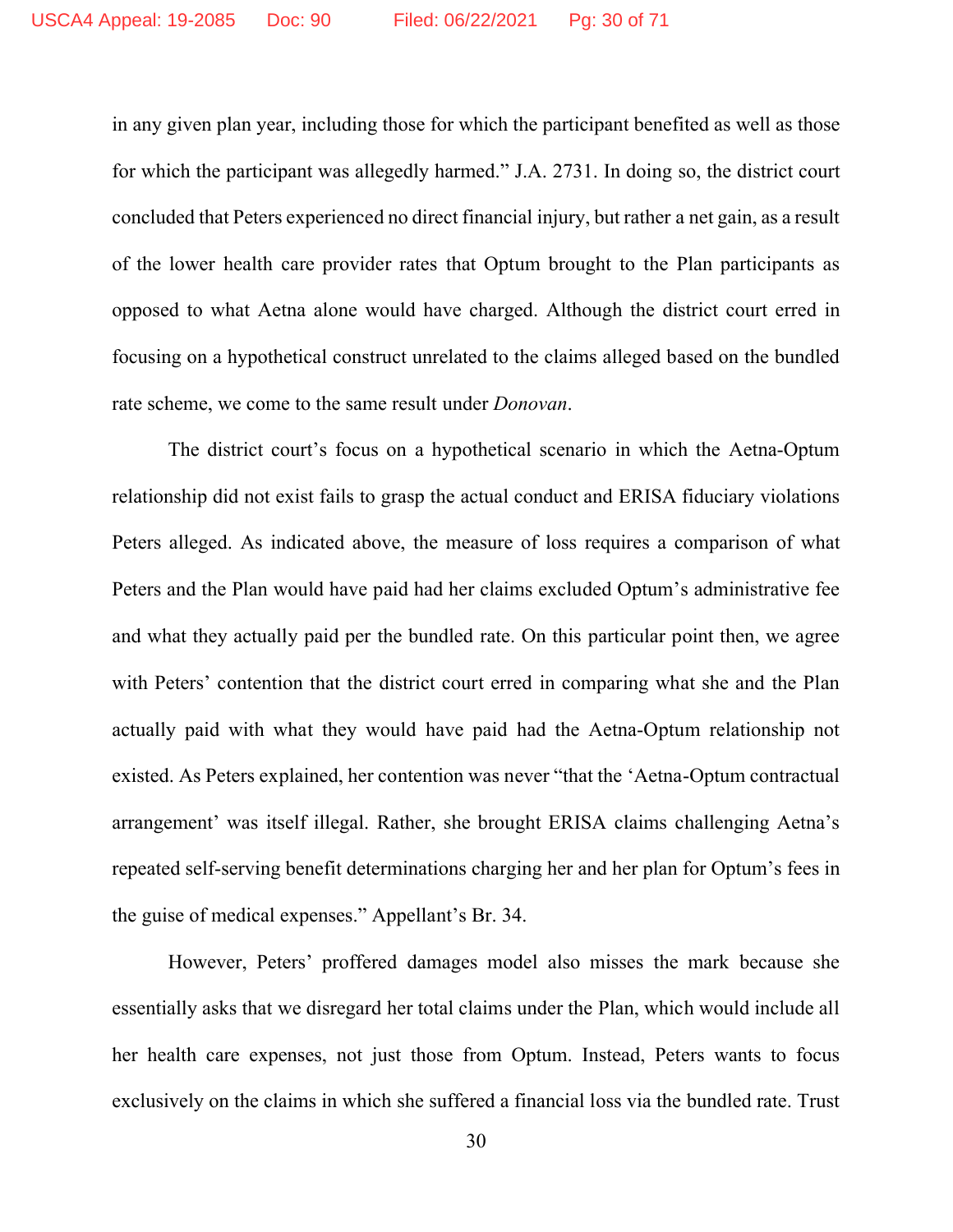law does not support this approach, and instead instructs that offsetting gains and losses is appropriate where the misconduct in question "constitute[s] a single breach." Restatement (Third) of Trusts  $\S$  101 (2012) ("The amount of a trustee's liability for breach of trust may not be reduced by a profit resulting from other misconduct unless the acts of misconduct causing the loss and the profit constitute a single breach."). To determine whether a single breach occurred, the Third Restatement offers the following factors, indicating that the first factor is "likely to be of particular significance":

- (1) Whether the improper acts are the result of a single strategy or policy, a single decision or judgment, or a single set of interrelated decisions;
- (2) The amount of time between the instances of misconduct and whether the trustee was aware of the earlier misconduct and its resulting loss or profit;
- (3) Whether the trustee intended to commit a breach of trust or knew the misconduct was a breach of trust; and
- (4) Whether the profit and loss can be offset without inequitable consequences, for example to beneficiaries having different beneficial interests in the trust.

*Id.* § 101 cmt. c.

Again, assuming only for purposes of this Section C that (1) Aetna was a fiduciary and breached its fiduciary duty and (2) Optum was either a fiduciary or party in interest engaged in prohibited transactions, the evidence before us only permits the conclusion that Appellees' actions constituted a single breach primarily under the first factor of the Restatement. Accordingly, offsetting gains and losses—*i.e.*, considering *all* of Peters' health care claims for a given calendar year—is the appropriate measure to assess whether she incurred any losses. *See* Bogert, *supra*, § 862 ("Where the profit and loss arise from breaches of trust that are not separate and distinct but are regarded as a single breach, the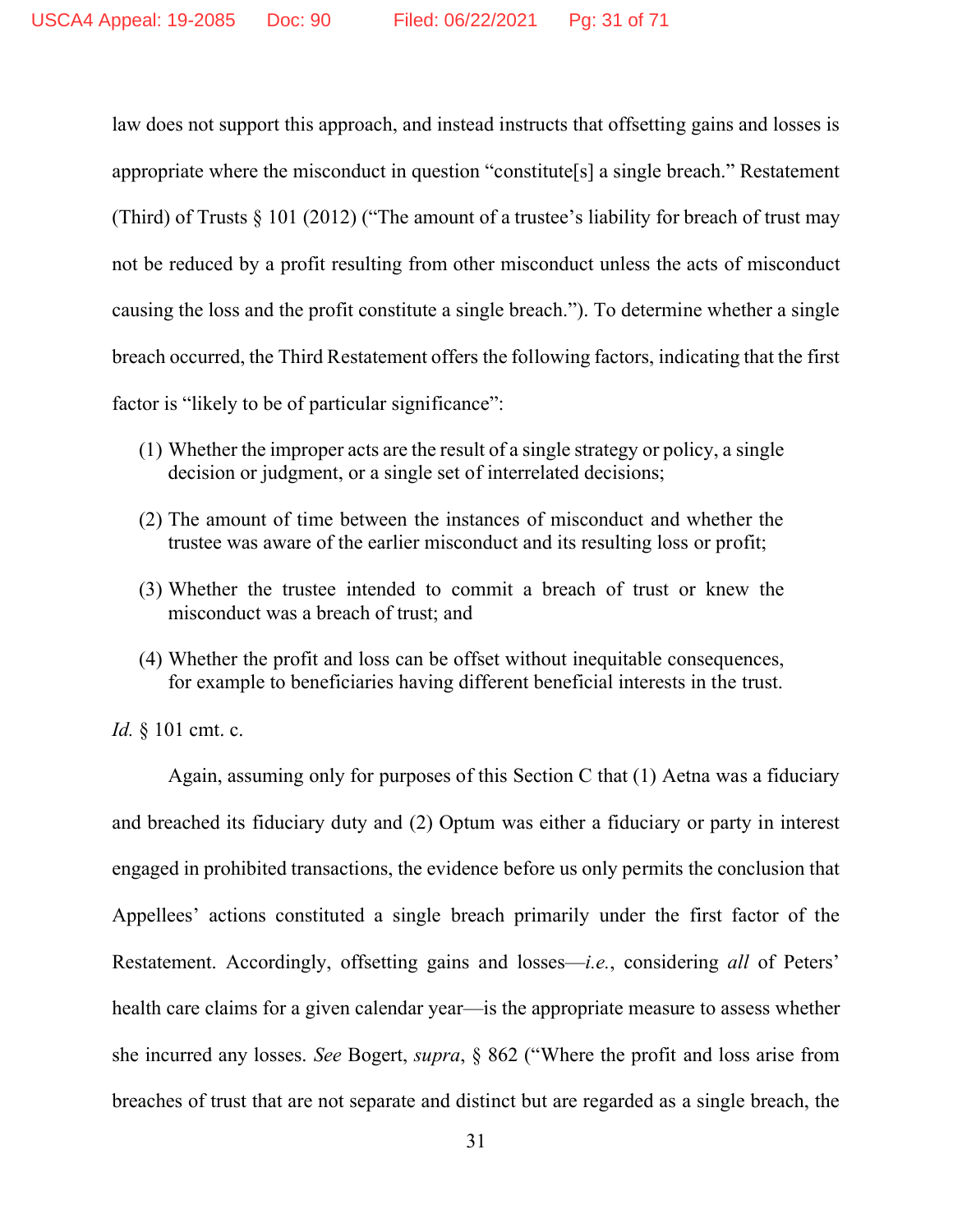trustee is liable only for the net loss[.]"). Here, the breach originated and occurred based on a "single strategy or policy"—that being Aetna's agreement with Optum to bundle Optum's administrative fee utilizing the dummy CPT code. Restatement (Third) of Trusts § 101 cmt. c. In contrast to the earlier discussion on standing, which focused on an assessment of Peters' asserted financial injury arising from discrete individual claims, trust law principles direct that we offset all applicable gains and losses in adjudicating the full claim on the merits.

To do so, we follow the *Donovan*-based formula to quantify what Peters and the Plan would have paid if her claims excluded Optum's administrative fee. That is to say, keeping in mind the Plan's responsibility framework, Peters' liability for a claim was the amount described in the SPD: the "Negotiated Charge," defined as "the maximum charge a Network Provider has agreed to make as to any service or supply for the purpose of the benefits under this Plan." J.A. 3067. For every claim in a given year, we then consider the health care provider's Negotiated Charge, the actual charge, and the Plan responsibility framework. Although straightforward to state, it is a bit more difficult in application.

To follow the *Donovan* framework, we begin by considering Peters' deductible payments, which depended on the total health care expenses she incurred in any given calendar year. Specifically, the Plan required Peters to pay 100% of covered expenses until she met her deductible of \$250—"[t]he part of [her] Covered Expenses [she] pa[id] each calendar year before the Plan start[ed] to pay benefits." J.A. 3063. After reaching the deductible, she was then responsible for paying 20% of the covered expenses as coinsurance—"[t]he amount [Peters] pa[id] for Covered Expenses after [she] . . . met the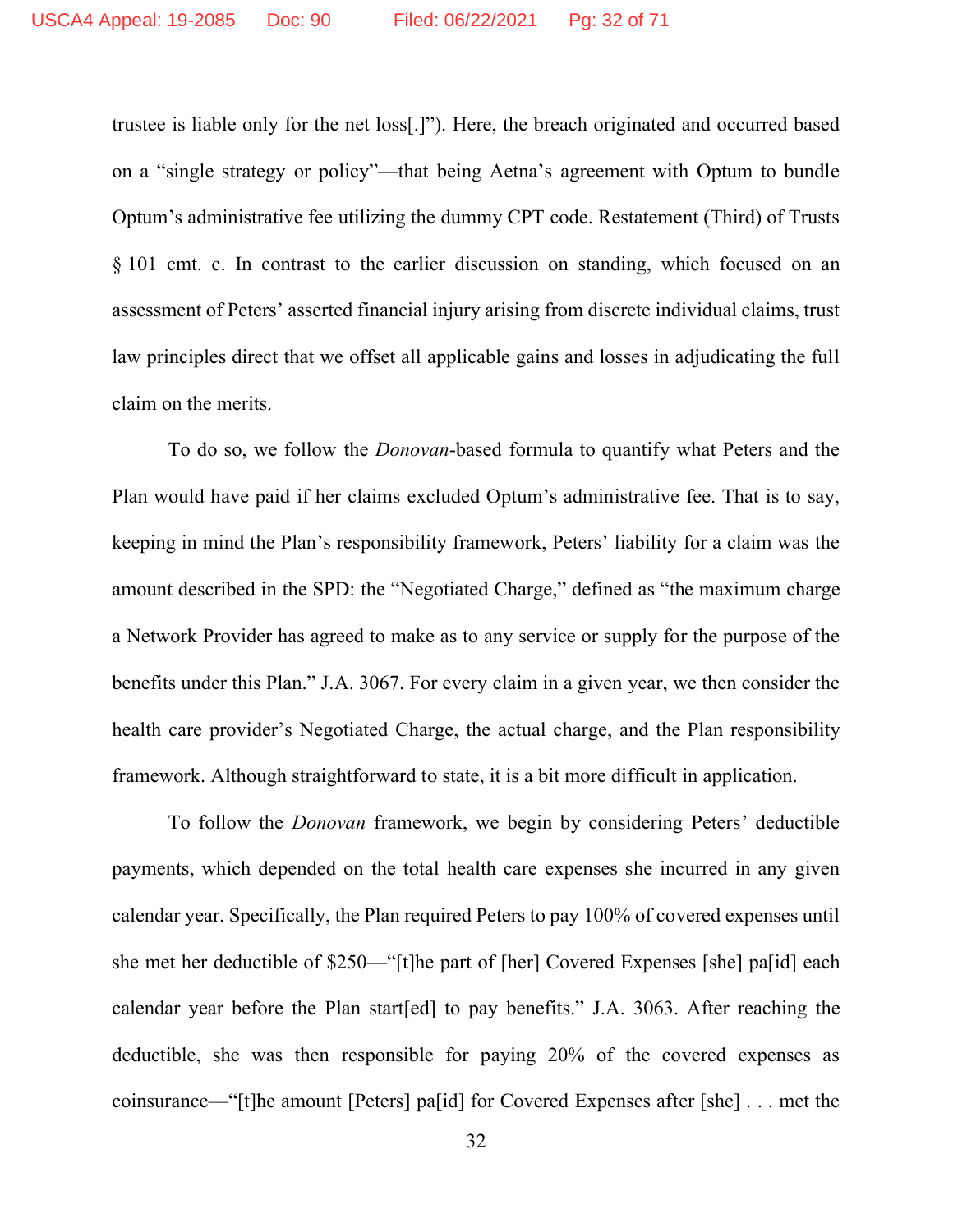annual deductible," J.A. 3064—with the Plan paying the other 80%. Once Peters met the annual coinsurance maximum of \$1,650—"[t]he amount of Coinsurance [she] pa[id] each year before the Plan pa[id] 100% of the Negotiated Charge (for in-network services)," J.A. 3063—the Plan paid 100% of the covered expenses. We therefore proceed to compare the amounts that Peters and the Plan would have paid for health care services under the Plan's terms (the Negotiated Charge) with the sums that were actually paid (under Appellees' bundled rate). This process determines whether Peters or the Plan had a net "gain," "loss," or no change. In other words, we assess whether Peters and the Plan suffered a loss in the aggregate or experienced a gain based on all of her claims in each year. We conduct this analysis separately as to Peters and the Plan to determine if either, irrespective of the other, suffered a financial loss.

Although, as noted, we disagree with the district court's reasoning, we affirm the grant of summary judgment to Appellees as applied to Peters because she failed to demonstrate that she suffered the required financial injury for purposes of restitution. Applying the *Donovan* formula to Peters' total claims reflects that she would have paid more each year, or broken even, if she had only paid the health care provider's Negotiated Charge as opposed to what she paid in the aggregate under the bundled rate. While this seems counterintuitive, the mechanics of the Plan's coinsurance and deductible structure direct this result. In particular, Peters seeks to treat the bundled rate charges in isolation. She wishes to include only the Optum chiropractic and physical therapy care claims, but ignore all her other health care expenses even though these applied to the deductible and coinsurance and were *not* subject to the bundled rate.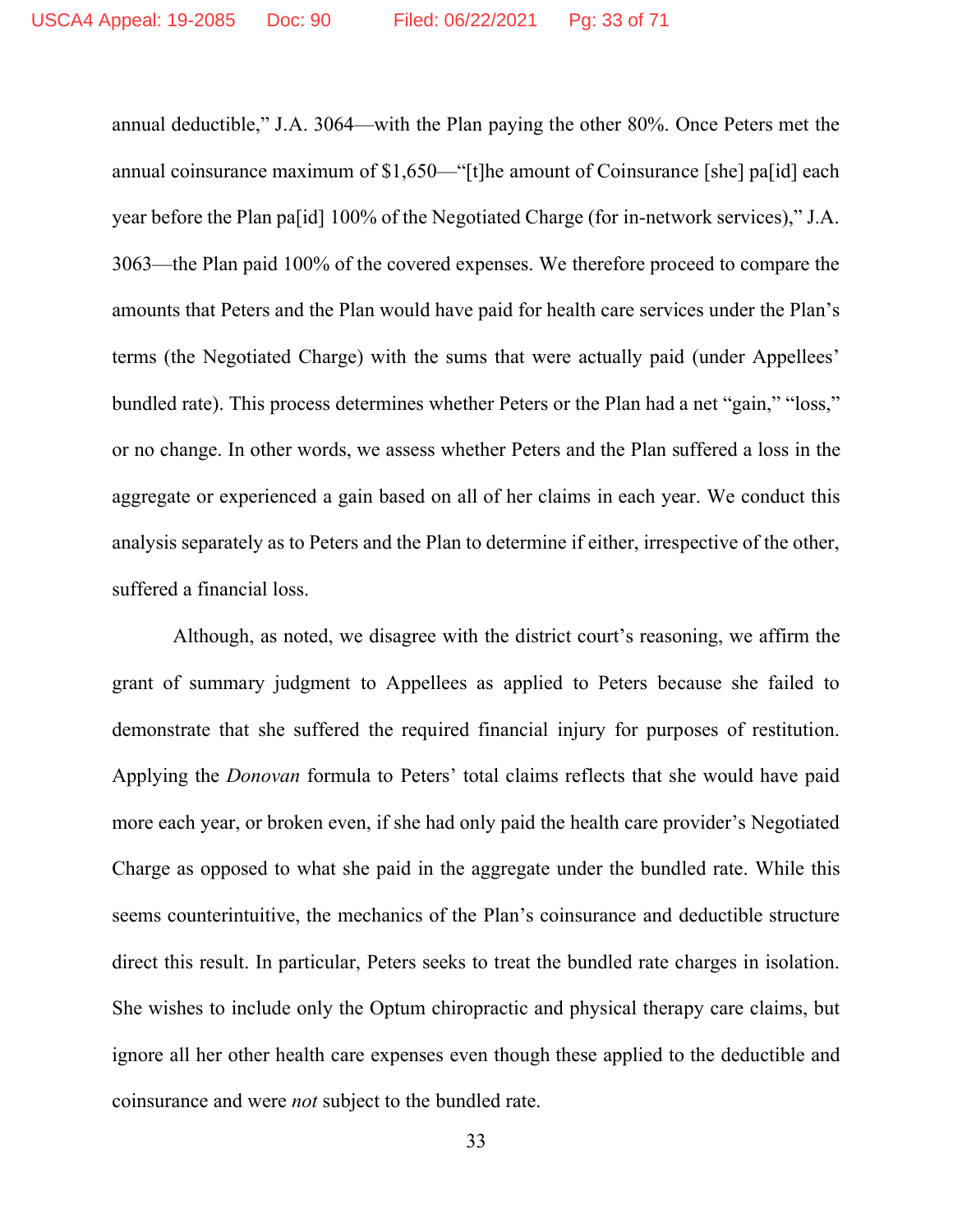In this regard, we find the report of Appellees' expert, Dr. Daniel Kessler, to be instructive and a useful application of *Donovan*. Dr. Kessler analyzed Peters' claims by comparing what Peters would have paid each year in the aggregate had her claims excluded Optum's administrative fee (*i.e.*, had she been charged only her health care provider's Negotiated Charge) with what she actually paid on her claims. In doing so, Dr. Kessler showed that Peters' "gains" exceeded any "losses" or she broke even.

As to Peters' claims accrued in 2013, Dr. Kessler applied the Plan's responsibility framework to those claims and determined that even if they had been based solely on her health care provider's Negotiated Charge, she would have "experienced zero economic impact—neither net harm nor net benefit." J.A. 5879; *see* J.A. 5915–16 (detailing Dr. Kessler's calculations on Peters' claims from 2013). In doing so, Dr. Kessler explained that Peters "reached her Out-of-pocket maximum in the actual world and would reach it [if she were charged only the Negotiated Charge of the health care providers]. She was responsible for the maximum amount in Coinsurance required by her Plan in both scenarios." J.A. 5879. So, "she was [r]esponsible for exactly the same amount in the actual world as she would be [if she had been charged only the Negotiated Charge]." J.A. 5879.

For 2014, Dr. Kessler calculated that Peters actually experienced a net gain of \$114.71, meaning that if her claims had been based solely on her health care provider's Negotiated Charge, she would have paid \$114.71 more than she paid in actuality. Specifically, Dr. Kessler's analysis showed that Peters' actual participant responsibility totaled \$1,785.29 in 2014, while her total participant responsibility would have been \$1,900 in that same year had she been solely charged her health care provider's Negotiated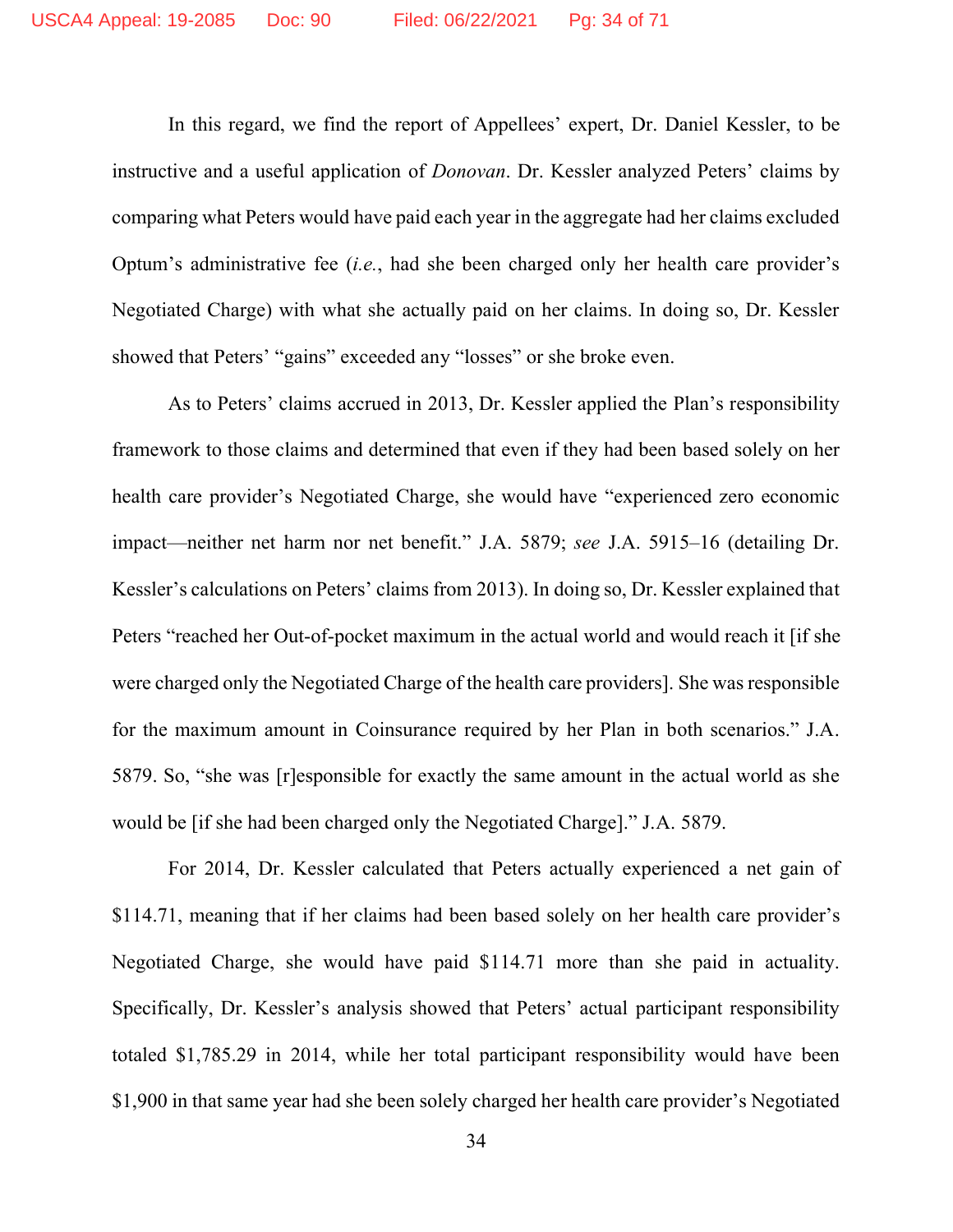Charge. *See* J.A. 5919–21 (detailing Dr. Kessler's calculations on Peters' claims from 2014). The difference between these two figures makes up the net gain of \$114.71.

The manner in which Peters' claims were applied to meet her deductible of \$250 accounts for this difference. In short, if Peters' claims had been based just on her health care provider's Negotiated Charge, she would have met her deductible by paying the full \$250. However, in actuality, Peters met her \$250 deductible by paying only \$135.29 in participant responsibility. As Dr. Kessler's analysis shows, Appellees charged a bundled rate of \$70.89 to Peters' first four relevant claims in 2014, but only required her to pay a portion of that rate while nonetheless applying the full value of the bundled rate towards her \$250 deductible. *See* J.A. 5919. For instance, as to Peters' first claim in 2014, Appellees charged a bundled fee of \$70.89, but Peters only paid \$36 in participant responsibility. *Id.* Nonetheless, Appellees credited the full \$70.89 bundled rate towards her \$250 deductible– –resulting in a \$34.89 deductible-credit windfall to Peters. *See id.* Conversely, under Peters' theory, she would have had to pay the entire deductible sum of \$250 without the assistance of the bundled rate inflating her ability to meet that figure.

Accordingly, based on the actual calculation of Peters' deductible, Dr. Kessler concluded that Peters "Pays Less" in 2014 in the amount of \$114.71. *Id.* The impact of this analysis shows that the higher bundled rate amount credited to Peters' deductible (while only holding her accountable out-of-pocket for the health care provider's Negotiated Charge) caused her to meet her deductible faster (and correlated to less participant responsibility). By contrast, lower claims based on just the health care provider's Negotiated Charge would have delayed her ability to meet her deductible (and would have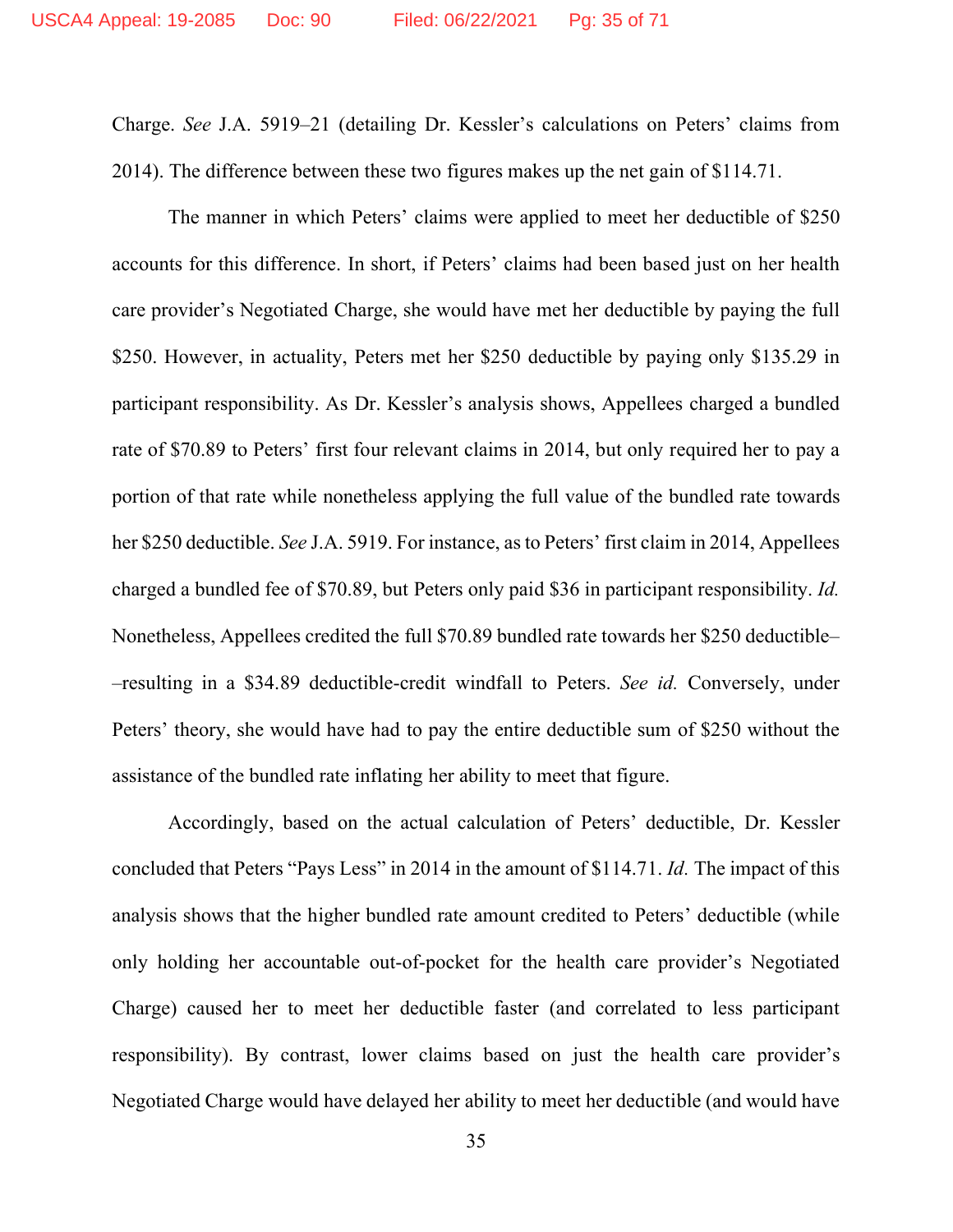indicated greater participant responsibility).<sup>13</sup> Peters offered no direct rebuttal evidence to Dr. Kessler's analysis in this regard.

In sum, we agree with Dr. Kessler's analysis that Peters avoided paying "greater participant responsibility" in the amount of \$114.71 for 2014 and had no net loss in either 2013 or 2015 when all of her health care claims are considered. Therefore, Peters experienced no direct financial injury (but rather a net gain) based on the bundled rate scheme in the aggregate. Accordingly, the district court reached the correct result in granting summary judgment to Appellees on Peters' individual request for restitution under  $\S$  502(a)(1) and (3), which relies on a demonstration of financial injury.

While the foregoing resolves Peters' claims for personal financial loss, the record is otherwise silent as to what gain or loss the Plan incurred utilizing the *Donovan* framework for the restitution claim. We are therefore unable to conduct appellate review of the district court's judgment as to Peters' claim on behalf of the Plan. As such, we find it appropriate to vacate the district court's grant of summary judgment to Appellees on this claim and remand the matter to the district court to develop a fuller record of the relevant financial facts, if necessary, and determine the Plan's financial injury for restitution purposes, if any, in the first instance.

Under *Donovan*, if the district court finds that the Plan sustained a financial injury, then restitution may be an available remedy for the Plan under § 502(a)(2). *See Amara*, 563

<sup>&</sup>lt;sup>13</sup> As to Peters' claim in 2015, we briefly note that Dr. Kessler determined Peters experienced no harm because she "had one Optum claim for which she was Responsible for the Optum Downstream rate of \$36.00," J.A. 5884, meaning it was already based on the Negotiated Charge. Peters did not rebut this evidence.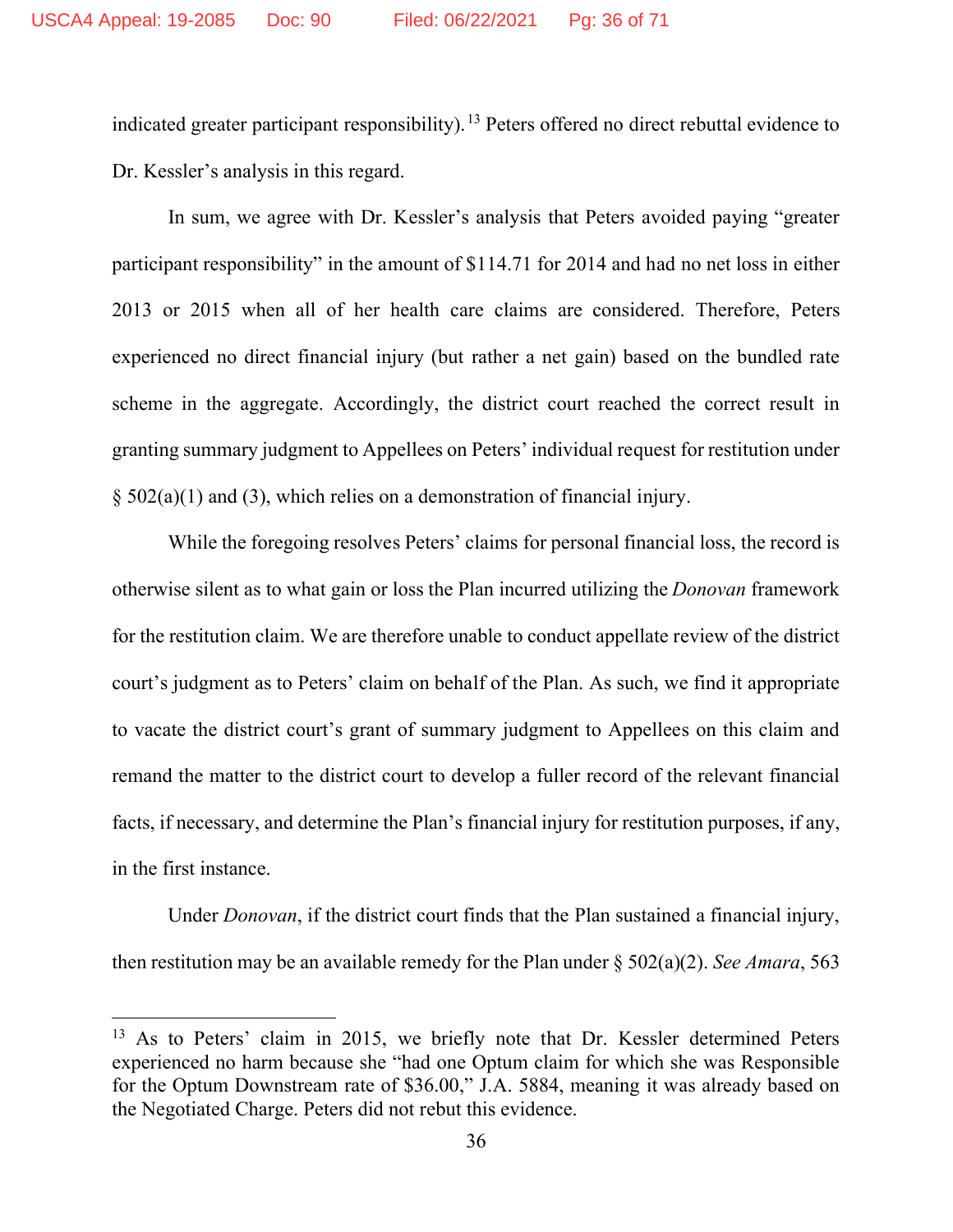U.S. at 441–42. Correspondingly, if the district court determines that the Plan did not suffer an economic loss, then summary judgment in favor of Appellees as to a restitution claim would be appropriate. Accordingly, we affirm the district court's judgment on Peters' personal claim for restitution under  $\S$  502(a)(1) and (3), but vacate and remand to the district court this claim under  $\S 502(a)(2)$  as to the Plan for examination in the first instance under *Donovan*.

#### D.

We next address the remaining merits issues concerning Peters' request for surcharge, disgorgement, and declaratory and injunctive relief under  $\S$  502(a)(1) and (3). We proceed by considering, "first, whether [Aetna] was an ERISA fiduciary, and second, whether [Aetna's] action amounted to a breach." *Pipefitters Local 636 Ins. Fund v. Blue Cross & Blue Shield of Mich.*, 722 F.3d 861, 865 (6th Cir. 2013). And we conclude that Peters has produced sufficient evidence to create genuine disputes of material fact that affect the requested relief of surcharge, disgorgement, and declaratory and injunctive relief so as to survive the motions for summary judgment. In doing so, we conduct a partyspecific analysis as to Aetna and later consider Optum's separate liability.

ERISA recognizes two types of fiduciaries, named and functional. A party that is designated "in the plan instrument" as a fiduciary is a "named fiduciary." 29 U.S.C.  $§ 1102(a)(2)$ . A "functional" fiduciary is defined as:

[A] person is a fiduciary with respect to a plan to the extent (i) he exercises any discretionary authority or discretionary control respecting management of such plan or exercises any authority or control respecting management or disposition of its assets, (ii) he renders investment advice for a fee or other compensation, direct or indirect, with respect to any moneys or other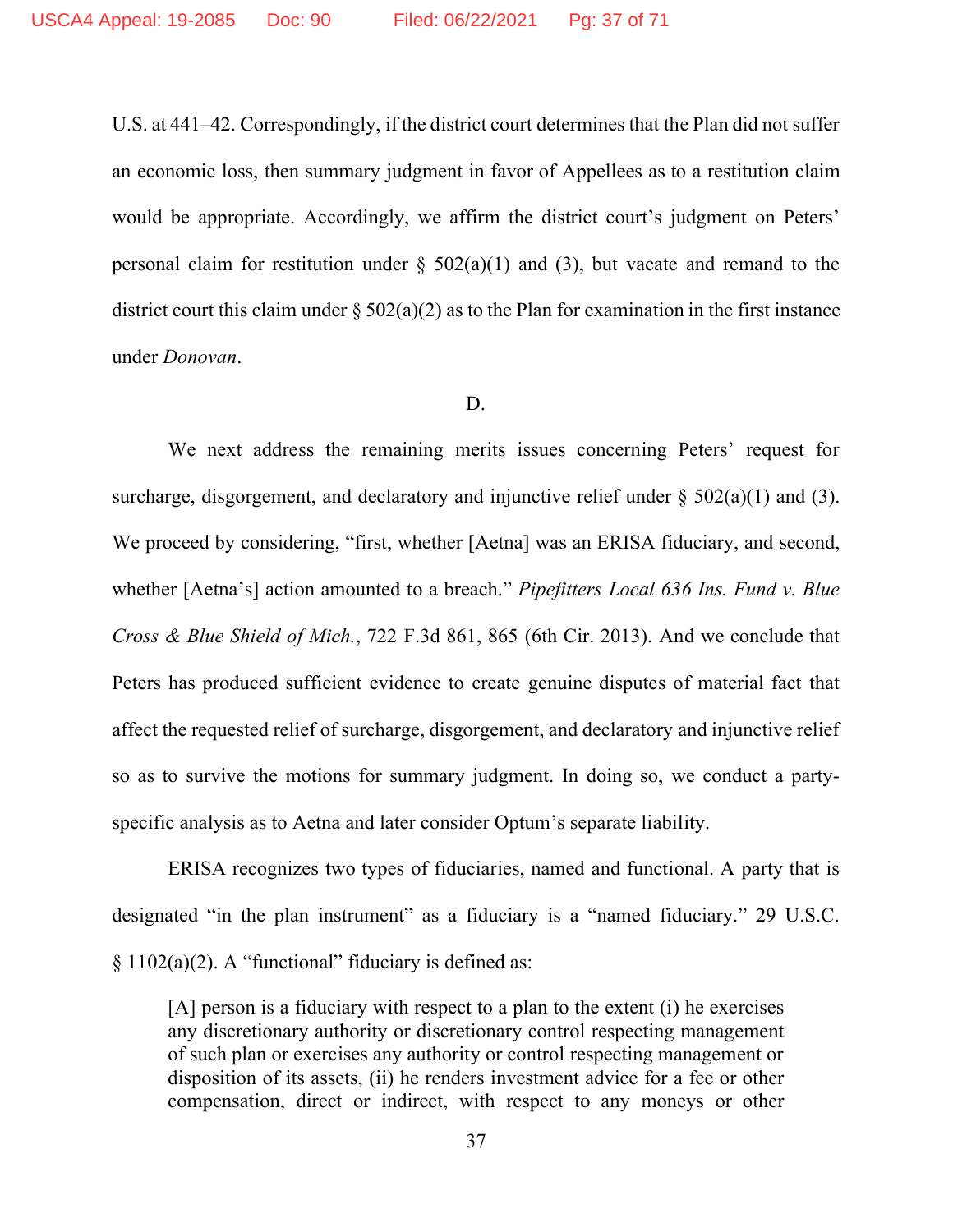property of such plan, or has any authority or responsibility to do so, or (iii) he has any discretionary authority or discretionary responsibility in the administration of such plan.

*Id.* § 1002(21)(A). Under ERISA's functional fiduciary standard, "being a fiduciary under ERISA is not an all-or-nothing situation." *Gordon v. CIGNA Corp.*, 890 F.3d 463, 474 (4th Cir. 2018) (citing *Coleman v. Nationwide Life Ins. Co.*, 969 F.2d 54, 61–62 (4th Cir. 1992)). Rather, whether a party functions as a fiduciary is determined "with respect to the particular activity at issue" because an entity functions as a fiduciary "to the extent" it performs a particular function. *Coleman*, 969 F.2d at 61 (quoting 29 U.S.C. § 1002(21)(A)). "Thus, an entity can be a fiduciary for some activities and not others." *Gordon*, 890 F.3d at 474.

ERISA requires fiduciaries to abide by the general duties of loyalty and care that are firmly rooted in the common law of trusts. *See Cent. States, Se. & Sw. Areas Pension Fund v. Cent. Transp., Inc.*, 472 U.S. 559, 570–71 (1985); *see also* Restatement (Third) of Trusts §§ 77–78. Specifically, ERISA imposes three broad duties on ERISA fiduciaries: (1) the duty of loyalty, which requires that "all decisions regarding an ERISA plan . . . be made with an eye single to the interests of the participants and beneficiaries"; (2) the "prudent person fiduciary obligation," which requires a plan fiduciary to act "with the care, skill, prudence, and diligence of a prudent person acting under similar circumstances"; and (3) the exclusive benefit rule, which requires a fiduciary to "act for the exclusive purpose of prov[id]ing benefits to plan participants." *James v. Pirelli Armstrong Tire Corp.*, 305 F.3d 439, 448–49 (6th Cir. 2002) (citation and internal quotation marks omitted). In addition, ERISA prohibits self-dealing because "[a] fiduciary with respect to a plan shall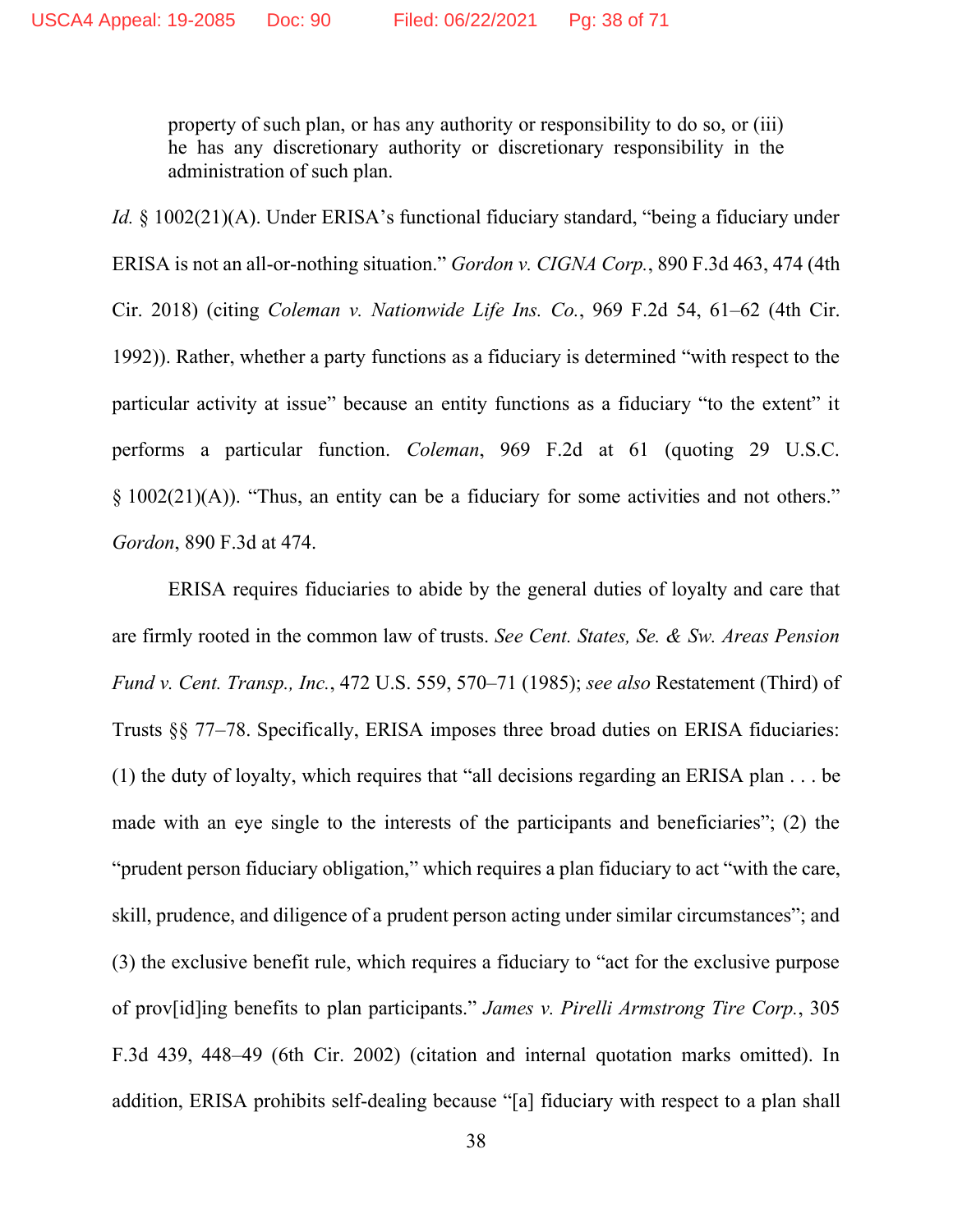not deal with the assets of the plan in his own interest or for his own account." 29 U.S.C.

§ 1106(b)(1). These duties also preclude a fiduciary from making "material misrepresentations and incomplete, inconsistent or contradictory disclosures" to the plan beneficiaries. *Griggs v. E.I. DuPont de Nemours & Co.*, 237 F.3d 371, 380 (4th Cir. 2001) (quoting *Harte v. Bethlehem Steel Corp.*, 214 F.3d 446, 452 (3d Cir. 2000)).

Liability for ERISA violations can attach in certain circumstances even if a party is not a fiduciary. Under ERISA's prohibited transaction provision,

[a] fiduciary with respect to a plan shall not cause the plan to engage in a transaction, if he knows or should know that such transaction constitutes a direct or indirect transfer to, or use by or for the benefit of a party in interest, of any assets of the plan.

29 U.S.C. § 1106(a)(1)(D). So, even though the plan fiduciary is the one who "cause[d] the plan to engage in a [prohibited] transaction," *id.*  $\S$  1106(a)(1), the "culpable fiduciary," beneficiary, or trustee may still bring suit against "the arguably less culpable" party in interest because "the purpose of the action is to recover money or other property for the [plan beneficiaries]," *Harris Tr. & Sav. Bank v. Salomon Smith Barney, Inc.*, 530 U.S. 238, 252 (2000) (citation omitted).

In the context of an employee benefit plan, a "party in interest" can mean, *inter alia*, "a person providing services to such plan[.]" 29 U.S.C.  $\S$  1002(14)(B). When assessing whether an entity is a party in interest, it is necessary to determine the scope of the entity's relationship with the plan:

[I]f a service provider has no prior relationship with a plan before entering a service agreement, the service provider is not a party in interest at the time of the agreement. . . . [I]t only becomes a party in interest after the initial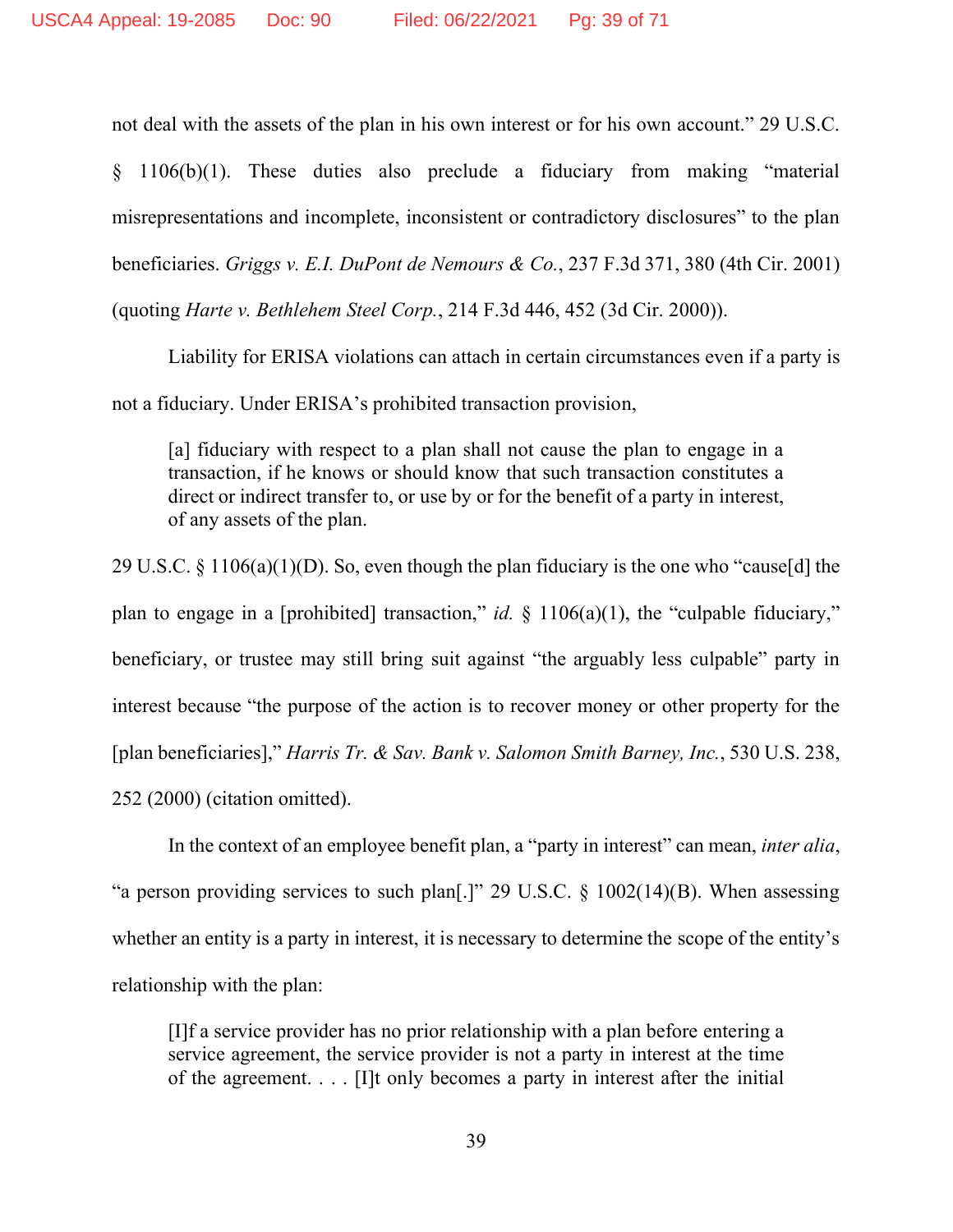transaction occurs, and subsequent transactions are not prohibited absent self-dealing or disloyal conduct.

*Sweda v. Univ. of Pa.*, 923 F.3d 320, 337 n.12 (3d Cir. 2019). This concept of liability as a party in interest is limited, however: "[T]he transferee must be demonstrated to have had actual or constructive knowledge of the circumstances that rendered the transaction unlawful." *Harris Tr.*, 530 U.S. at 251.

The lodestar to determining fiduciary or party in interest liability are the terms of the Plan, as "ERISA requires the Plan be administered as written and to do otherwise violates not only the terms of the Plan but causes the Plan to be in violation of ERISA." *Gagliano v. Reliance Standard Life Ins. Co.*, 547 F.3d 230, 239 (4th Cir. 2008) (citing 29 U.S.C. § 1102(a)(1)); *see also Heimeshoff v. Hartford Life & Accident Ins. Co.*, 571 U.S. 99, 108 (2013) (noting "the particular importance of enforcing plan terms as written"); *White v. Provident Life & Accident Ins. Co.*, 114 F.3d 26, 28 (4th Cir. 1997) ("ERISA demands adherence to the clear language of [an] employee benefit plan."). And any changes to the Plan must be completed through a written amendment process because ERISA "does not provide for . . . unwritten modifications of ERISA plans." *White*, 114 F.3d at 29; *see* 29 U.S.C. § 1102(a)(1) (requiring that "[e]very employee benefit plan shall be established and maintained pursuant to a written instrument"); 29 U.S.C. § 1102(b)(3) (requiring that an ERISA plan describe the formal procedures by which the plan may be amended).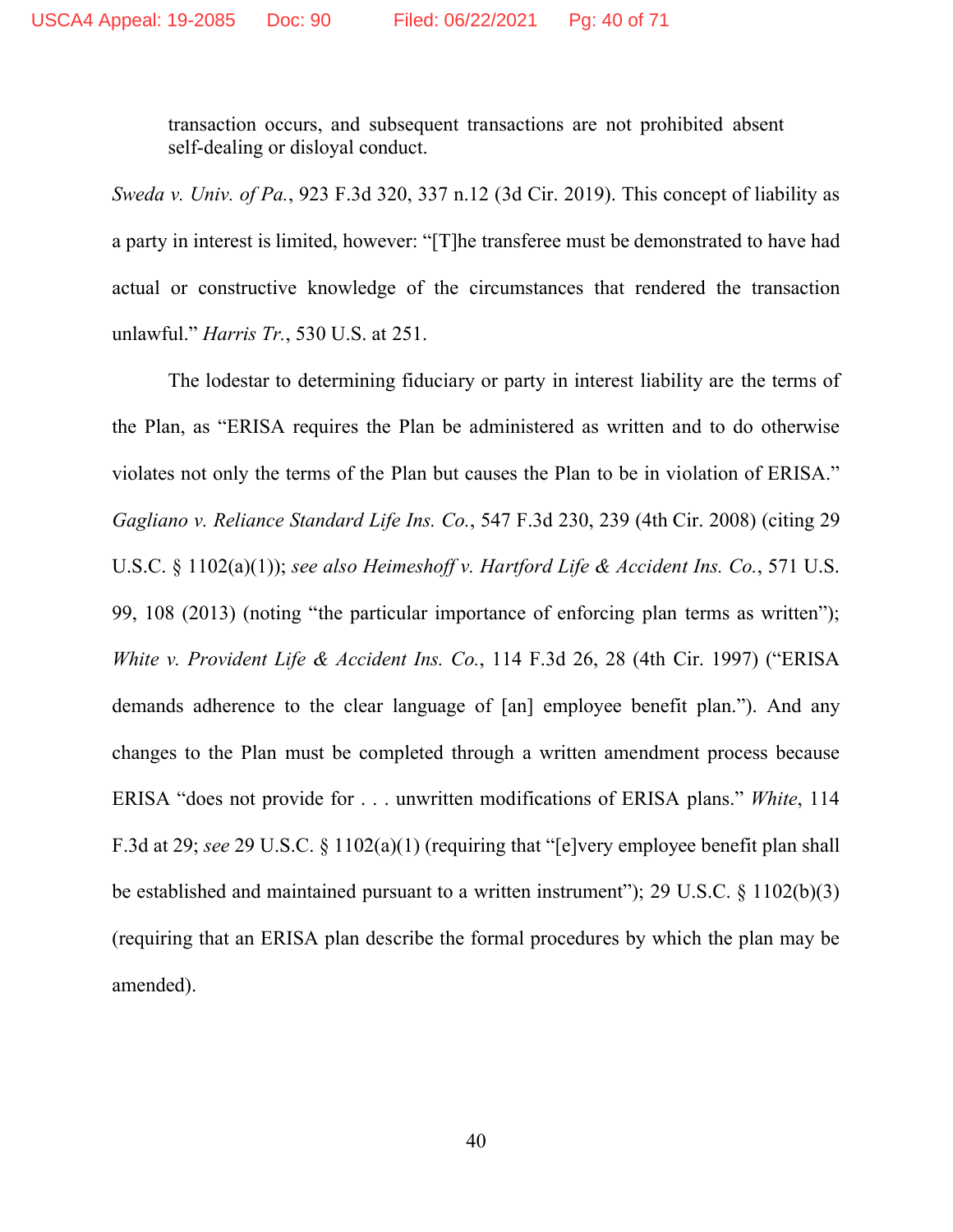1.

We first consider whether Peters produced sufficient evidence to permit a reasonable factfinder to conclude that Aetna was operating as an ERISA fiduciary. Then, we assess whether her claims that Aetna's actions constituted a breach of fiduciary duty withstand summary judgment. In doing so, we consider whether Peters has come forward with sufficient evidence to proceed with her requests for surcharge, disgorgement, and declaratory and injunctive relief under  $\S$  502(a)(1) and (3).

i.

The record contains sufficient evidence to permit a reasonable factfinder to determine that Aetna was a functional fiduciary regarding many of the complaint-related actions. The district court briefly addressed its perception of Aetna's fiduciary status in its order granting summary judgment:

[T]he Court notes that it has already recognized that Aetna served only as a limited fiduciary with respect to the Plaintiff and the Mars Plan. As the Court previously concluded, Aetna was not serving in a fiduciary capacity when it negotiated "with Optum to establish and maintain a provider network that benefitted a broad range of health-care consumers." Aetna contracted with Optum in order to lower physical therapy and chiropractic costs for Aetna plan sponsors and members generally, and this contractual relationship has proven to be successful, saving millions of dollars for both plan sponsors and members.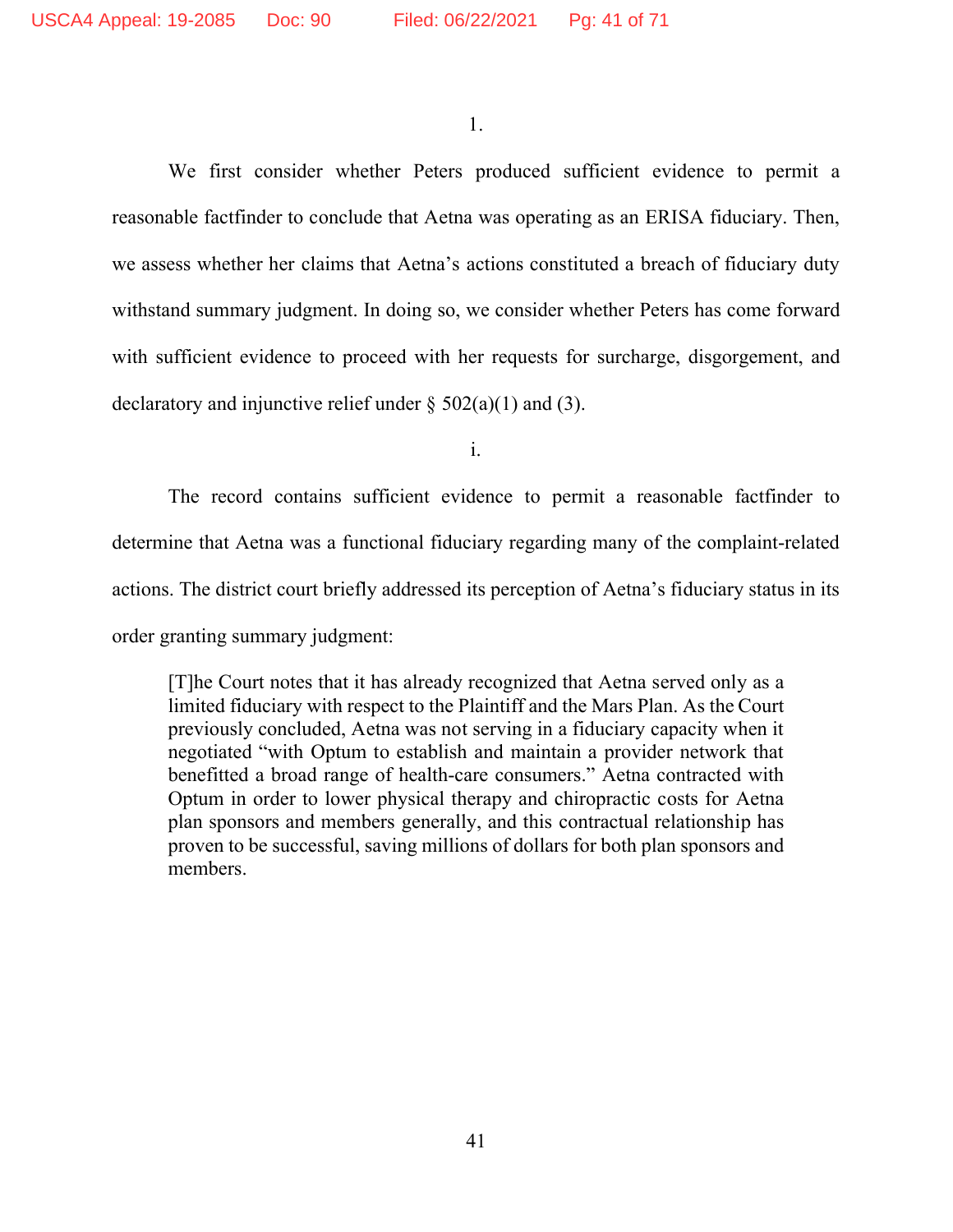J.A. 3233 (internal citation omitted). As the foregoing reflects, the district court did not appear to consider whether Aetna was a named fiduciary, but did consider Aetna to act in a functional fiduciary status to an undefined degree.<sup>14</sup>

Peters has provided sufficient evidence for a reasonable factfinder to conclude that Aetna was operating as a functional fiduciary when it both "exercise[d] . . . discretionary authority or discretionary control respecting management of [the Plan] or exercise[d] ... authority or control respecting management or disposition of [the Plan's] assets," and had "discretionary authority or discretionary responsibility in the administration of [the Plan]." 29 U.S.C § 1002(21)(A)(i), (iii). Moreover, under the MSA, a reasonable factfinder could find that Aetna had discretionary authority and control to spend Plan assets because "charges of any amount payable under the Plan shall be made by check drawn by Aetna[.]" J.A. 5989.

In *Hi-Lex Controls, Inc. v. Blue Cross Blue Shield of Michigan*, the Sixth Circuit considered functional fiduciary status on comparable facts. 751 F.3d 740 (6th Cir. 2014). Similar to the case at bar, Hi-Lex had a self-funded health benefit plan for its employees, pooling its money into a fund and then using a third-party administrator, Blue Cross Blue Shield, to manage the fund and pay claims out of the Hi-Lex plan. *Id.* at 743. In exchange for this service, Blue Cross Blue Shield received a monthly per-employee administrative

<sup>&</sup>lt;sup>14</sup> The record is unclear as to whether Aetna qualifies as a named fiduciary. However, we decline to address this inquiry considering the district court did not resolve it and recognizing that we nonetheless reach the same end result based on our functional fiduciary analysis.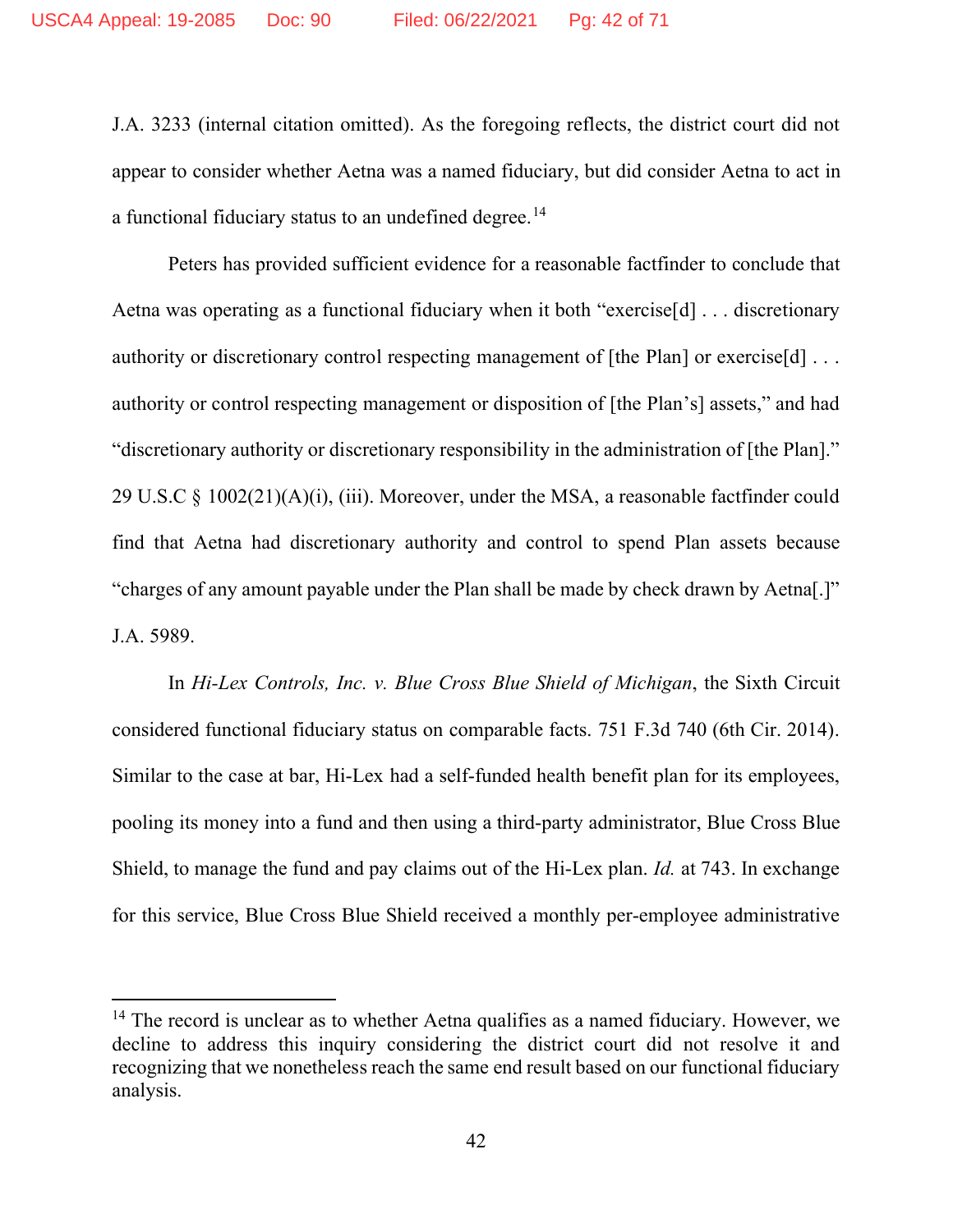fee out of the Hi-Lex plan. *Id.* Unbeknownst to Hi-Lex, however, Blue Cross Blue Shield manipulated an extra fee by marking up the price of hospital services and pocketing the difference. *Id.* Hi-Lex sued, alleging that Blue Cross Blue Shield had breached its fiduciary duty under ERISA. *Id.*

The Sixth Circuit found in favor of Hi-Lex. Referring back to the statutory definition of a "fiduciary," the Sixth Circuit reasoned that Blue Cross Blue Shield had the responsibility of and control over plan assets—specifically, the funds in the Hi-Lex plan. *Id.* at 744–47. The court concluded that Blue Cross Blue Shield therefore operated as a functional fiduciary because it discretionarily imposed the unauthorized extra fee, which it then paid with Hi-Lex plan assets. *Id.* at 744–45. We are persuaded that the same principles apply in this case.

"[T]he threshold question" is whether Aetna was acting as a fiduciary "when taking the action subject to complaint." *Pegram v. Herdrich*, 530 U.S. 211, 226 (2000). The district court was mistakenly preoccupied with Aetna's role in subcontracting out to Optum some of the services it was otherwise required to provide under the MSA. But those actions are not the "action subject to complaint." Rather, Aetna's questionable construct to pay Optum's administrative fee through the bundled rate using the dummy CPT code to implement a fee-shifting scheme is the "action subject to complaint." *See* J.A. 38–42 (describing the basis of Aetna's "cost-shifting scheme" in Peters' complaint); *see also Fayeulle v. Cigna Corp.*, No. 1:15-CV-01581-JLK, 2016 WL 9752312, at \*3 (D. Colo. June 29, 2016) ("The actions at the center of Plaintiffs' complaint are not Cigna's decision to contract with Columbine or ASH, determining whether Plaintiffs were entitled to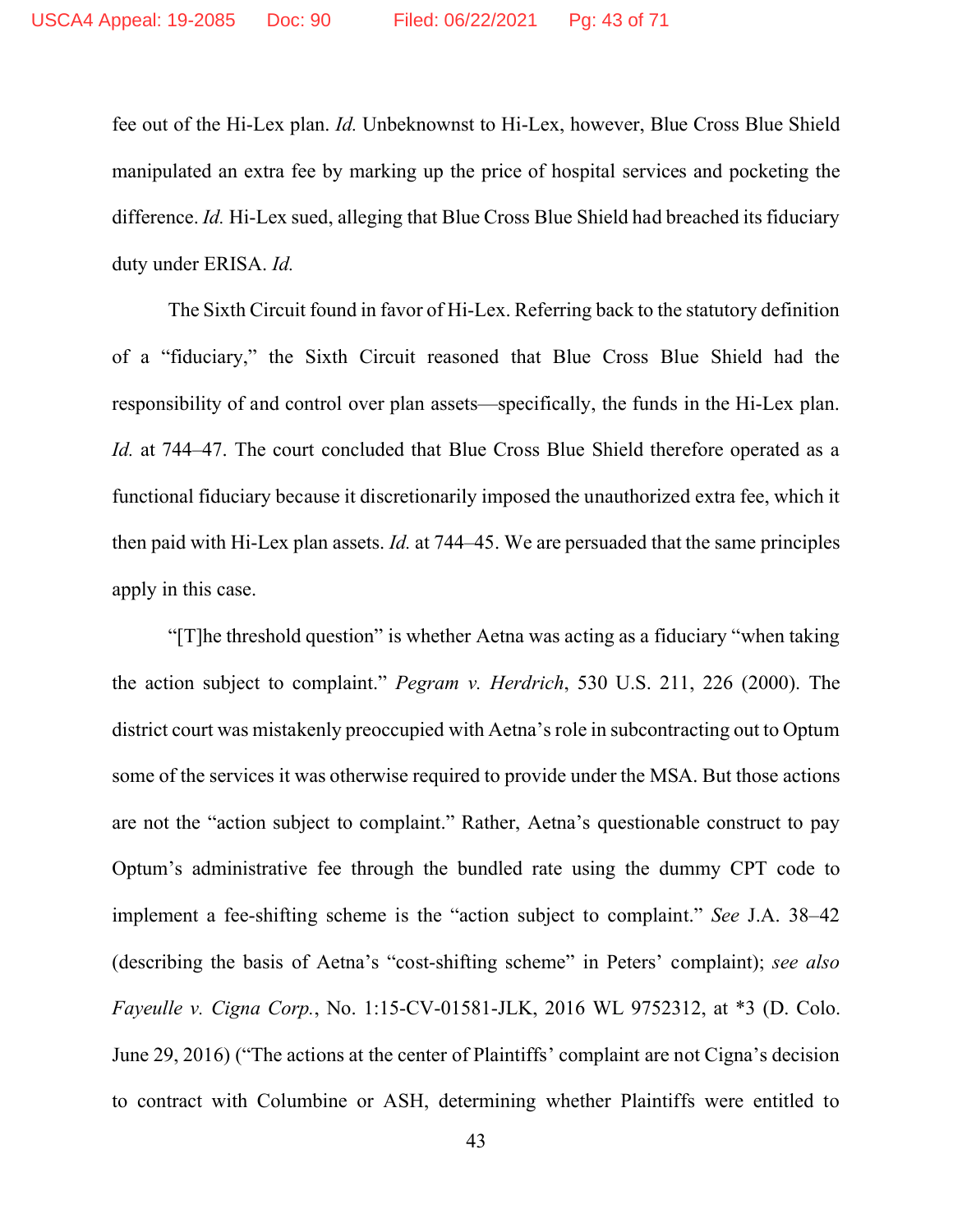particular benefits, or routine processing of claims or benefit amounts, but rather Defendants' decision to charge the administrative fees Cigna owed to Plaintiffs and their plans and then generate misleading EOBs characterizing those charges as 'medical expenses.'"). It is this course of conduct that is relevant to the functional fiduciary analysis. The district court's fiduciary status analysis thus focused on the wrong conduct.

When the proper challenged conduct is considered, it is apparent that Peters produced sufficient evidence to withstand summary judgment because a reasonable factfinder could conclude that Aetna acted as a functional fiduciary by "exercis[ing] ... discretionary authority or discretionary control respecting management of [the Plan]" and had "discretionary authority or discretionary responsibility in the administration of [the Plan]." 29 U.S.C § 1002(21)(A)(i), (iii). Indeed, a reasonable factfinder could determine that Aetna acted as such when it avoided payment of Optum's administrative fee by causing Peters and the Plan to shoulder that expense and then paid the fees out of the Plan to Optum.

Peters produced evidence to show that this course of conduct was not by happenstance. Aetna and Optum scouted for a usable CPT code that could operate as the "dummy code." Specifically, they sought to find one that was an "infrequently billed CPT code" that was "still . . . considered valid." J.A. 5605, 5610. "Aetna MA requested a proposal that buil[t] the [administrative services only] pricing into the provider fee schedule/claims process[.]" J.A. 3120. "[O]ne of Aetna's original goals of the service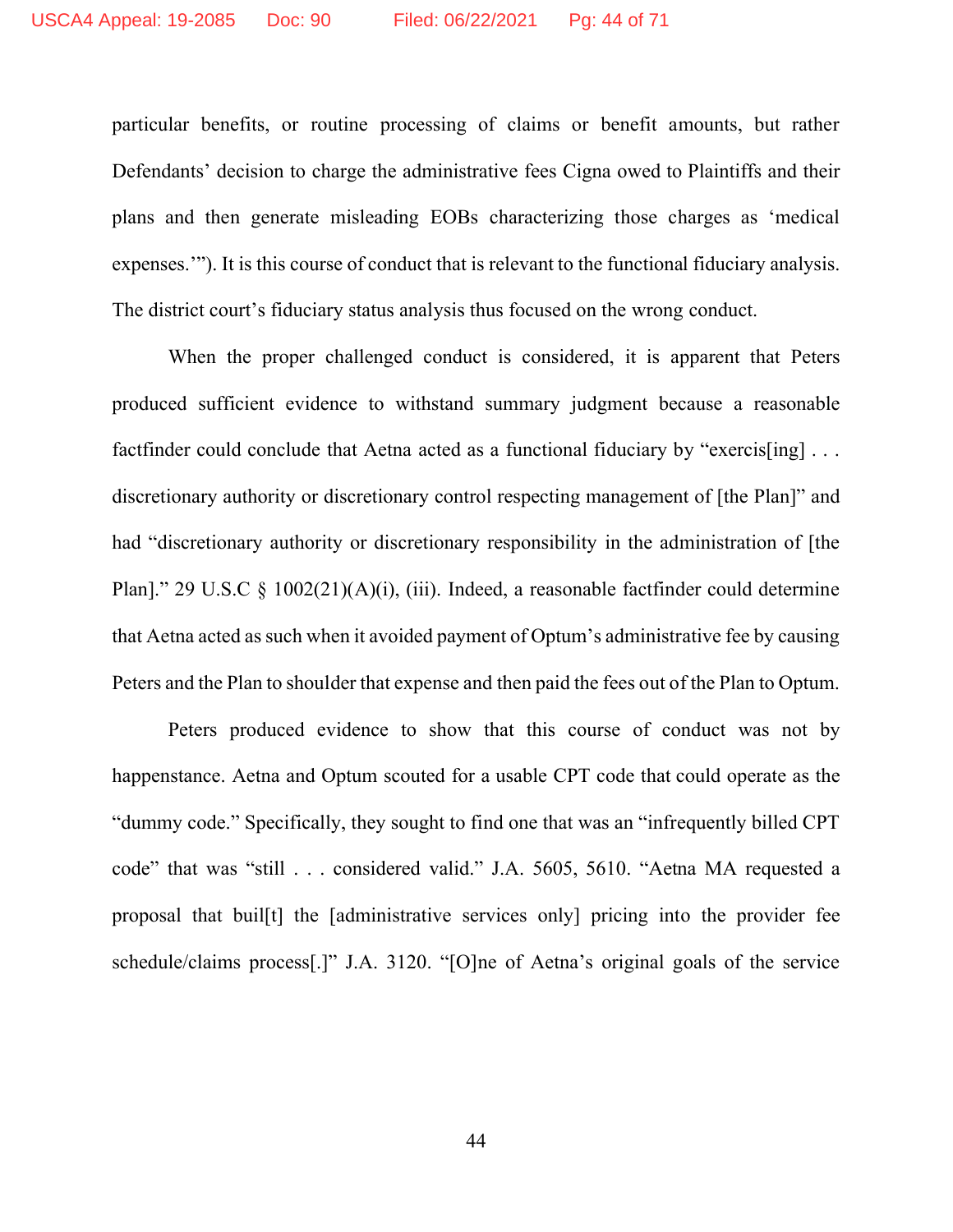model design was to 'bury' the admin fee within the claims process (to ensure Aetna didn't have to pay a  $\lceil \frac{1}{2} \rceil$  fee] out of their own bank account).<sup>"15</sup> J.A. 2692.

A reasonable factfinder could conclude that Optum's administrative fee was therefore imposed upon Peters and the Plan at Aetna's discretion, but without authority under the Plan and in direct violation of the MSA, as discussed below. *See Pipefitters*, 722 F.3d at 867 (concluding that the defendant was a fiduciary because it "necessarily had discretion in the way it collected the funds" at issue); *Abraha v. Colonial Parking, Inc.*, 243 F. Supp. 3d 179, 186 (D.D.C. 2017) (finding that the defendant's exercise of contractual authority to change from a flat per-participant fee to a percentage-ofcontributions fee was an exercise of discretion over the service provider's own compensation and therefore plausibly subjected the defendant to ERISA fiduciary obligations); *Golden Star, Inc. v. Mass Mut. Life Ins. Co.*, 22 F. Supp. 3d 72, 80–82 (D. Mass. 2014) (denying summary judgment to an insurer on the issue of whether it acted as a functional fiduciary because a reasonable jury could conclude that it was, based on its

<sup>&</sup>lt;sup>15</sup> We note that the district court impermissibly drew an inference in favor of Aetna in regard to the "bury" language, crediting Aetna's interpretation of this wording in its order granting summary judgment in favor of Aetna: "Although some emails and notes offhandedly referred to the Aetna-Optum fee structure as 'burying' Optum's administrative fee in the claims process, Optum's Rule 30(b) corporate designee, Theresa Eichten, explained that 'burying' meant only '[t]hat Aetna requested [Optum] build [its] administrative fee into the claims process.'" J.A. 3227 (alterations in original) (citations omitted). Drawing inferences in favor of the movant is in contravention of the summary judgment standard. *See, e.g.*, *W. C. English, Inc. v. Rummel, Lkepper & Kahl, LLP*, 934 F.3d 398, 405 (4th Cir. 2019) (reaffirming that a district court "[can]not resolve genuine disputes [of fact] . . . against the nonmoving party on summary judgment"). That determination falls to the ultimate finder of fact, and the district court erred in doing otherwise at the summary judgment stage.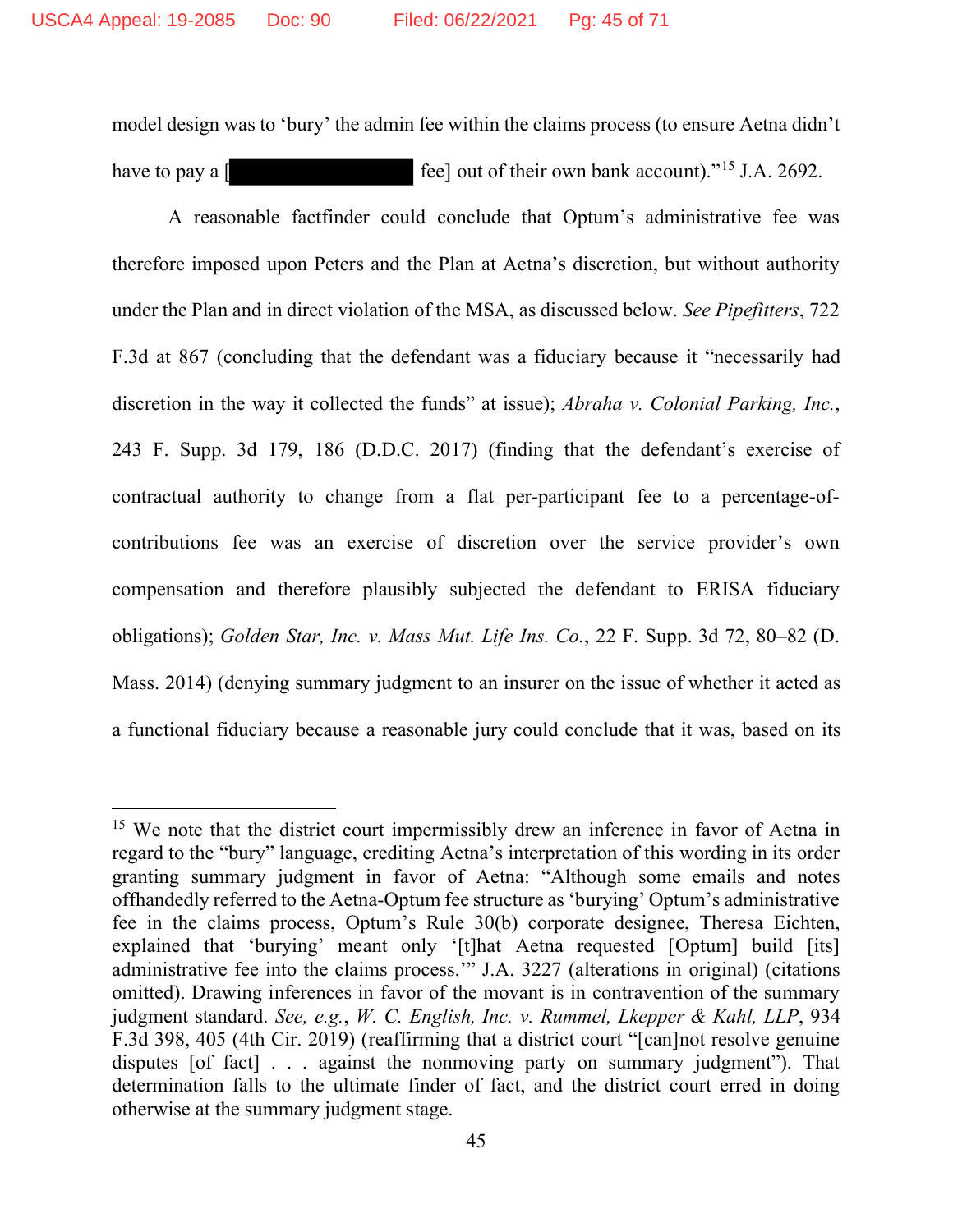discretion to set a "management fee" anywhere between zero and one percent); *Glass Dimensions, Inc. ex rel. Glass Dimensions, Inc. Profit Sharing Plan & Tr. v. State St. Bank & Tr. Co.*, 931 F. Supp. 2d 296, 304 (D. Mass. 2013) (same where insurer had discretionary authority to set a "lending fee" anywhere from zero to 50 percent). Peters' evidence was sufficient to show that Aetna's intentional implementation of the dummy CPT code/bundled rate scheme was a discretionary act that a reasonable factfinder could find gave rise to functional fiduciary status.

Bolstering our conclusion that a reasonable factfinder could determine that Aetna operated as a functional fiduciary is the record evidence that it "exercise[d] . . . discretionary authority or discretionary control respecting management or disposition of [the Plan's] assets" by directing the Plan assets to pay claims much like Blue Cross Blue Shield did in *Hi-Lex*. 29 U.S.C § 1002(21)(A)(i); *see Hi-Lex*, 751 F.3d at 744–45. Specifically, the MSA gave Aetna authority to pay claims benefits on behalf of Mars, stating,

Plan benefit payments and related charges of any amount payable under the Plan shall be made by check drawn by Aetna . . . . [Mars], by execution of the Services Agreement, expressly authorizes Aetna to issue and accept such checks on behalf of [Mars] for the purpose of payment of Plan benefits and other related charges.

J.A. 5989. Aetna's Rule 30(b) corporate designee, Jennifer Allison Cross Hennigan, confirmed this was the regular course of business between Aetna and Mars, affirming that "Aetna was authorized to issue checks on behalf of Mars to pay plan benefits" and that "Mars also agreed to provide funds sufficient to satisfy plan benefits." J.A. 6203. "Because the power to draft checks on the plan account constitute[s] control over plan assets, [a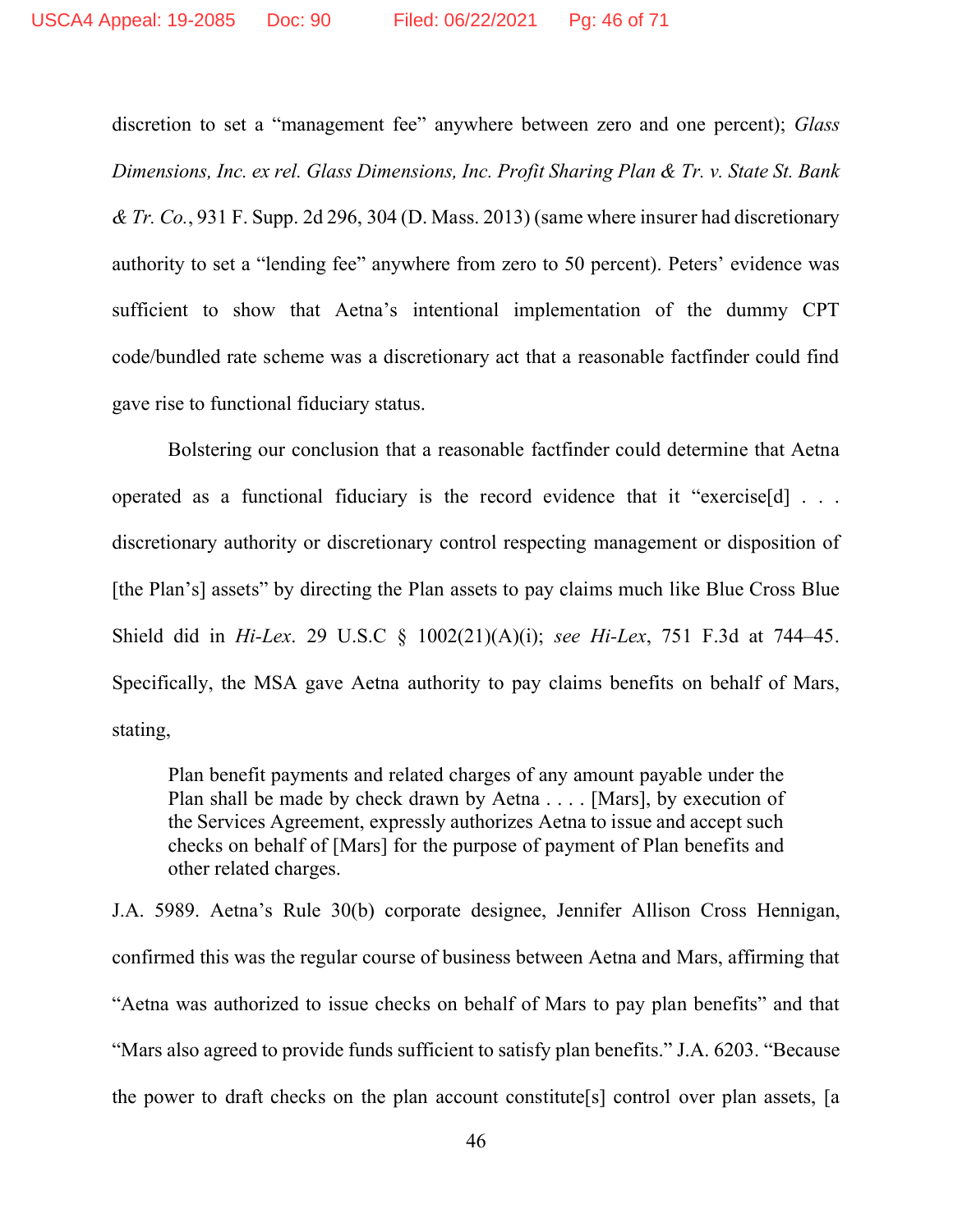reasonable factfinder could determine that Aetna] qualified as an ERISA fiduciary." *Briscoe v. Fine*, 444 F.3d 478, 493 (6th Cir. 2006). We therefore conclude that Aetna was not entitled to summary judgment because Peters produced sufficient evidence for a reasonable factfinder to conclude that Aetna was operating as a functional fiduciary with respect to the Plan.

#### ii.

Having established that the district court erred in granting summary judgment to Aetna on the issue of fiduciary status, we turn to whether Peters produced sufficient evidence to withstand summary judgment as to Aetna's actions amounting to a breach of its fiduciary duty. We conclude that the district court's grant of summary judgment in favor of Aetna was also improper because a reasonable factfinder could conclude that Aetna breached its duties based on the following four actions regarding the EOBs: (1) referring to Optum, and not the actual health care provider, as the "provider" of the medical services; (2) using "dummy codes" that did not represent actual medical services; (3) misrepresenting the "amount billed" as including Optum's administrative fee; and (4) describing the Optum rate, which included its administrative fee, as the amount that the Plan and its participants, like Peters, owed for their claim. We address each of these in turn.

First, the EOBs referred to Optum, and not the actual health care provider, as the "provider" of the medical services. A reasonable factfinder could conclude that this was in contravention of the terms of the Plan and a breach of fiduciary duty. Agreeing with Aetna's interpretation and deeming Aetna's actions "entirely consistent with the Mars Plan," but referencing only the MSA, the district court stated: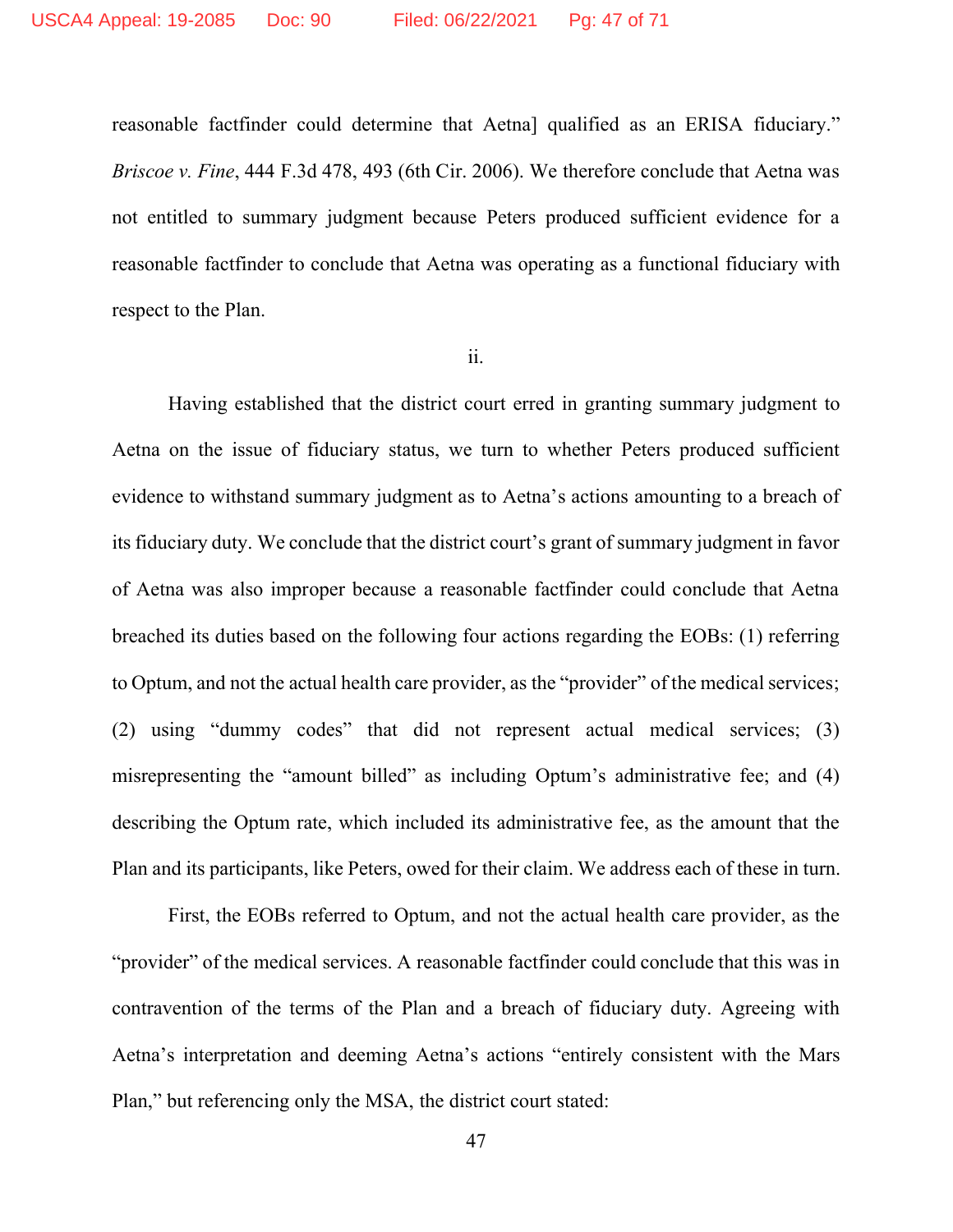Mars and Aetna had agreed in their Master Services Agreement that Aetna would "issue a payment on behalf of Customer for [in-network] services in an amount determined in accordance with the Aetna contract with the Network Provider and the Plan benefits." The Plaintiff argues that this payment should have been calculated using only the Optum [health care provider] rates. But Optum's [health care providers] are not the "Network Provider" in this context; Optum is. Optum provided the network of therapists to Aetna members. This interpretation is not only consistent with the Mars Plan's definitions of those terms, it is the only reasonable interpretation of the relevant contracts. Aetna had no contracts with Optum's [health care providers]; thus, including the individual physical therapists, chiropractors, and other treatment providers in the Master Services Agreement's definition of "Network Provider" would render that agreement's provision requiring Aetna to issue payment in accordance with its "contract with the Network Provider" meaningless.

J.A. 3234–35 (first alteration in original) (emphasis and internal citations omitted).

As a threshold matter, the district court erred in relying solely on the MSA as opposed to the SPD when interpreting the terms of the Plan. *See, e.g.*, *Kress v. Food Emps. Labor Rels. Ass'n*, 391 F.3d 563, 568 (4th Cir. 2004) ("SPDs—Summary Plan Descriptions—are required by statute to 'be written in a manner calculated to be understood by the average plan participant, and shall be sufficiently accurate and comprehensive to reasonably apprise such participants and beneficiaries of their rights and obligations under the plan.'" (emphasis omitted) (quoting 29 U.S.C. § 1022(a)); *id.* at 568 ("We first turn to the plain language of the SPD to determine whether it in fact authorizes the Fund's actions."); *United McGill Corp. v. Stinnett*, 154 F.3d 168, 172 (4th Cir. 1998) ("[T]he plain language of an ERISA plan must be enforced in accordance with 'its literal and natural meaning.'" (quoting *Health Cost Controls v. Isbell*, 139 F.3d 1070, 1072 (6th Cir. 1997))).

Had it properly assessed the SPD rather than the MSA, the district court would have concluded that the SPD supports Peters' position: Network Providers were the actual health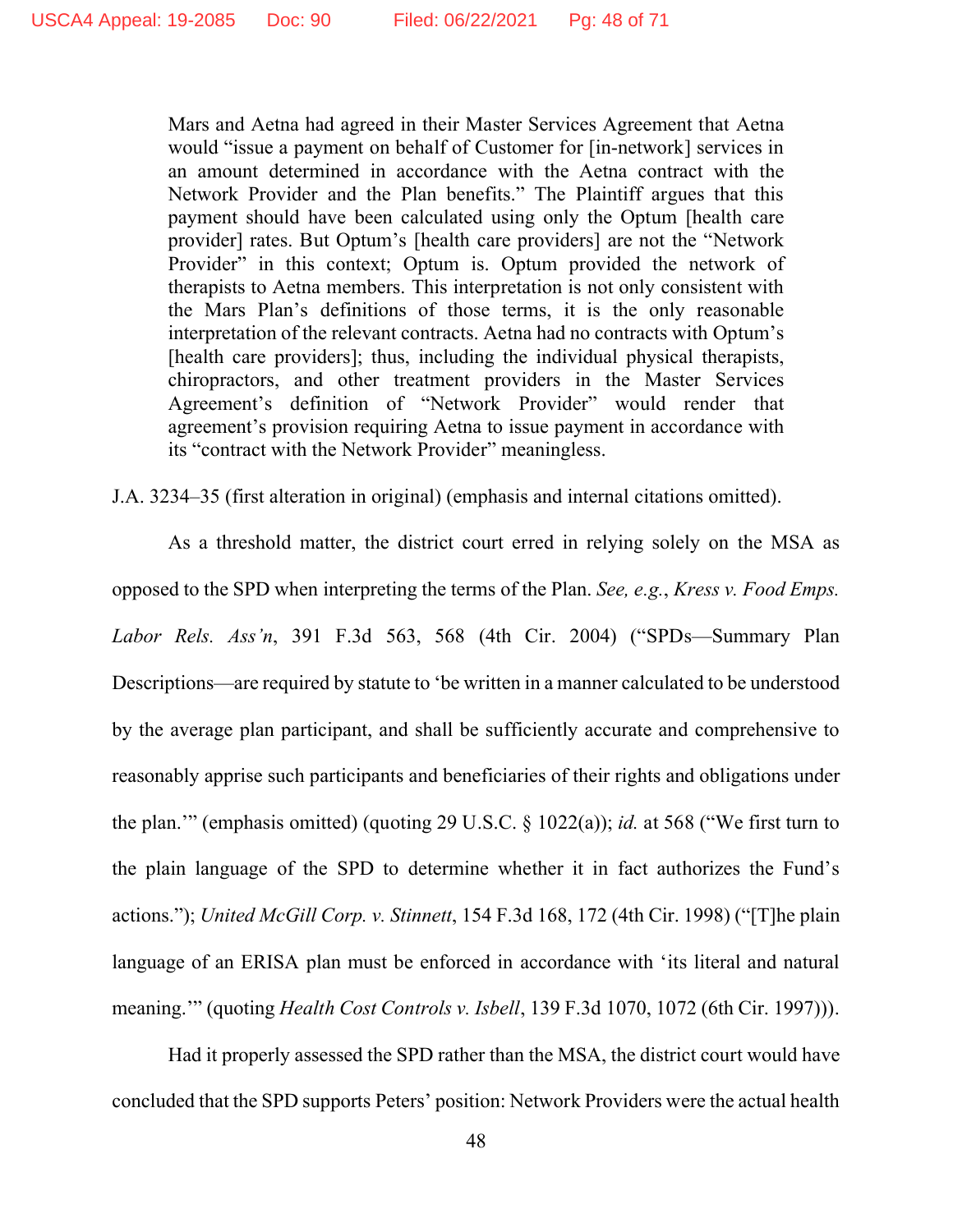care providers and the Plan prohibited non-medical charges, including Optum's administrative fee, from being charged back to the Plan and its participants. Starting with the basics, a "Network Provider" is defined by the SPD as "[a] health care provider or pharmacy that has contracted to furnish services or supplies for this Plan, but only if the provider is, with Aetna's consent, included in the directory as a Network Provider." J.A. 3067. In contrast, an "Out-of-Network Provider" is "[a] health care provider or pharmacy that has not contracted with Aetna, an affiliate or a third-party vendor to furnish services or supplies for this Plan." J.A. 3067.

Based on the controlling SPD definitions, which are written "to be understood by the average plan participant," *Kress*, 391 F.3d at 568, a reasonable factfinder could determine that Optum was not a Network Provider, *see, e.g.*, *Aetna Life Ins. Co. v. Huntingdon Valley Surgery Ctr.*, 703 F. App'x 126, 131 (3d Cir. 2017) ("In ordinary usage, a 'health care provider' is a person or entity that is qualified to render medical care to patients. Because an administrator or manager does not render medical care, she is not, by plain definition, a provider."). Optum itself seemed to recognize as much, as evidenced by its representation that it did not provide treatment to patients.<sup>16</sup>

. . .

- A: No. We do not touch a patient.
- Q: Does Optum diagnose medical conditions?
- A: No, we do not.
- Q: Treat medical conditions?

<sup>&</sup>lt;sup>16</sup> In Theresa Eichten's deposition, Optum's Rule 30(b) corporate designee, she confirmed that Optum does not physically provide medical treatment to patients:

Q: Did Optum, in this arrangement, provide medical treatment to patients?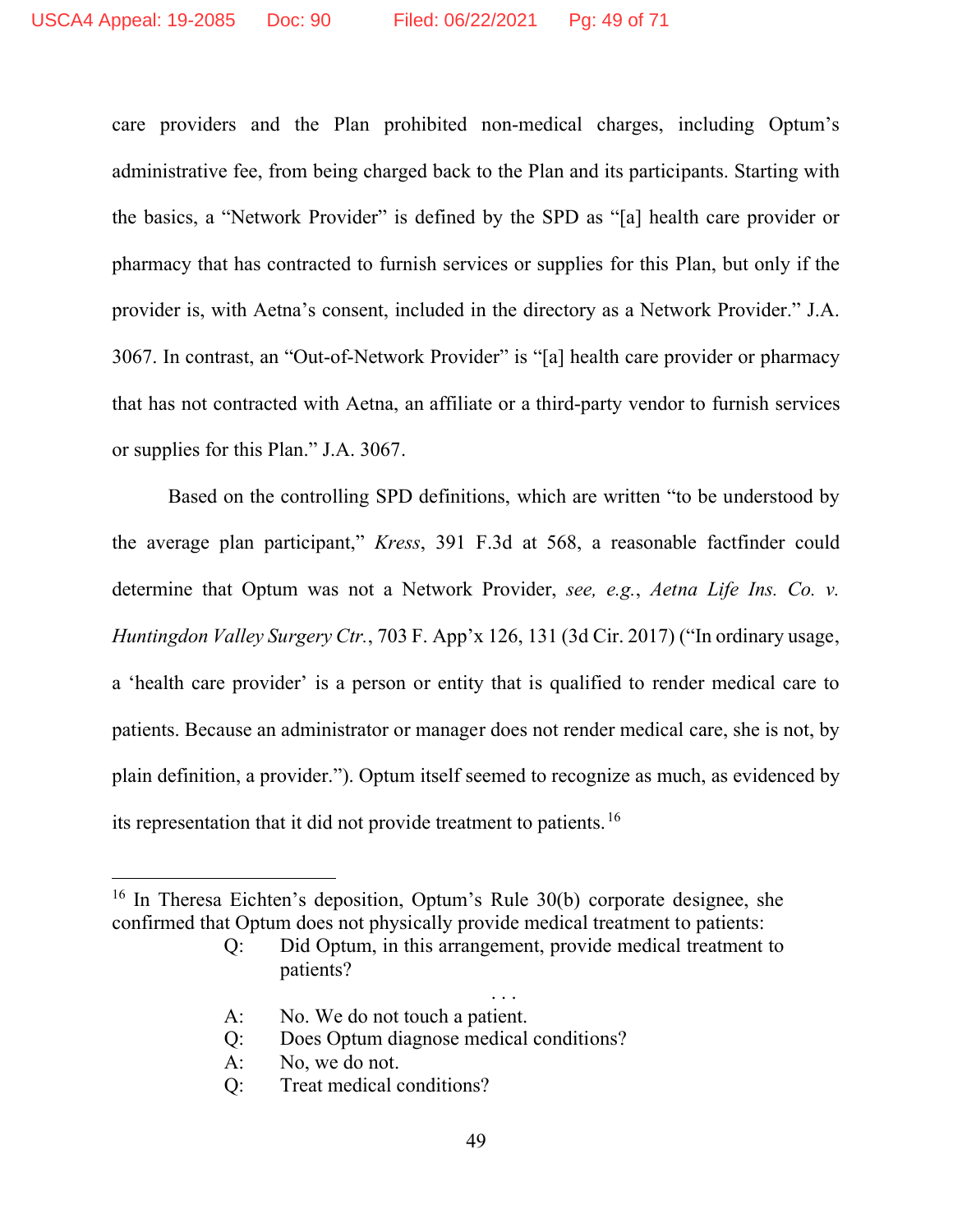This interpretation is bolstered by the brief of *amici*, the American Medical Association, North Carolina Medical Society, Maryland State Medical Society, South Carolina Medical Association, and Medical Society of Virginia. In their brief, *amici* explain that "within the health care industry, a 'provider' is one who performs a service (such as a physician) or who maintains a health care facility (such as a hospital)." *Amici* Br. 13. Accordingly, a reasonable factfinder could conclude that Optum was simply not a Network Provider under the Plan. "Mere contracting with those who perform services or maintain facilities is not the provision of health care, and companies, such as Optum, who maintain these contracts are not deemed the 'provider' of the service (even though they may provide the network)." *Amici* Br. 13.

In contrast, a reasonable factfinder could conclude that it was the practitioners who offered medical care services as health care providers that qualified under the SPD's Network Provider definition, as they actually provided the medical services to the Plan participants like Peters. *See* J.A. 3792 (in Aetna and Optum's subcontract, indicating that a Network Provider is "[a] duly licensed and qualified provider of health care services who is subcontracted with [Optum]"). Indeed, this is a logical reading of the definitions in

. . .

- A: No. We don't treat patients.
- Q: Optum is not a treating provider?
- A: Correct, we are not.

J.A. 2303–04.

A: No. We do not touch a patient.

Q: Is Optum licensed to provide physical therapy or occupational therapy services?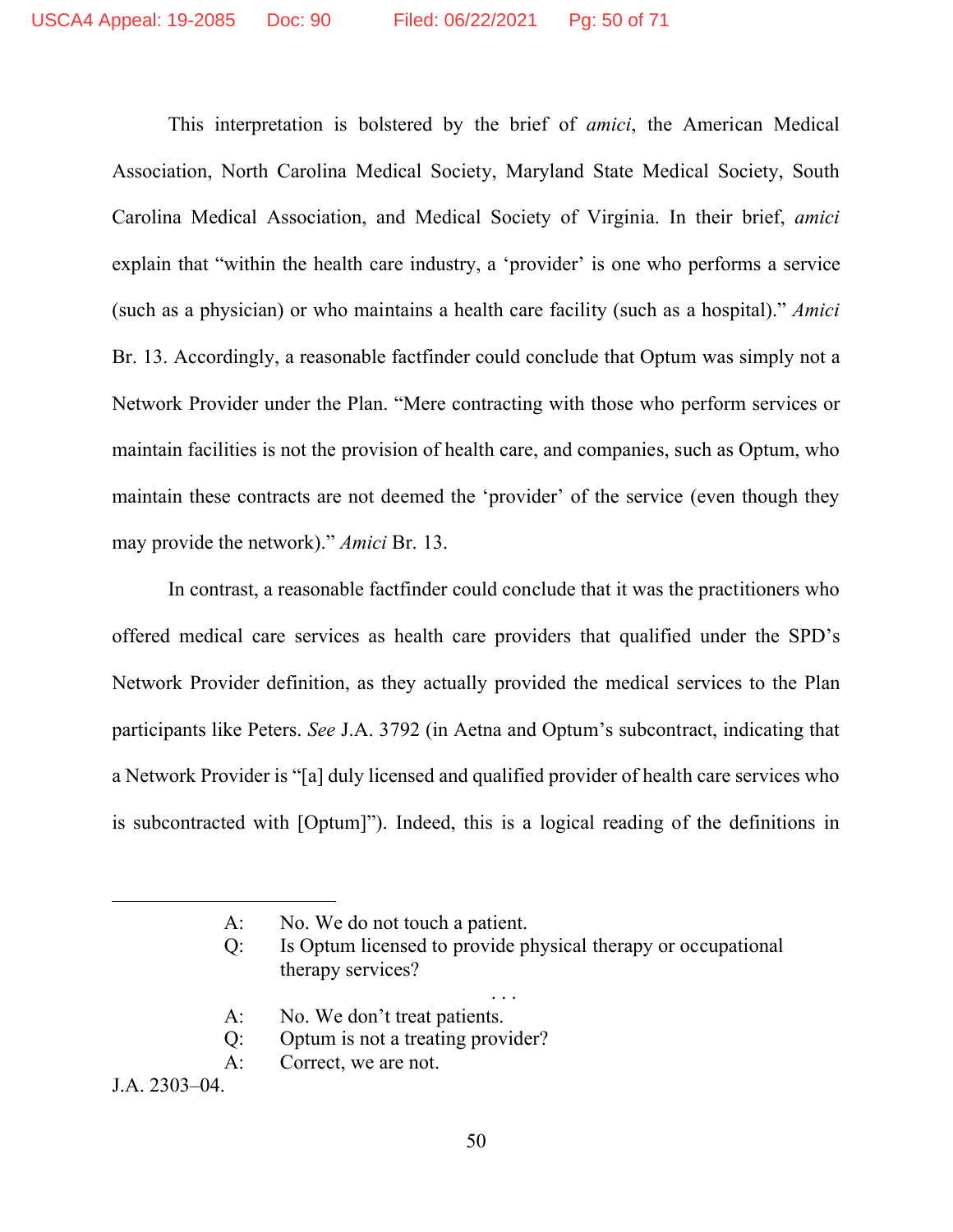question, as it gives full effect to the contrasting "Out-of-Network Provider" definition.<sup>17</sup> Peters therefore produced sufficient evidence to create a genuine issue of material fact as to whether this asserted misrepresentation constituted a breach of fiduciary duty to support her claims for surcharge, disgorgement, and declaratory and injunctive relief under  $§ 502(a)(1)$  and (3).

Next, we consider the remaining asserted breaches of fiduciary duty, which are analytically linked, beginning with the second asserted misrepresentation that resulted from the EOBs' use of "dummy codes" to bill for Optum's administrative fee. In their brief, *amici* discuss that the American Medical Association is the author and copyright holder of the CPT code set book. *Amici* Br. 1. This code set is critical as a "definitive resource to ensure that people and organizations are using the same language when referring to health care services." *Amici* Br. 4. "Critically, CPT codes *only* describe health care procedures and services." *Amici* Br. 5. Thus, a reasonable factfinder could plausibly infer that Aetna, as one of the "largest health care companies in the United States," *Amici* Br. 2, and CPT licensee with the American Medical Association, *Amici* Br. 5, misused the "dummy" CPT code because "CPT does not have 'catch-all' or 'miscellaneous' codes that can serve as a label for whatever . . . [Aetna] elect[s] to charge a member and their plan," *Amici* Br. 6. Peters therefore produced sufficient evidence to create a genuine issue of material fact as

<sup>&</sup>lt;sup>17</sup> This is because an "Out-of-Network Provider" is "[a] health care provider or pharmacy that has *not* contracted with Aetna, an affiliate or a *third-party vendor* to furnish services or supplies for this Plan." J.A. 3067 (emphases added). Since the health care providers who assisted Peters were contracted with a third-party vendor (Optum), they could not be considered Out-of-Network Providers, *see* J.A. 1136 (the district court's characterization of Optum as a "third-party service provider" in its order on a motion to compel).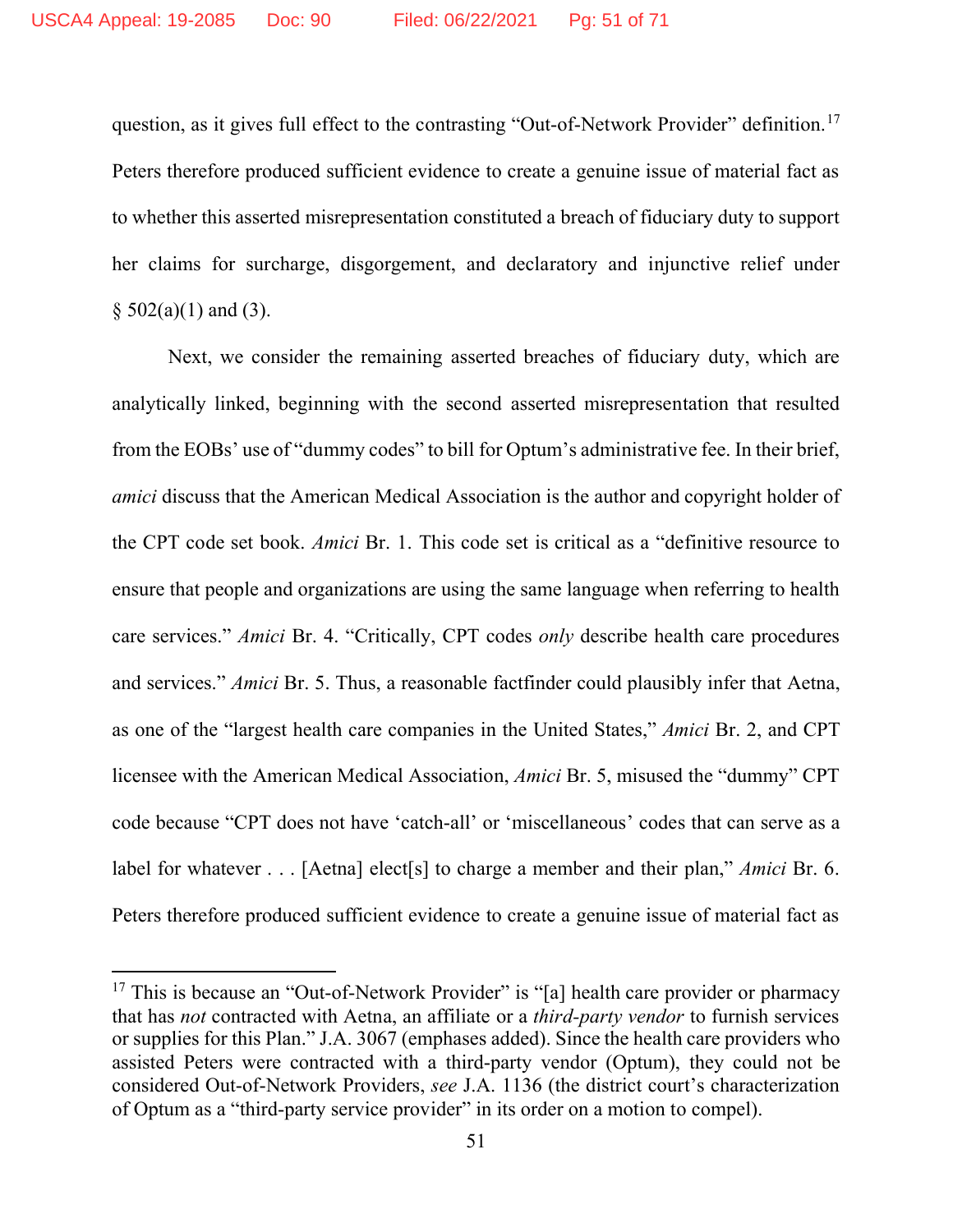to whether Aetna utilized a dummy CPT code in direct contravention of the recognized purpose of the CPT code and thereby breached its fiduciary duty.

Turning to the third and fourth asserted misrepresentations, involving the EOBs' "amount billed," a reasonable factfinder could conclude that Aetna used the dummy CPT code to improperly include Optum's administrative fee in the bundled rate as the amount that the Plan and Peters owed for the claim. The plain terms of the SPD support Peters' argument that neither she nor the Plan were responsible for Optum's administrative fee, as it does not fall within the definition of a "Negotiated Charge" that could properly be assessed under the Plan. The SPD defined "Negotiated Charge" as "the maximum charge a Network Provider has agreed to make as to any service or supply for the purpose of the benefits under this Plan." J.A. 3067. Critically, "[t]he Plan does not cover expenses that are not considered Medically Necessary or appropriately provided," J.A. 3030, and "[c]harges for a service or supply furnished by a Network Provider in excess of the Negotiated Charge" are not covered, J.A. 3032. Thus, unlike the Negotiated Charge, a reasonable factfinder could conclude that Optum's administrative fee (1) was not charged by a Network Provider; and (2) fell into the category of uncovered expenses. So, even though Mars was paying Aetna for its services, the record on summary judgment is sufficient to support the inference that Aetna devised this cost-shifting scheme to avoid having to pay Optum for its subcontracted services in direct contravention of the SPD. Peters therefore produced sufficient evidence for a reasonable factfinder to conclude that Aetna breached the terms of the Plan, and thereby breached its fiduciary duty.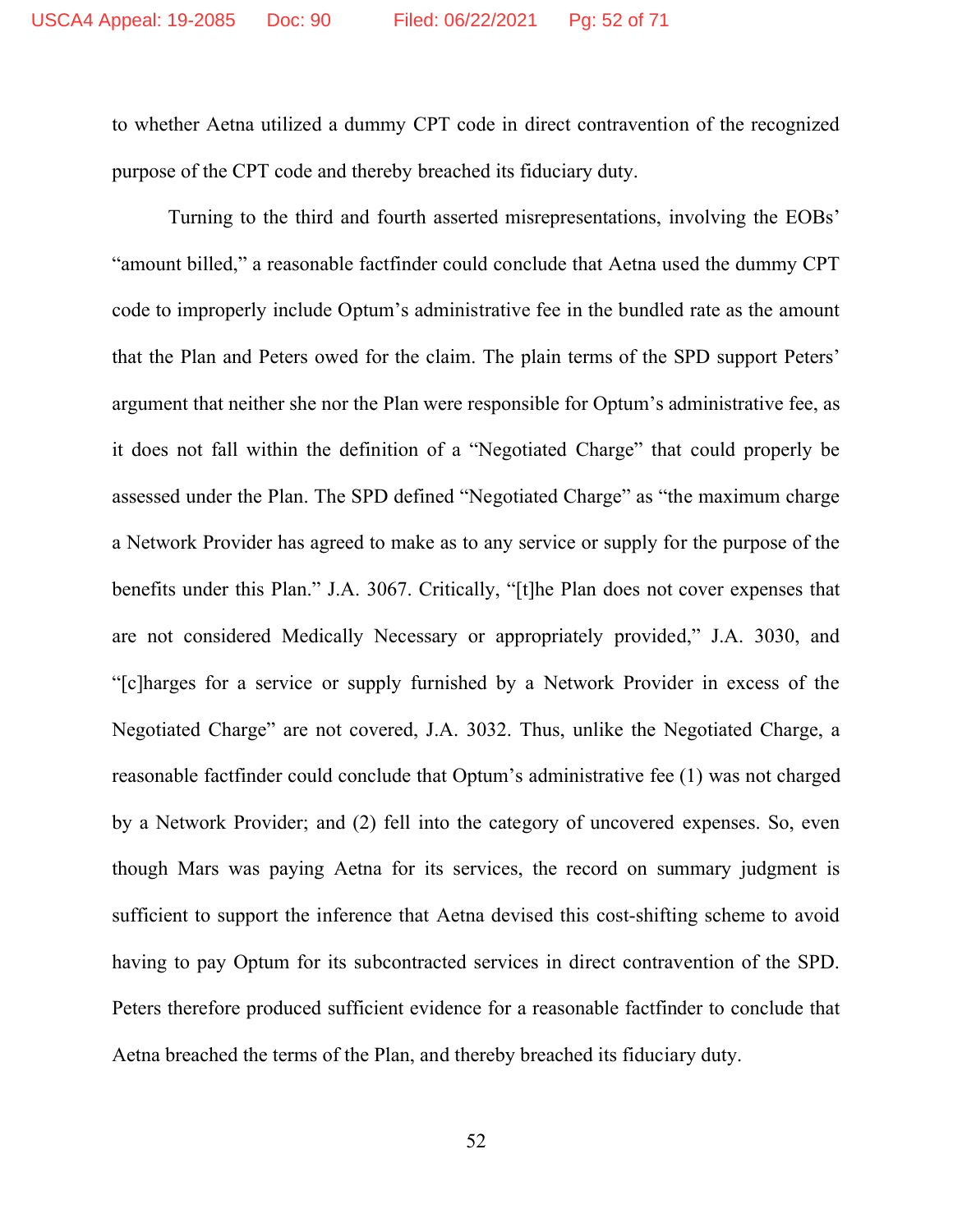The MSA also supports this conclusion, indicating that a reasonable factfinder could conclude that Aetna violated it as well. The MSA between Mars and Aetna contained the Fee Schedule, explaining that "*[a]ll* Administrative Fees from this [Statement of Available Services] are summarized in the following Service and Fee Schedule." J.A. 6025 (emphasis added).

J.A. 6026, 6028.

Accordingly, Aetna's compensation, in return for providing all of the agreed services under the MSA, is set at a , J.A. 6026, meaning that

 J.A. 3142. Reading this evidence in Peters' favor, there is no contract authority for any additional rate containing Optum's administrative fee, and more specifically, there was no exception for the dummy CPT code bundled rate to pass on the fees of Optum—or any other subcontractor—to the Plan or its participants. A reasonable factfinder could thus determine that doing so violated  $\S 20(B)$  of the MSA, which dictates that "Aetna shall be solely responsible for payments due such subcontractors." J.A. 5999; J.A. 879 (in Aetna's press release regarding the Aetna-Optum relationship, representing that "[s]elf-funded plans will not be charged any fees for this program").

The record on summary judgment is sufficient to sustain a finding that Aetna circumvented the Plan terms by "burying" the administrative fee it owed Optum in the dummy CPT code claims process. A reasonable factfinder could conclude that such action contradicted the obligations Aetna had contracted to fulfill under the terms of the Plan and the MSA, effectively changing the terms of both without formal amendment of either. *See*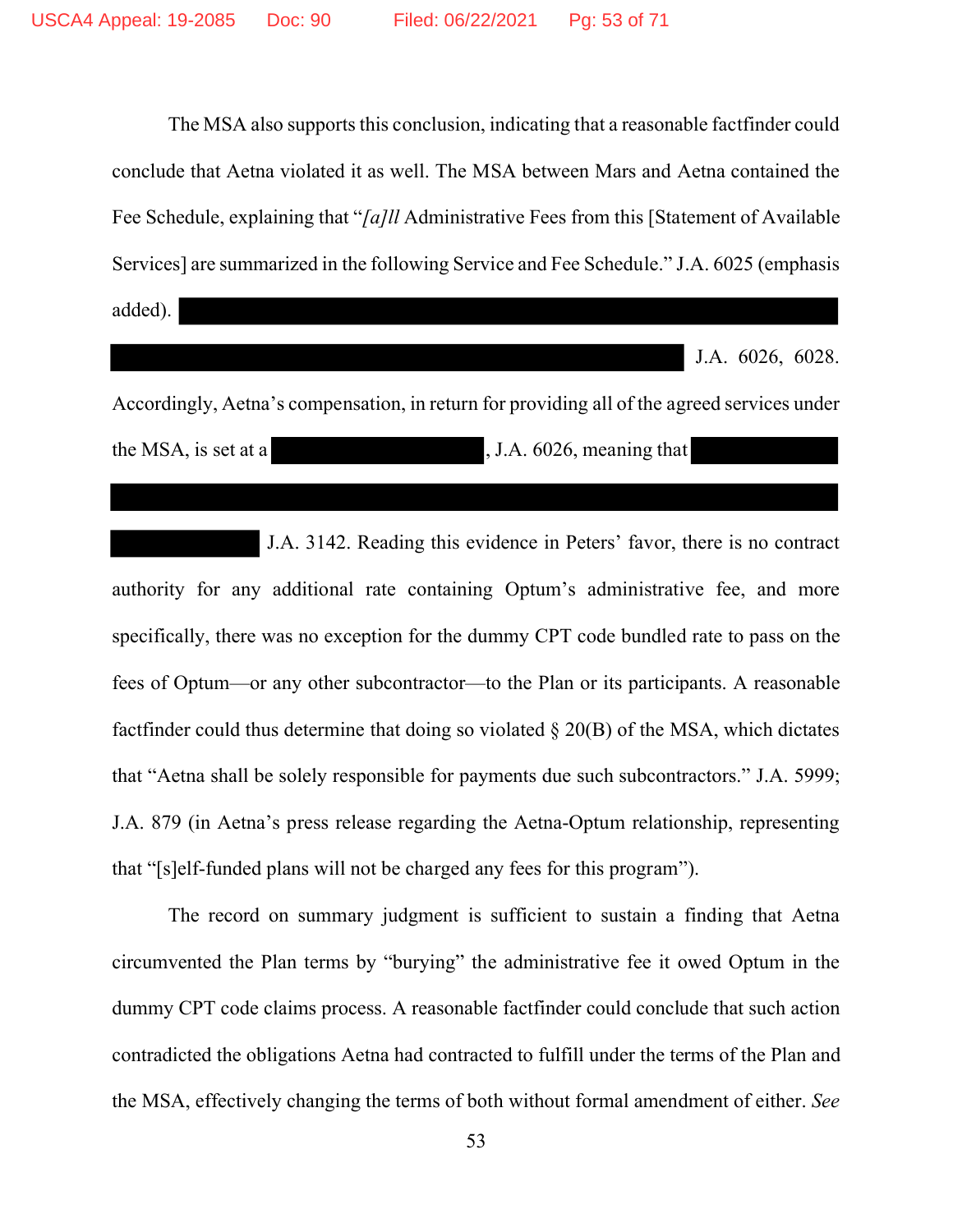J.A. 6206 (Aetna's Rule 30(b) corporate designee, Jennifer Allison Cross Hennigan, confirming that Aetna was supposed to "pa[y] claims in a manner consistent with the terms of the plan"); J.A. 6032 (indicating in the MSA that "Aetna will process and pay the claims for Plan benefits . . . in a manner consistent with the terms of the Plan and the Services Agreement"); *Kim v. Hartford Life Ins. Co.*, 748 F. App'x 371, 374 (2d Cir. 2018) ("[Defendant insurance company] lack[ed] authority to modify the terms of the Plan . . . and [was] obligated to process claims in accordance with the Plan's written terms."); *see also Chao v. Malkani*, 452 F.3d 290, 295 (4th Cir. 2006) ("While a mistaken interpretation of plan terms hardly proves a fiduciary breach, defendants' bizarre reading—violative of both the Plan and ERISA—surely supports the overall conclusion that they were not acting prudently in managing the Plan." (internal citations omitted)). Based on the foregoing analysis, it naturally follows that Peters produced sufficient evidence to create a genuine issue of material fact as to whether Aetna's improper use of the dummy CPT codes and billing practice constituted separate actionable misrepresentations and amounted to breaches of fiduciary duty on Aetna's part.

# iii.

Aetna attempts to undercut Peters' misrepresentation theory, asserting that she cannot prove reliance on these misrepresentations and properly noting that Peters conceded she did not rely on her EOBs.<sup>18</sup> However, the lack of reliance is not fatal to her theory of

<sup>&</sup>lt;sup>18</sup> In her deposition, Peters revealed that she did not rely on her EOBs:

Q: So you didn't make any payments in reliance on this EOB, correct?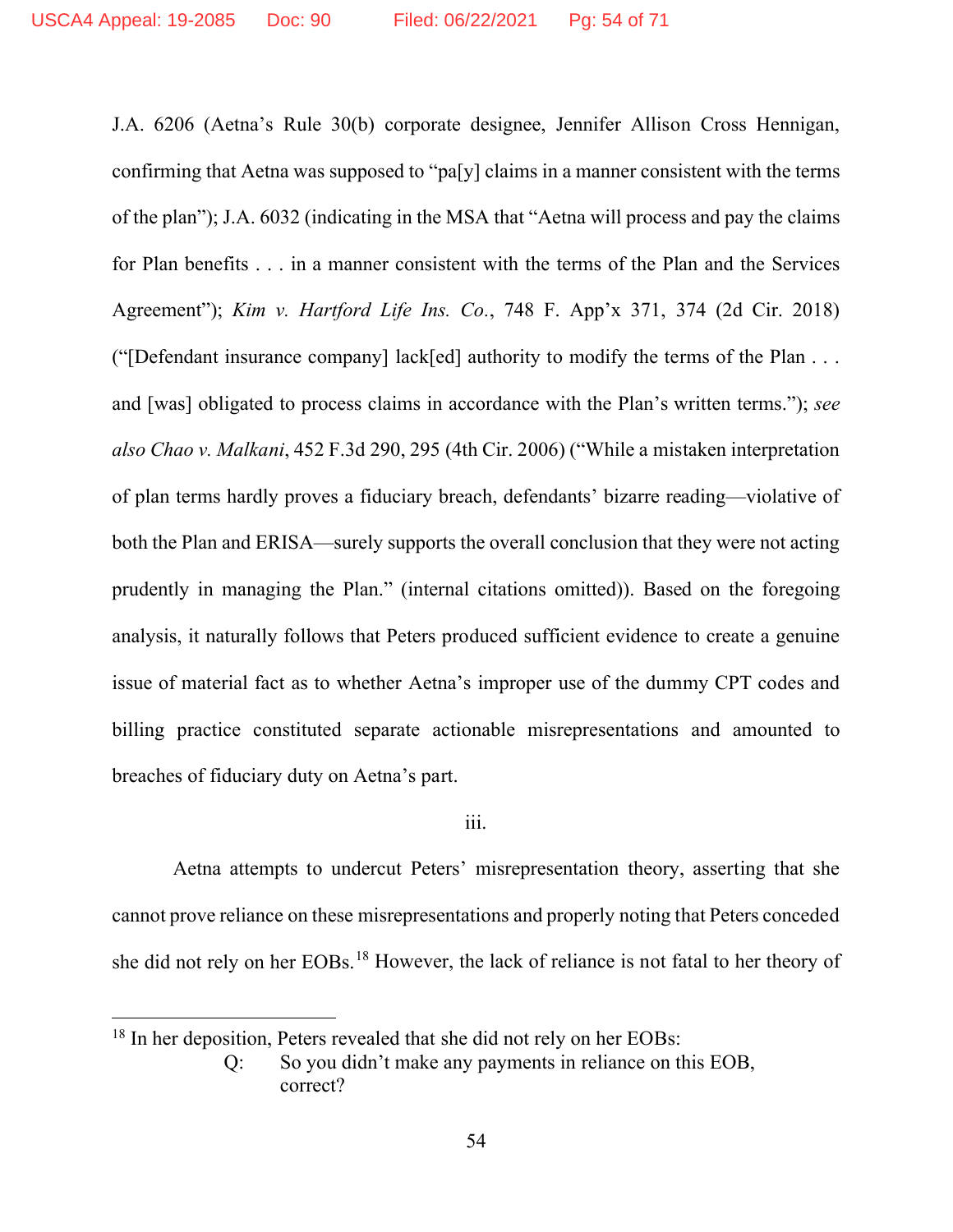fiduciary breach because a showing of detrimental reliance is unnecessary for any of her claims. In *Amara*, the Supreme Court advised that "[l]ooking to the law of equity, there is no general principle that 'detrimental reliance' must be proved before a remedy is decreed." 563 U.S. at 443. The Court then assessed various forms of equitable relief under § 502(a)(3), considering whether a showing of detrimental reliance was required for each one. *Id.* at 443–44. For instance, the Court concluded that for purposes of estoppel, detrimental reliance was required simply "because the specific remedy being contemplated impose[d] such a requirement"—that is, that "the defendant's statement 'in truth, influenced the conduct of' the plaintiff, causing 'prejudic[e].'" *Id.* (second alteration in original) (citations omitted). In contrast, in the context of a claim for surcharge, the Court concluded that a showing of detrimental reliance was not always necessary because other forms of loss can account for harm:

[A]ctual harm may sometimes consist of detrimental reliance, but it might also come from the loss of a right protected by ERISA or its trust-law antecedents. In the present case, it is not difficult to imagine how the failure to provide proper summary information, in violation of the statute, injured employees even if they did not themselves act in reliance on summary documents[.]

*Id.* at 444 (internal citations omitted).

Q: And you didn't rely on any of the statements or information in this EOB to make any payments, correct?

. . .

A: Yes, that is correct.

J.A. 1671.

A: No.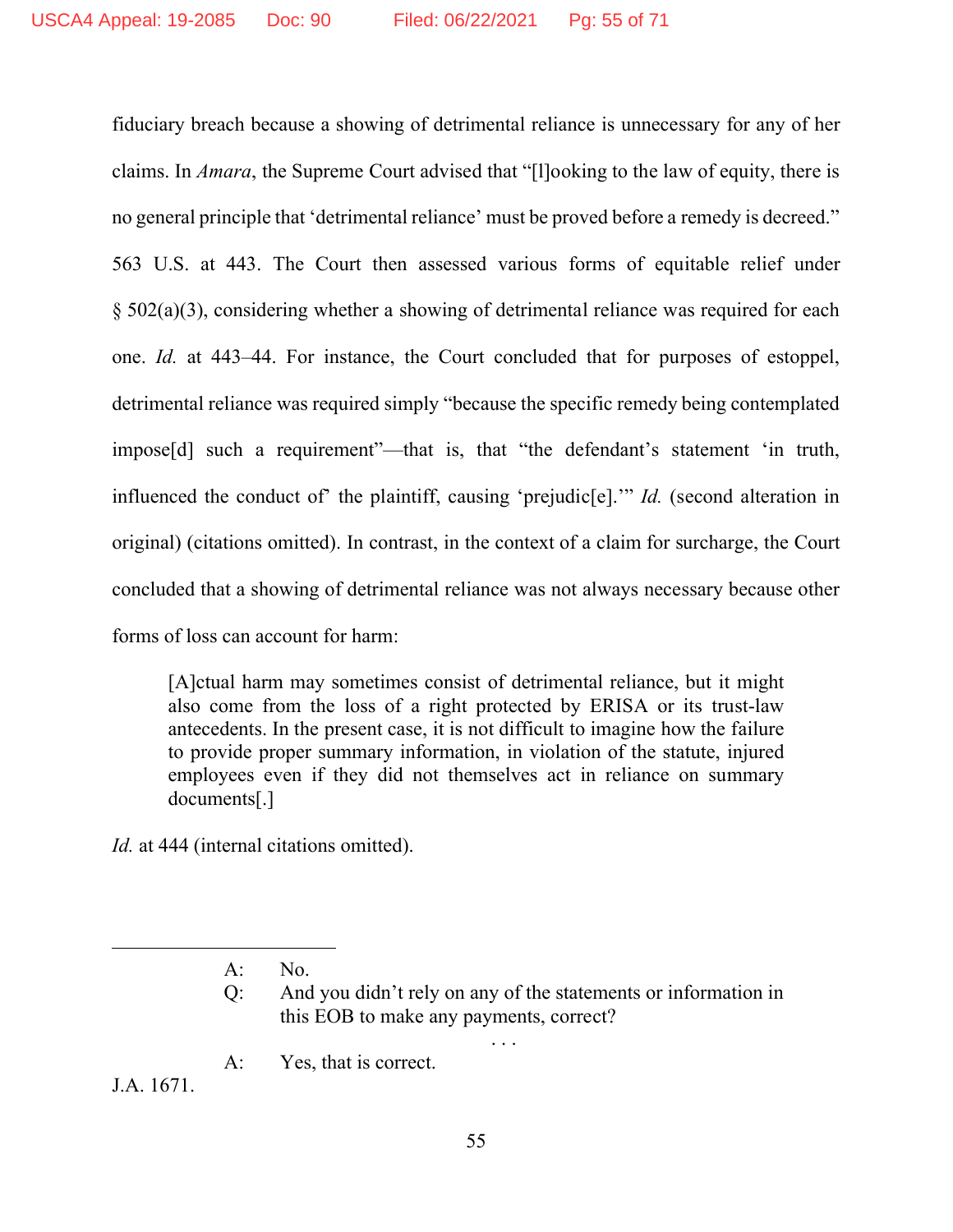Here, following *Amara*'s example, we consider whether courts of equity would impose a requirement of detrimental reliance on the remedies at issue: As previously noted, Peters seeks restitution, surcharge, disgorgement, and declaratory and injunctive relief.<sup>19</sup> Based on *Amara*, these equitable remedies do not require Peters to demonstrate detrimental reliance. Beginning with her request for restitution to "restor[e] . . . monetary losses to selfinsured plans," J.A. 58, restitution does not have as a characteristic an element that would suggest detrimental reliance was a necessary part of establishing a right to relief. This is evident when considering what we have held is required to establish a right to equitable restitution under ERISA: "[C]laimants must show that they seek to recover property that (1) is specifically identifiable, (2) belongs in good conscience to the plan, and (3) is within the possession and control of the defendant." *Brewer*, 867 F.3d at 479 (citing *Sereboff*, 547 U.S. at 362–63).

Next, as expressly noted in *Amara*, Peters' pursuit of surcharge "for the improper gains obtained in breach of [Aetna's] duties," J.A. 58, does not mandate a showing of detrimental reliance. Similarly, detrimental reliance is unnecessary to pursue disgorgement of Aetna's improper gains, if any, obtained from its breach of fiduciary duties. *Chauffeurs,* 

<sup>&</sup>lt;sup>19</sup> As indicated above, although Peters' claim for restitution is foreclosed based on her inability to demonstrate a personal financial injury, we nonetheless include this claim in our discussion of detrimental reliance as it has not been ruled out as a possible remedy for Peters' claims on behalf of the Plan, and this issue could arise on remand and is best settled now. We briefly note that while this form of relief does not require a showing of detrimental reliance (as discussed below), a showing of financial injury is still a threshold requirement. Accordingly, Peters' ability to demonstrate financial harm on behalf of the Plan for a restitution claim relies on the district court's assessment of whether the Plan suffered a gain or a loss as a result of Appellees' actions.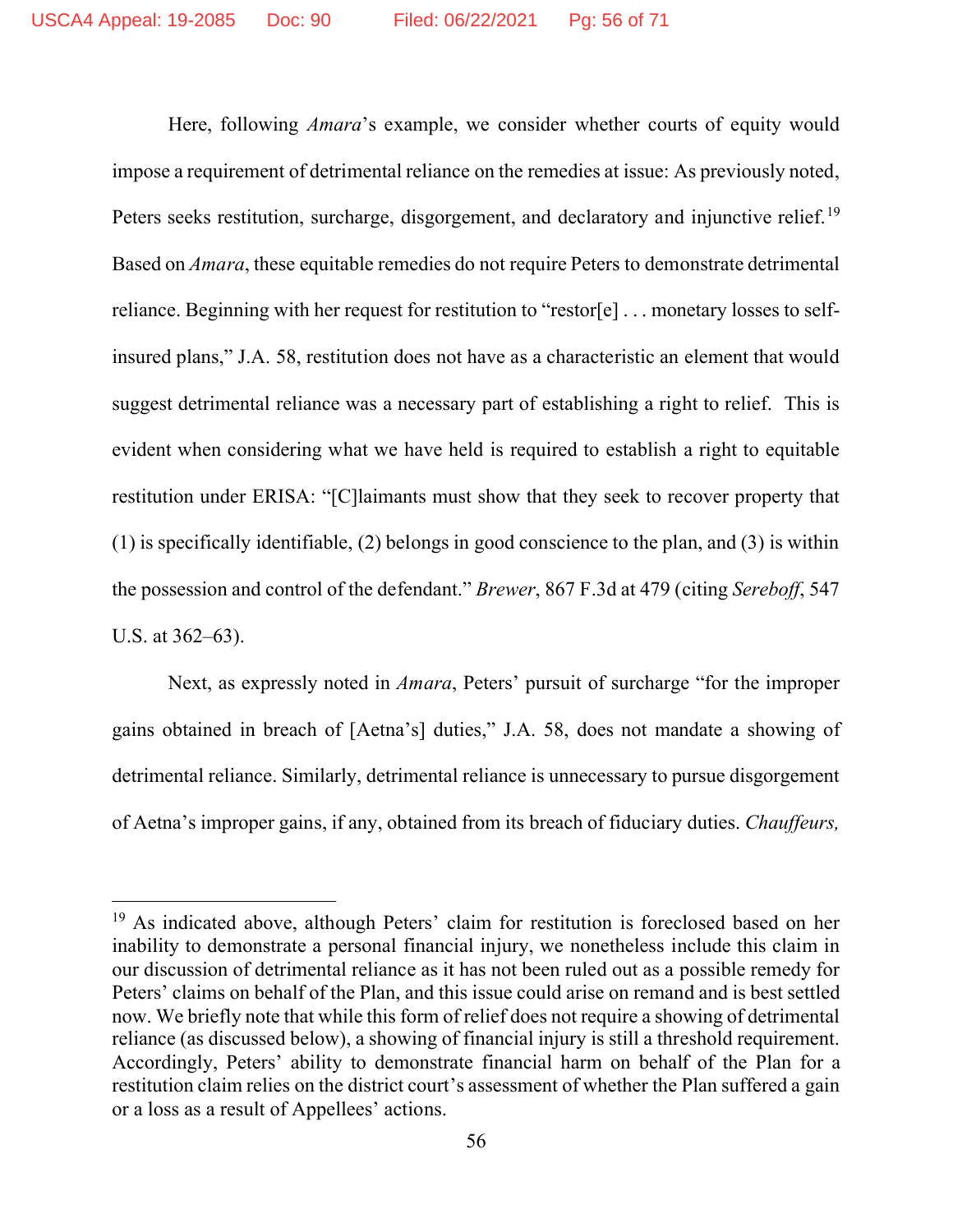*Teamsters & Helpers, Local No. 391 v. Terry*, 494 U.S. 558, 570 (1990) ("[W]e have characterized damages as equitable where they are restitutionary, such as in 'action[s] for disgorgement of improper profits[.]'" (quoting *Tull v. United States*, 481 U.S. 412, 424 (1987)). Based on the requirements to establish each of these respective remedies, a showing of detrimental reliance is not necessary.

Finally, the same can be said for declaratory and injunctive relief "to remedy [Aetna's] past and ongoing violations of ERISA and breaches of fiduciary duty, including but not limited to enjoin further misconduct, [and] requiring [Aetna] to issue accurate EOBs." J.A. 58. Declaratory relief could be likened to an equitable proceeding known as a bill or petition for instruction, "one of the earliest forms of equitable declaration." Edwin Borchard, *Declaratory Judgments* 576 (2d ed. 1941). Such a proceeding operated as follows:

The fiduciary who is in doubt must set forth the particular portion of the instrument concerning which he requests the determination of the court, and the facts on which he grounds his right to relief, showing that he has a present interest in a definitive adjudication of the question raised and supplying the names of any other parties who may be affected by the determination. The court, if it sees fit to grant the application, will then cite such parties as it deems requisite to show cause why the determination requested by the fiduciary should not be made. Whatever decree is then made, unless reversed or modified, is thereafter conclusive on all parties to the proceeding and compliance with instructions given relieves the fiduciary from liability.

*Executors' and Trustees' Bills for Instructions*, 44 Yale L.J. 1433, 1436 (1935) (footnotes omitted). None of these components implicate detrimental reliance. As for injunctive relief, in the context of permanently enjoining Aetna from issuing misleading EOBs, a court of equity would require that Peters show: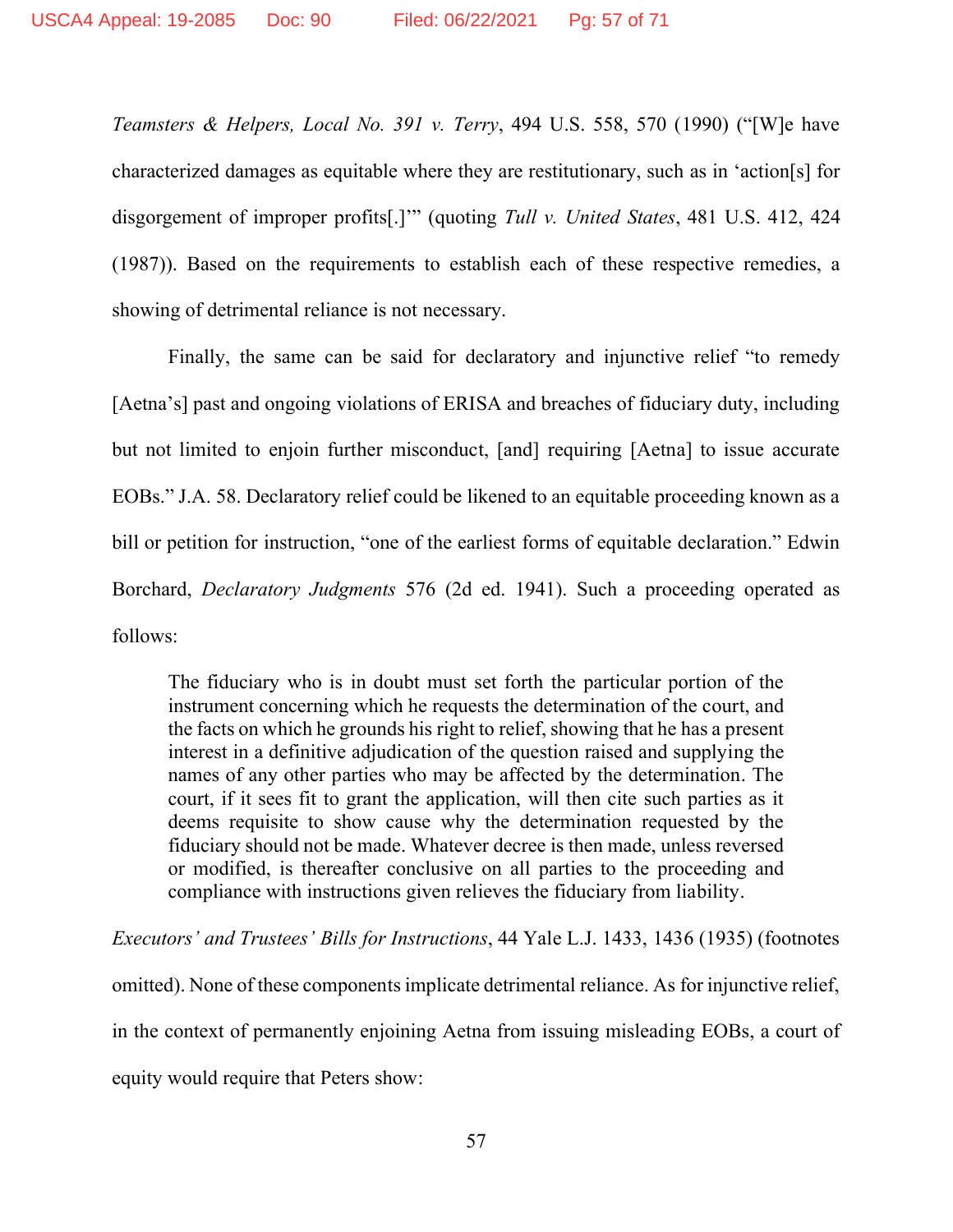(1) that [she] has suffered an irreparable injury; (2) that remedies at law, such as monetary damages, are inadequate to compensate for that injury; (3) that, considering the balance of hardships between the plaintiff and defendant, a remedy in equity is warranted; and (4) that the public interest would not be disserved by a permanent injunction.

*eBay Inc. v. MercExchange, L.L.C.*, 547 U.S. 388, 391 (2006). Again, none of these components implicate detrimental reliance, so Aetna's attempt to undercut Peters' fiduciary breach argument on this basis fails.

The district court erred in granting summary judgment to Aetna, as Peters produced sufficient evidence for a reasonable factfinder to conclude that Aetna was at least a functional fiduciary under ERISA and breached its corresponding fiduciary duties. Specifically, a reasonable factfinder could conclude that Aetna was unjustly enriched when avoiding payment of Optum's administrative fee and causing Peters and the Plan to shoulder that expense and therefore award Peters surcharge and disgorgement. *See Skinner*, 673 F.3d at 1167 (declining to surcharge the defendant under the unjust enrichment theory where the plaintiffs "presented no evidence that the [defendant] gained a benefit by failing to ensure that participants received an accurate SPD"); *Parke v. First Reliance Standard Life Ins. Co.*, 368 F.3d 999, 1008–09 (8th Cir. 2004) ("Under traditional rules of equity, a defendant who owes a fiduciary duty to a plaintiff may be forced to disgorge any profits made by breaching that duty . . . . We have precisely such a situation here. The district court concluded that First Reliance owed a fiduciary duty to Parke and that it breached that duty. First Reliance has not appealed that issue. Thus, First Reliance can be forced . . . to disgorge any profits it earned as a result of that conduct." (internal citations omitted)); *Amara*, 925 F. Supp. 2d at 260 ("In weighing unjust-enrichment surcharge, the question is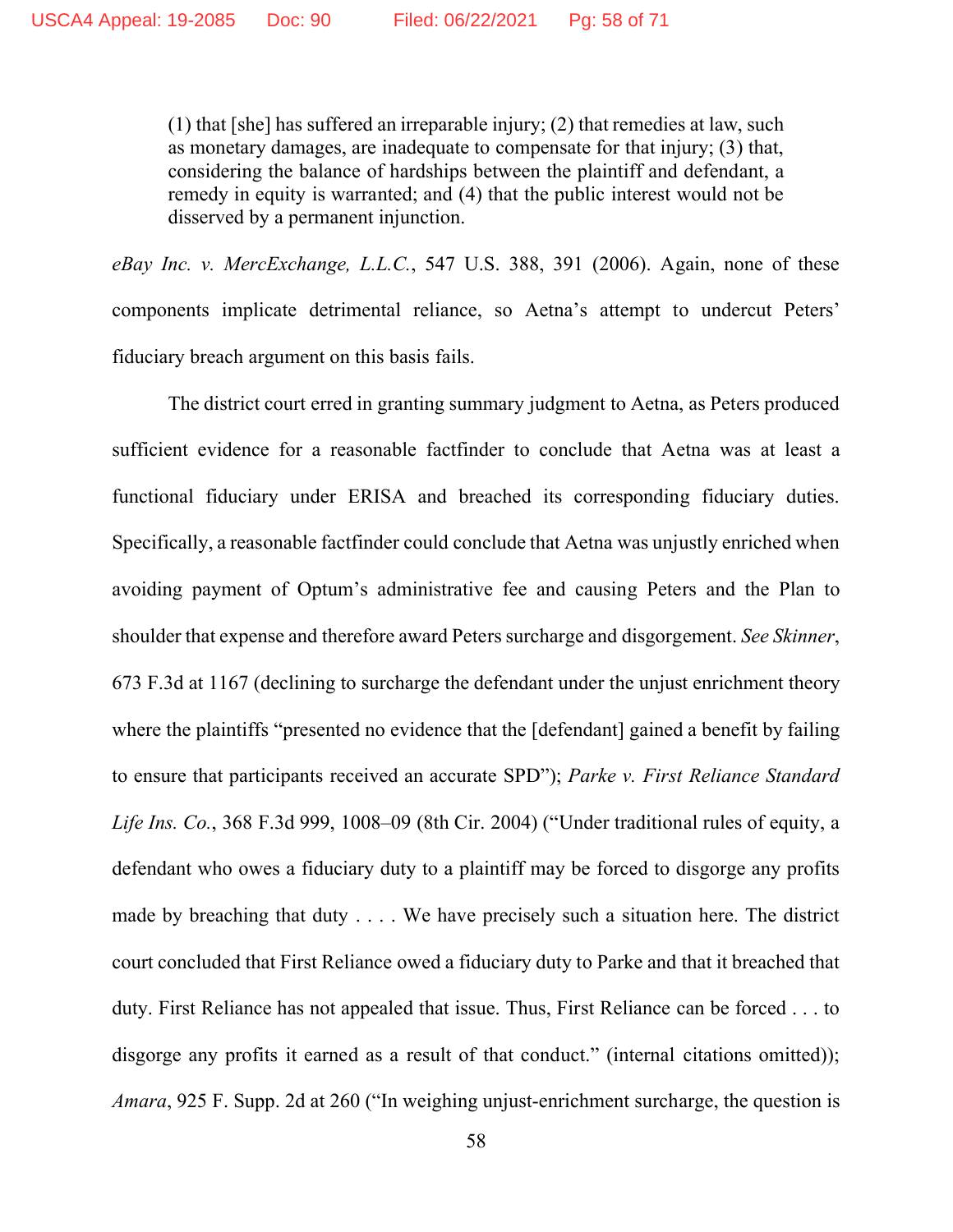whether, but for CIGNA's [breach of fiduciary duty], CIGNA would not have obtained the cost savings that it did."). Moreover, a reasonable factfinder could find declaratory and injunctive relief appropriate based on the misrepresentations contained in the EOBs. *See, e.g.*, *Hill v. Blue Cross & Blue Shield of Mich.*, 409 F.3d 710, 718 (6th Cir. 2005) ("BCBSM is using an allegedly improper methodology for handling all of the Program's emergencymedical-treatment claims. Only injunctive relief . . . will provide the complete relief sought by Plaintiffs by requiring BCBSM to alter the manner in which it administers all the Program's claims for emergency-medical-treatment expenses."). Peters therefore withstood summary judgment on her claims for surcharge, disgorgement, and declaratory and injunctive relief under  $\S 502(a)(1)$  and (3), and for her claims on behalf of the Plan for surcharge, disgorgement, and declaratory and injunctive relief—as well as possibly restitution—under  $\S 502(a)(2)$ .

### 2.

We now turn to whether Peters produced sufficient evidence to create a genuine issue of material fact as to Optum's status as a functional fiduciary as there is no basis in the record to show that Optum was a named fiduciary. In short, Peters has failed to show that Optum was operating as a functional fiduciary. But, as we explain, the district court improperly concluded at the summary judgment stage that Optum could not be held liable under the related theory that it was a party in interest engaged in prohibited transactions.

i.

The district court twice concluded that Optum was not operating as a functional fiduciary, first in rejecting a motion to compel and later in granting summary judgment. In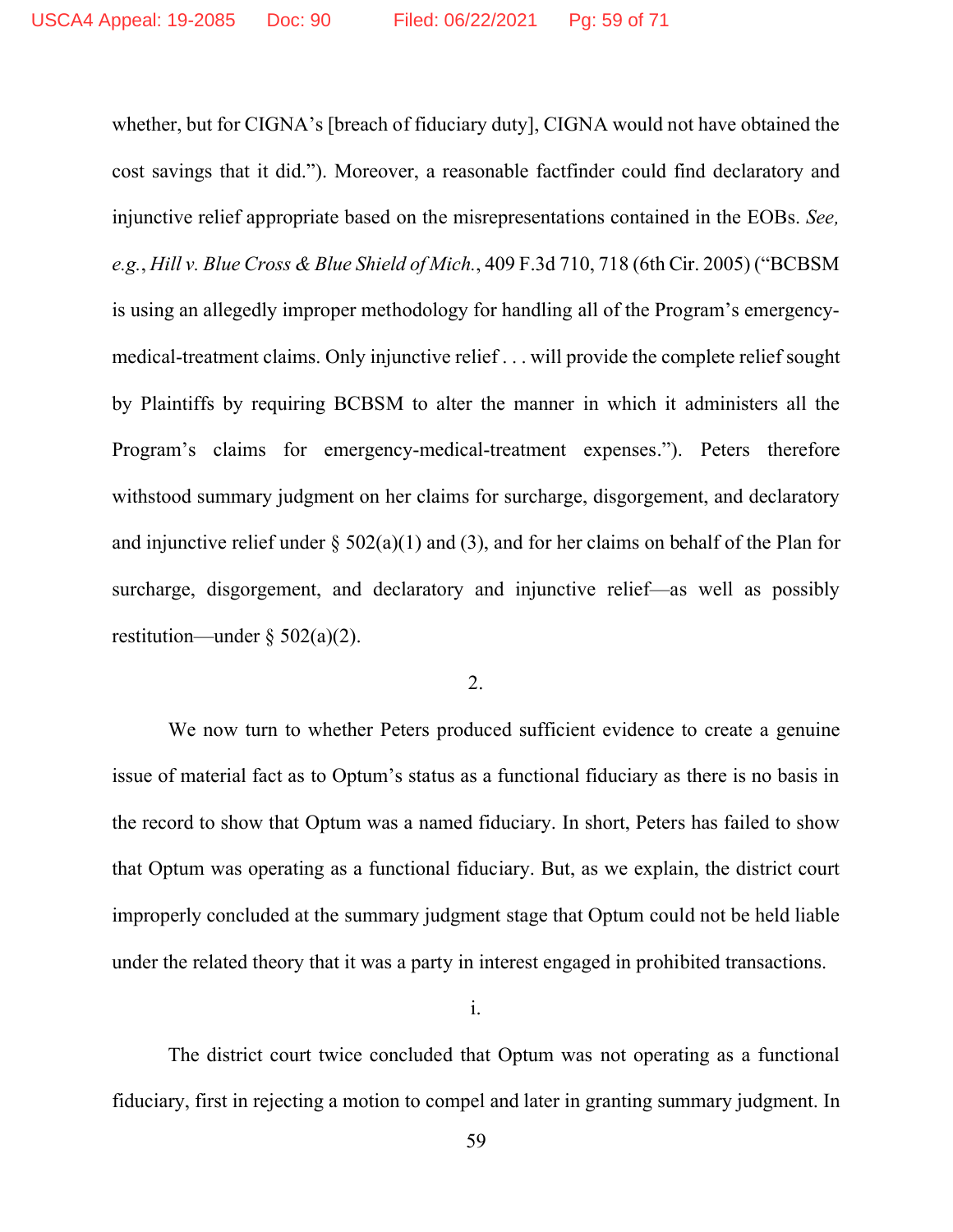doing so, it concluded that Optum could not be a functional fiduciary because Aetna retained the reigns in the Aetna-Optum contracts, which were negotiated at arm's length and involved Optum conducting purely administrative services. We agree.

The Aetna-Optum contracts support this conclusion, as the contracts did not delegate discretionary authority or control over the Plan or its assets to Optum. *See* J.A. 3895 ("[Optum] shall provide Claims Management Services in accordance with the terms of this Agreement, including applicable Mandates, accreditation standards, and [Aetna] standards[.]"); J.A. 3898 ("[Optum] agrees to cooperate with and participate in [Aetna's] applicable appeal, grievance and external review procedures (including, but not limited to, Medicare appeals and expedited appeals procedures), provide [Aetna] with the information necessary to resolve same, and abide by decisions of the applicable appeals, grievance and review committees. If [Aetna] determines that a claim that was initially denied, in whole or in part, must be paid, in whole or in part, [Optum] agrees to pay such claim or portion of such claim, as applicable, as [Aetna] directs."); J.A. 5580 ("[Optum] agrees to allow [Aetna] to maintain oversight of the Patient Management services furnished by [Optum]."); J.A. 5598 ("[Optum] agrees to comply with [Aetna's] benefit coverage guidelines.").

Even reading these contract excerpts in a light most favorable to Peters, the only reasonable inference that can be drawn is that, in contrast to exercising a degree of control or discretionary authority, Optum was serving in an administrative role as a third-party vendor, which is generally insufficient to give rise to functional fiduciary status. *See* 29 C.F.R. § 2509.75-8 (suggesting that "a person who performs purely ministerial functions . . . within a framework of policies, interpretations, rules, practices and procedures made by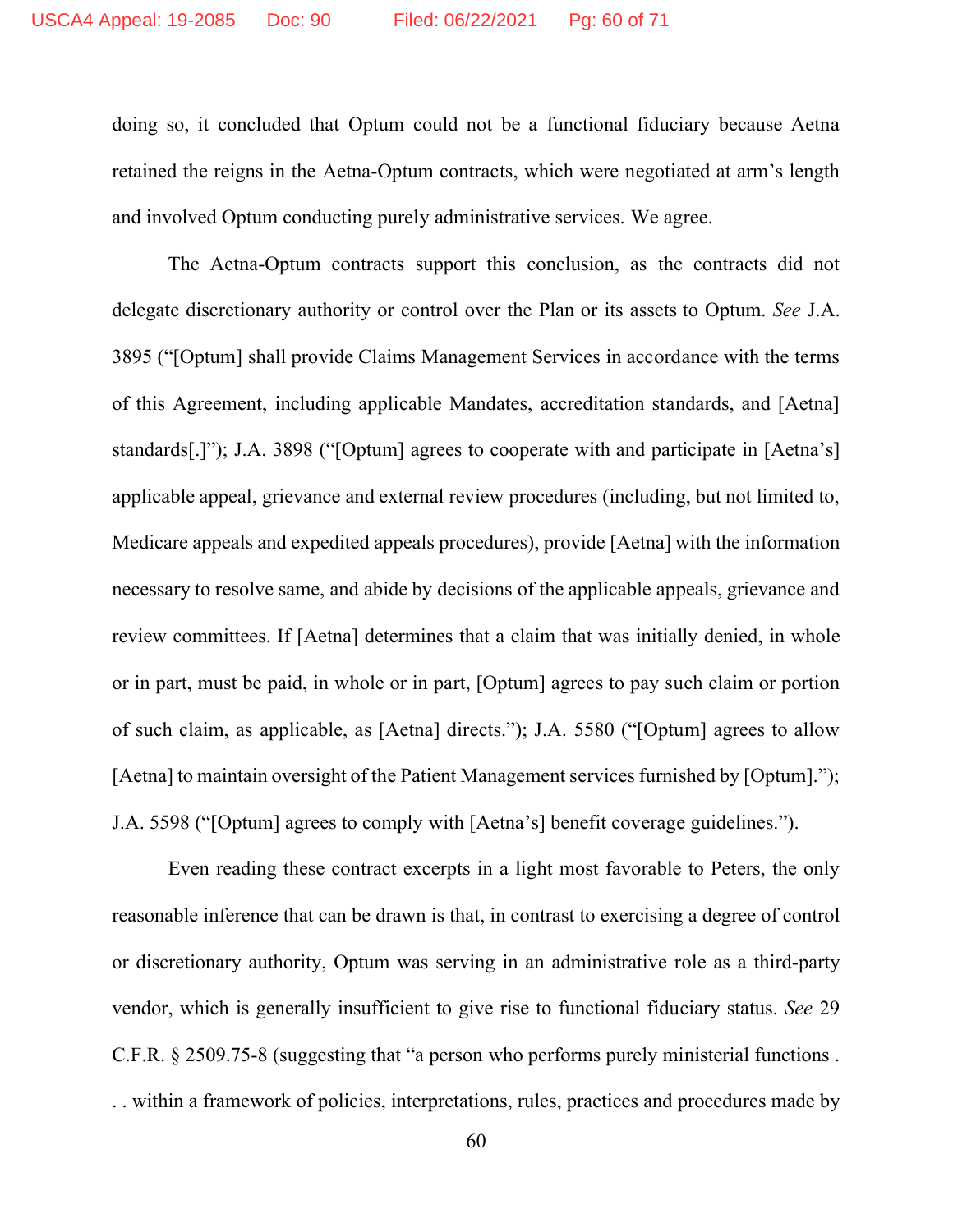other persons," such as applying "rules determining eligibility for participation or benefits," "advising participants of their rights and options under the plan," and collecting "contributions . . . as provided in the plan," is not acting in a fiduciary capacity). Peters contests this conclusion by utilizing out-of-context quotes from the record, none of which have probative value in support of her position that Optum was operating as a functional fiduciary. Thus, the only reasonable conclusion that can be drawn based on the totality of the covenants in the Aetna-Optum contracts is that Optum was not a functional fiduciary.

ii.

Whether Optum was a party in interest engaged in prohibited transactions with Aetna is a separate issue. While the district court indicated that Optum could not be a party in interest as a matter of law because Optum had no "pre-existing relationship[s]" with either the Plan or Aetna, J.A. 3240, this is incorrect. It is true enough that Optum had no prior relationship with the Plan before entering a service agreement with Aetna. But that means only that Optum was not a party in interest at the time it entered the agreement. Optum could become a party in interest after the execution of the Aetna-Optum contracts, when it became a service provider to the plan—that is, by making available its network of providers to plan members like Peters. *Compare with Danza v. Fid. Mgmt. Tr. Co.*, 533 F. App'x 120, 125 (3d Cir. 2013) ("While Fidelity is currently a party in interest as a service provider to the plan, it was not 'providing services' and was not a fiduciary when the Trust Agreement was signed, so that transaction did not fall within a prohibited category."). Thus, Optum could be a party in interest because it "provided services to the plan at the time [its administrative] fees were paid[.]" *Sweda*, 923 F.3d at 339.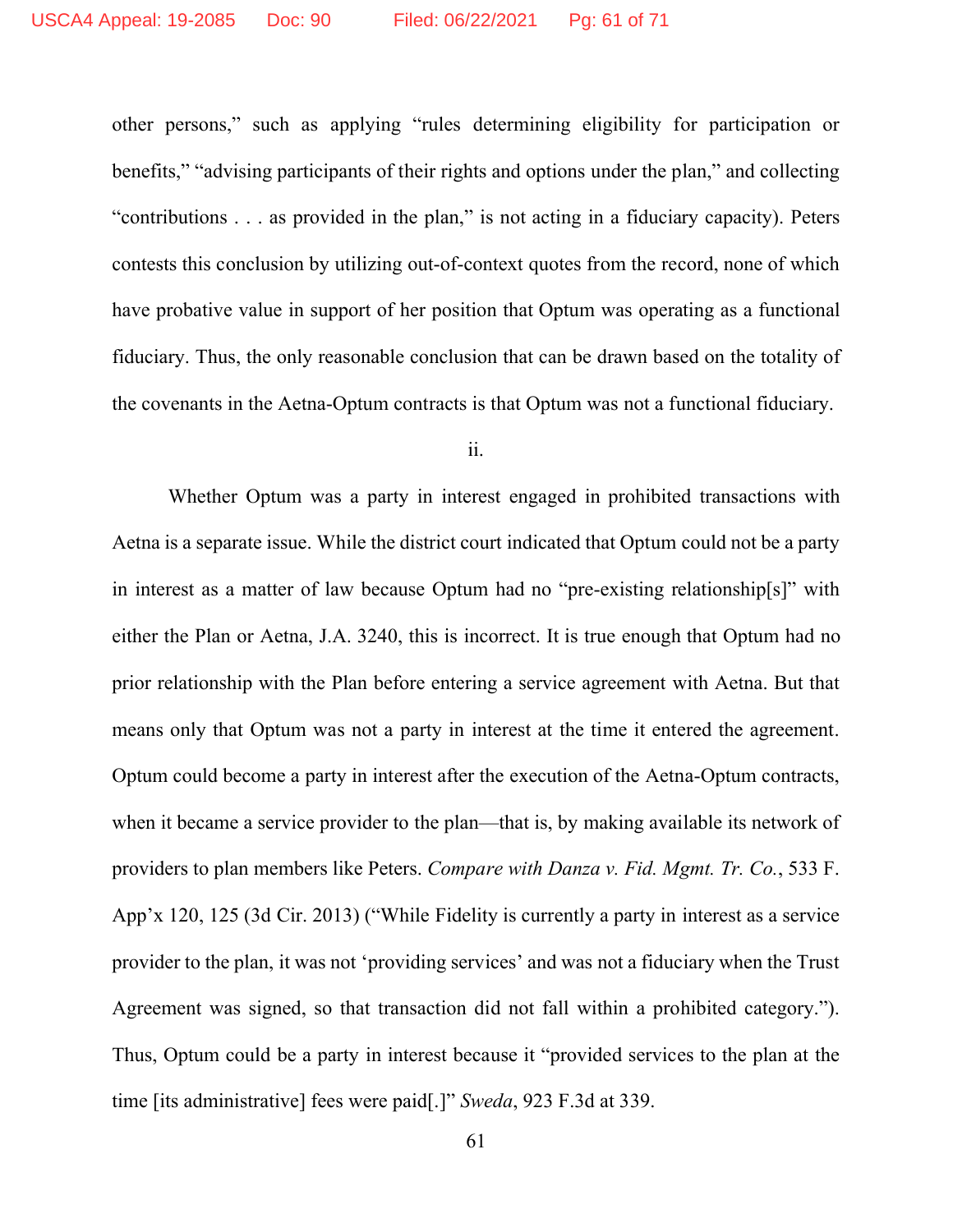Against this backdrop, we are persuaded that Peters has produced sufficient evidence at the summary judgment stage for a reasonable factfinder to conclude that Optum could be liable as a party in interest involved in prohibited transactions. Specifically, based on the totality of the record, a reasonable factfinder could determine that Optum "had actual or constructive knowledge of the circumstances that rendered [the bundled rate framework] unlawful." *Harris Tr.*, 530 U.S. at 251. As previously discussed at length, Optum was aware of Aetna's interest in burying the administrative fee in the claims process and was involved in the CPT dummy code scouting process. Moreover, its employees registered concerns over the legitimacy of the administrative fee billing model.<sup>20</sup> As such, even though Optum might not have been directly privy to the terms of the Plan, J.A. 2136 ("Optum has never received Aetna's plan[.]"), a reasonable factfinder could infer that Optum was fully aware of the questionable nature of the joint venture and concurred in it. Said another way, based on the record on summary judgment, Optum could be held liable as a party in interest involved in prohibited transactions based on its apparent participation

 $20$  J.A. 2647 ("The scenario where the co-insurance amount is calculated based on Aetna's payment to us is very problematic – the essence of the DOI complaint on this will be patients are being forced to pay a % of our fee, this is not going to viewed favorably by the DOI. . . . Our thinking so far feels a bit like circling the wagons and drinking our own Koolaid to support a position we have a hard time explaining and understanding, and one that most certainly will be viewed negatively by the DOI."); J.A. 2652 ("While we can spin it however we like, it is virtually impossible for the member and provider to make the math work on the co-insurance if we are basing claims adjudication on the co-insurance being calculated inclusive of our admin. This will lead to inquiries and complaints."); J.A. 2657 ("This isn't going away and won't take much longer to bubble up to be a substantial issue. I'm not sure anyone can explain the math to a provider, patient, or DOI[.]"); J.A. 5708 (noting that "while we don't like the admin fee, if we refuse we'll lose business").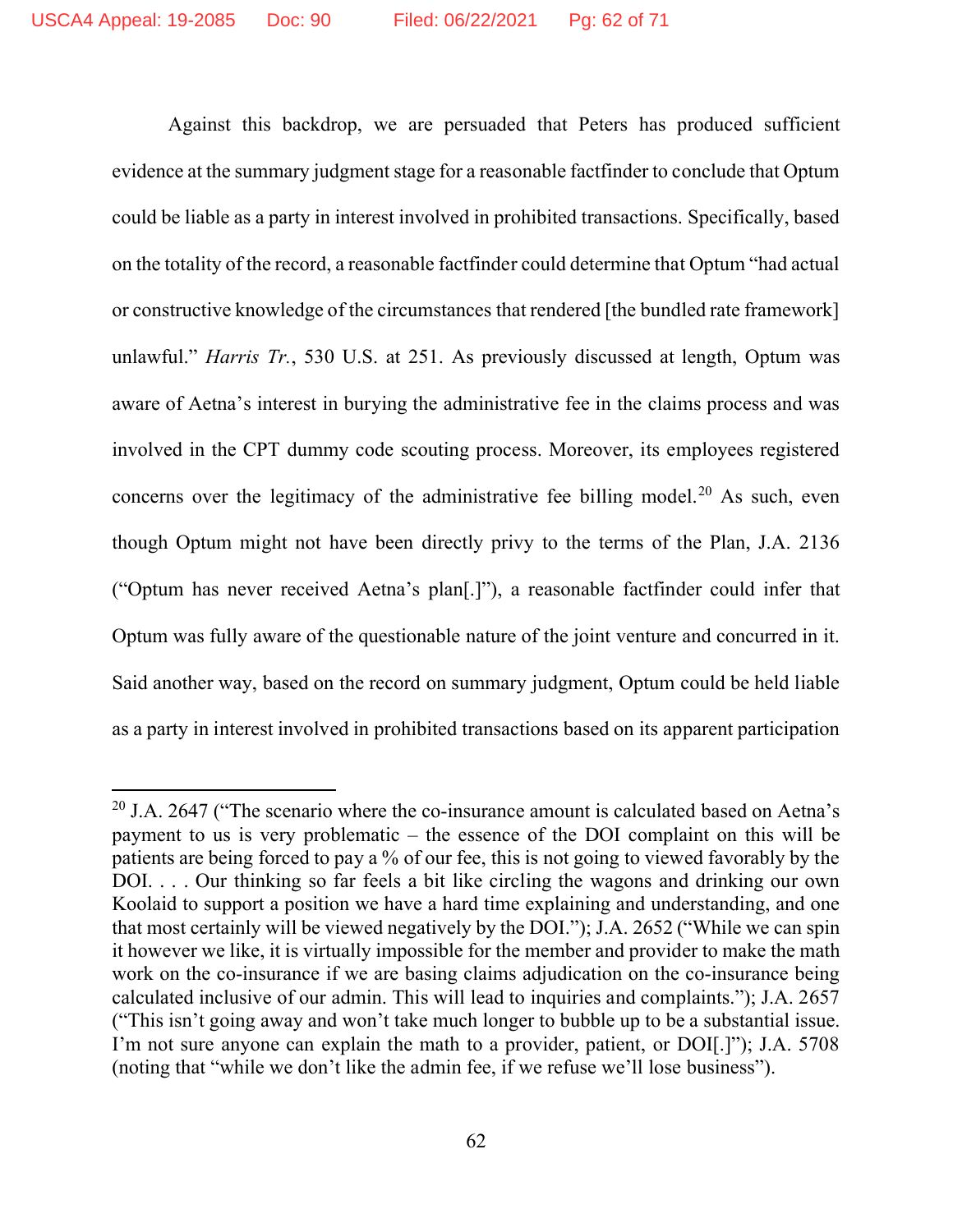in and knowledge of Aetna's administrative fee billing model. We therefore conclude that the district court erred in granting summary judgment to Optum in so far as that it could not be held liable as a party in interest under ERISA.<sup>21</sup>

### III.

Finally, we consider the district court's denial of Peters' motion for class certification. In her motion for class certification, Peters sought to represent two classes: (1) "[a]ll participants or beneficiaries of self-insured ERISA health insurance plans administered by Aetna for which plan responsibility for a claim was assessed using an agreed rate between Optum and Aetna that exceeded the provider's contracted rate with Optum for the treatment provided"; and (2) "[a]ll participants or beneficiaries of ERISA health insurance plans insured or administered by Aetna for whom coinsurance responsibility for a claim was assessed using an agreed rate between Optum and Aetna that

<sup>&</sup>lt;sup>21</sup> We briefly note that Peters did not abandon her claims against Optum based on her counsel's statements during oral argument. Peters' counsel represented that Peters did not need to establish liability against Optum to proceed on her claims against Aetna and that her goal was holding Aetna responsible for its actions: "[I]n reality, Aetna is the only one that really needs to be held liable. . . . We don't need Optum to be found liable. Aetna is the one who came up with this idea. It's the one who was unjustly enriched." Oral Argument at 13:26–31, 14:35–42, *Peters v. Aetna Inc.* (No. 19-2085) (4th Cir. Oct. 26, 2020), https://www.ca4.uscourts.gov/OAarchive/mp3/19-2085-20201026.mp3. These ambiguous statements do not amount to waiver because Peters clearly asserted her claims against Optum in her briefs and did not specifically abandon any of these claims in oral argument. *AirFacts, Inc. v. de Amezaga*, 909 F.3d 84, 92–93 (4th Cir. 2018) (explaining that a plaintiff's ambiguous addressal of a particular claim during oral argument "did not rise to a clear and unambiguous abandonment" of that claim, considering that the plaintiff "had consistently pursued [it] throughout the case").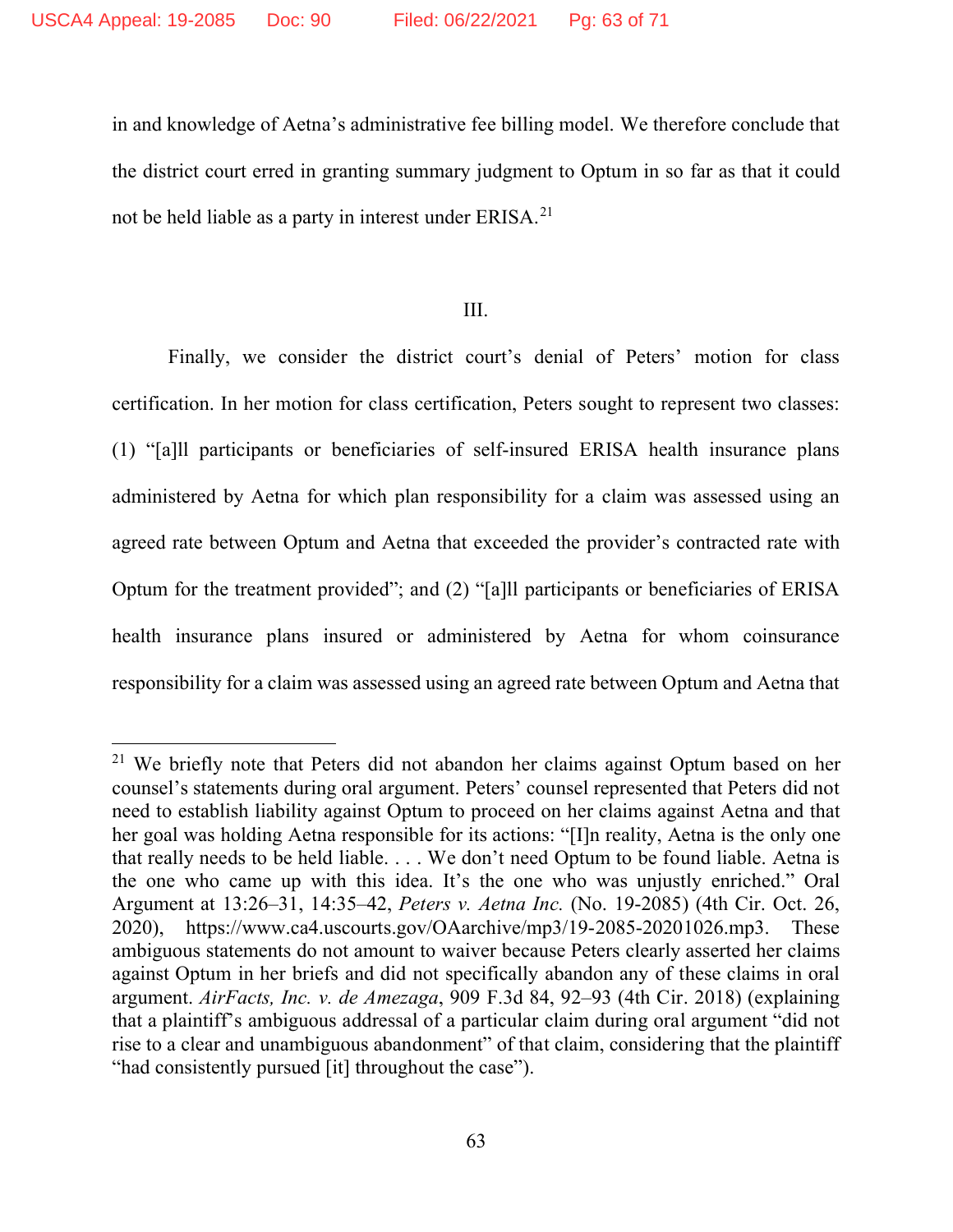exceeded the provider's contracted rate with Optum for the treatment provided."<sup>22</sup> J.A. 1183. The district court denied certification, concluding that the ascertainability and commonality requirements under Rule 23 of the Federal Rules of Civil Procedure could not be met.

As to ascertainability, the district court discounted Peters' theory of financial injury, which led it to the conclusion that Peters "failed to demonstrate that there exists a class of participants who have actually been harmed by the Aetna-Optum arrangement." J.A. 2729. It also opined that to ascertain the members of Peters' proposed classes, it "would be forced to engage in a highly individualized inquiry of *every* plan, *every* participant and *every* claim in those participants' claim histories, taking into account the impact of each participant's deductible, copayments, coinsurance, and out-of-pocket maximum." J.A. 2734–35. As to the latter requirement of commonality, the district court focused on the benefits accrued based on the Aetna-Optum relationship and determined that "[a] proposed class

<sup>&</sup>lt;sup>22</sup> We briefly circle back to standing in the context of class actions. "[O]nce an individual has alleged a distinct and palpable injury to h[er]self [s]he has standing to challenge a practice even if the injury is of a sort shared by a large class of possible litigants." *Senter v. Gen. Motors Corp.*, 532 F.2d 511, 517 (6th Cir. 1976); *see also Baehr v. Creig Northrop Team, P.C.*, 953 F.3d 244, 252 (4th Cir. 2020) ("In a class action, 'we analyze standing based on the allegations of personal injury made by the named plaintiff[].'" (citation omitted)). This is because "the standing-related provisions of ERISA were not intended to limit a claimant's right to proceed under Rule 23 on behalf of all individuals affected by the challenged conduct, regardless of the representative's lack of participation in all the ERISA-governed plans involved." *Fallick v. Nationwide Mut. Ins. Co.*, 162 F.3d 410, 423 (6th Cir. 1998). As we determined earlier that Peters has Article III standing, we therefore consider her request for class certification under Rule 23 because "[o]nce . . . standing has been established, whether a plaintiff will be able to represent the putative class . . . depends solely on whether [s]he is able to meet the additional criteria encompassed in Rule 23." *Id.*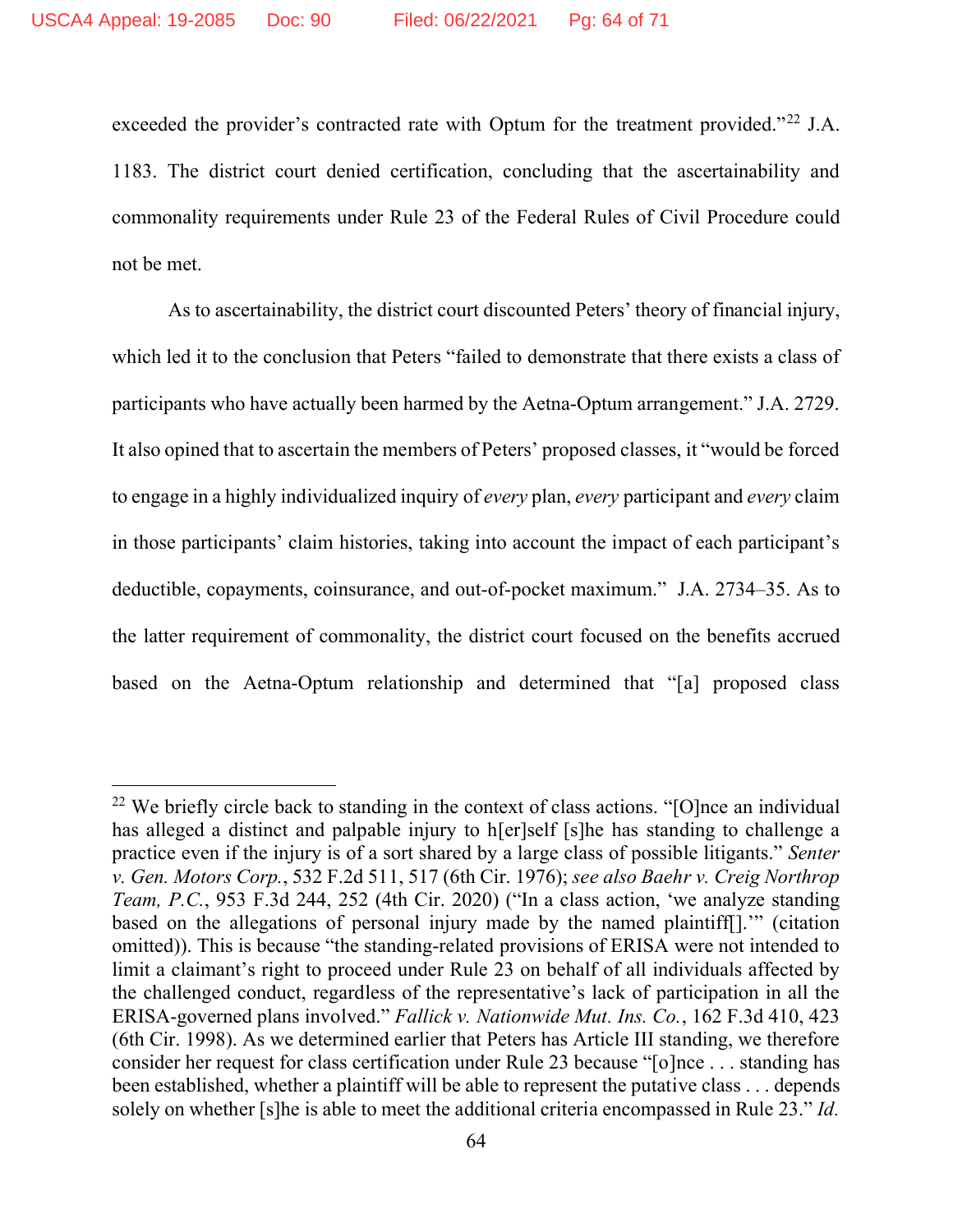challenging conduct that did not harm  $-$  and in fact benefitted  $-$  some proposed class members fails to establish the commonality required for certification." J.A. 2735.

The threshold requirements for class certification under Rule 23(a) are: (1) numerosity; (2) commonality; (3) typicality; and (4) adequacy of representation. Fed. R. Civ. P. 23(a). Apart from the enumerated requirements, "Rule 23 contains an implicit threshold requirement that the members of a proposed class be 'readily identifiable.'" *EQT Prod. Co. v. Adair*, 764 F.3d 347, 358 (4th Cir. 2014) (quoting *Hammond v. Powell*, 462 F.2d 1053, 1055 (4th Cir. 1972)). Under this principle, sometimes called "ascertainability," "[a] class cannot be certified unless a court can readily identify the class members in reference to objective criteria." *Id.* A plaintiff "need not be able to identify every class member at the time of certification." *Id.* "But '[i]f class members are impossible to identify without extensive and individualized fact-finding or "mini-trials," then a class action is inappropriate.'" *Id.* (quoting *Marcus v. BMW of N. Am., LLC*, 687 F.3d 583, 593 (3d Cir. 2012)).

Considering commonality, although the rule speaks in terms of common questions, "what matters to class certification . . . is . . . the capacity of a class-wide proceeding to generate common *answers* apt to drive the resolution of the litigation." *Wal–Mart Stores, Inc. v. Dukes*, 564 U.S. 338, 350 (2011) (first alteration in original) (citation and internal quotation marks omitted). A single common question will suffice, *id.* at 359, but it must be of such a nature that its determination "will resolve an issue that is central to the validity of each one of the claims in one stroke," *id.* at 350. This Court reviews the district court's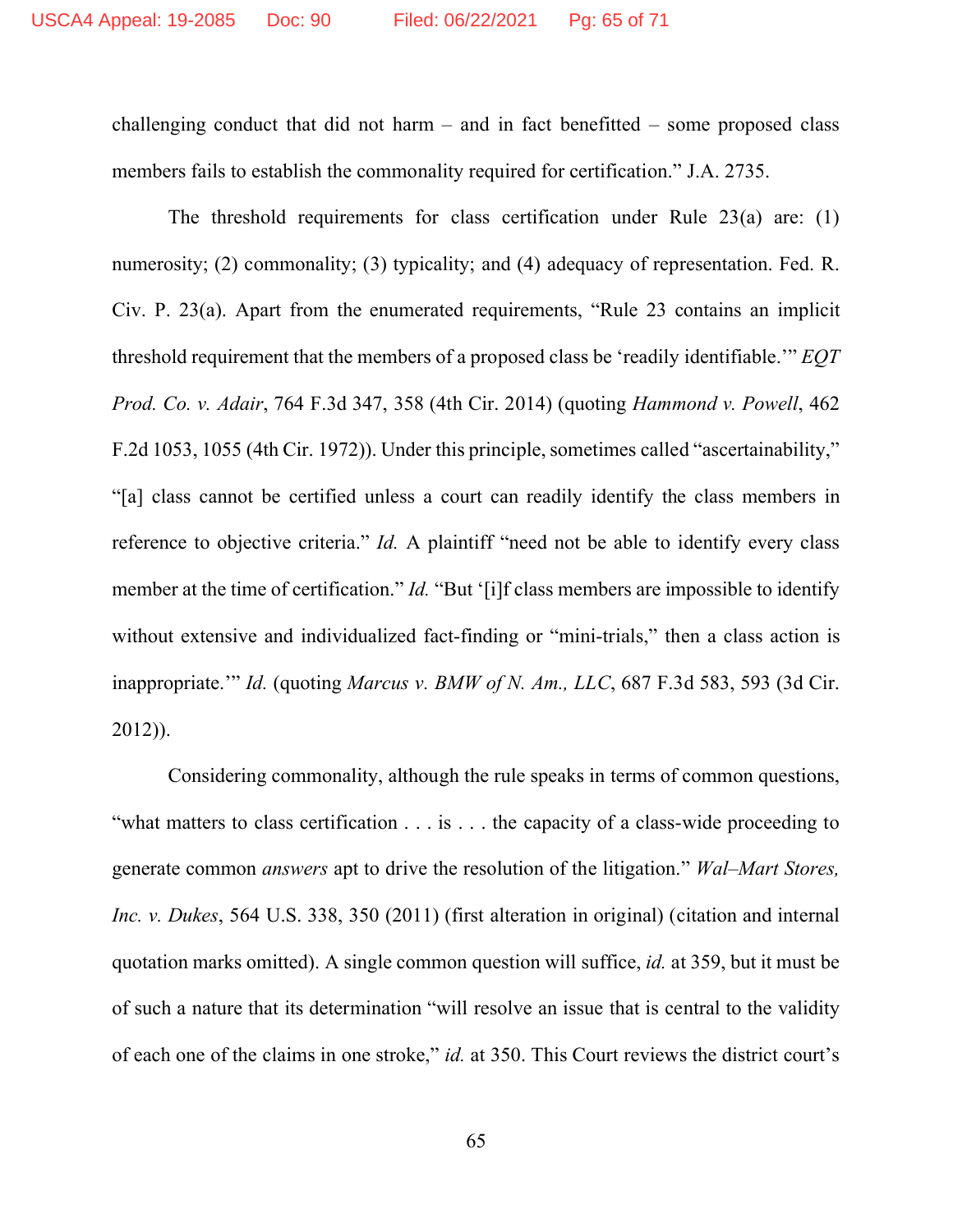certification decision for an abuse of discretion. *Doe v. Chao*, 306 F.3d 170, 183 (4th Cir. 2002).

The district court analyzed ascertainability and commonality too rigidly. Specifically, the district court hinged its lack-of-ascertainability determination on its perception of Peters' theory of financial injury. As explained above, however, Peters has withstood summary judgment on claims that support her request for certain equitable forms of relief on behalf of herself and the Plan: surcharge, disgorgement, and declaratory and injunctive remedies without regard to financial injury. Thus, the district court's basis for denying class certification as to surcharge, disgorgement, and declaratory and injunctive relief was erroneous. And the Plan's entitlement to a remedy of restitution has yet to be determined. 23

The same harms that would support Peters' request for equitable relief regarding surcharge, disgorgement, and declaratory and injunctive actions may be cognizable and identifiable in the ascertainability context, leading us to the conclusion that the class

<sup>23</sup> As previously established, Peters' individual claim for restitution fails. Although "a plaintiff's capacity to act as representative of the class is not ipso facto terminated when he loses his case on the merits," *Martinez-Mendoza v. Champion Int'l Corp.*, 340 F.3d 1200, 1215–16 (11th Cir. 2003), "[the Supreme Court] has repeatedly held [that] a class representative must be part of the class and possess the same interest and suffer the same injury as the class members," *E. Tex. Motor Freight Sys. Inc. v. Rodriguez*, 431 U.S. 395, 403 (1977) (citation and internal quotation marks omitted). Because Peters suffered no direct financial injury to support her individual claim for restitution on the merits, she cannot be a valid class representative to pursue this claim. *Lossia v. Flagstar Bancorp, Inc.*, 895 F.3d 423, 431 (6th Cir. 2018). We express no opinion on Peters' ability to operate as class representative as to the remaining claims, including those of the Plan. On remand, the district court should determine in the first instance whether Peters is qualified to serve as class representative as to those claims if it finds that the class action can be maintained.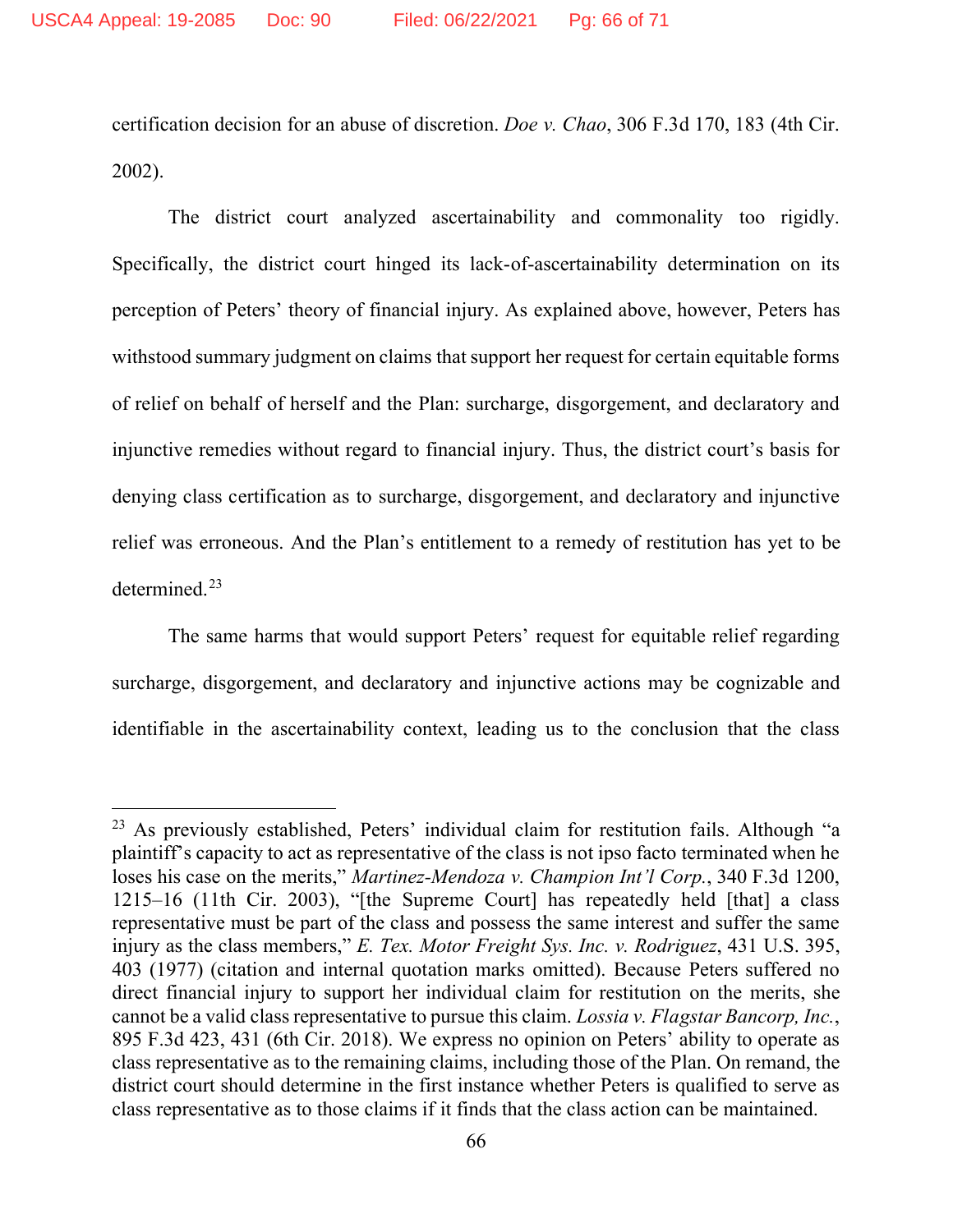members may also be ascertainable for those claims for relief. Indeed, the proposed class members appeared to be objectively identifiable based on Appellees' own data, as Peters identified 87,754 members who experienced a scenario such as hers, where they (or their plan) were charged Optum's administrative fee. J.A. 4313; *Krakauer v. Dish Network, L.L.C.*, 925 F.3d 643, 658 (4th Cir. 2019) (finding that proposed class was ascertainable as class-wide data allowed for identification on a "large-scale basis"). The district court's narrow focus on ascertainability (*i.e.*, only through the lens of Peters' financial injury theory) constituted an abuse of discretion regardless of Peters' ability to satisfy Rule 23 *in toto*. *E.g.*, *Hargrove v. Sleepy's LLC*, 974 F.3d 467, 481 & n.8 (3d Cir. 2020) (analyzing ascertainability, but "express[ing] no opinion on whether the other requirements for certification under Rule 23 [were] satisfied [because] . . . [t]he District Court did not consider the issue"). The district court must reexamine the ascertainability prong based on Peters' claims that survive the motions for summary judgment as explained previously.

The district court also abused its discretion at this stage when assessing commonality, stating that "the evidence indicates that, in the aggregate, the Aetna-Optum contracts saved plans and their participants millions of dollars," implying that Peters could not demonstrate that the proposed class members suffered the same injury. J.A. 2735 (emphasis omitted). Recall, though, that the district court's basis of analysis was erroneous as it failed to recognize the totality of the claims actually made. We believe, therefore, that Peters' proposed classes may be able to meet the commonality requirement when that requirement is reexamined based on the claims that survive the motions for summary judgment as explained previously. Indeed, there are common issues of law and fact,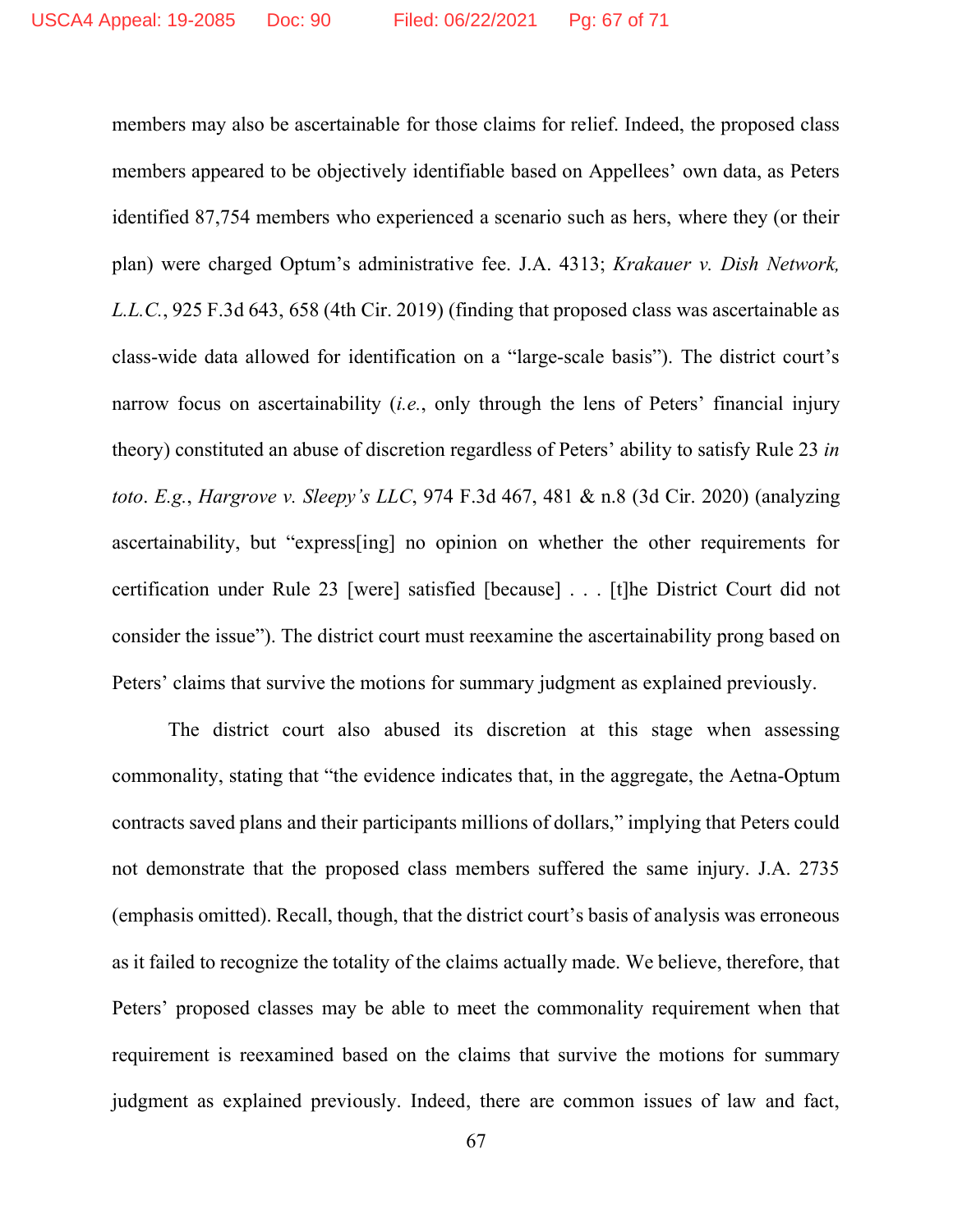including, for instance, whether Aetna was a fiduciary; whether it breached its duties to plans and plan participants by directing Optum to bury its administrative fee in the claims process; and whether its breach amounted to a harm as to the particular plan and plan participants. *See In re Schering–Plough Corp. ERISA Litig.*, 589 F.3d 585, 597 (3d Cir. 2009) (finding the commonality requirement met where the following common questions were identified: "whether the defendants were fiduciaries; whether defendants breached their duties to the Plan by failing to conduct an appropriate investigation into the continued investment in Schering-Plough stock;" whether they failed to adequately to monitor the plan's investment committee; whether they failed to hire independent fiduciaries; and whether their breaches caused plan losses). These types of common questions may be sufficient to meet the commonality requirement, as they may "generate common answers apt to drive the resolution" of the Appellees' liability. *Wal-Mart*, 564 U.S. at 350 (citation and emphasis omitted).

Appellees respond that these queries cannot be answered with common evidence because of varying EOBs, plans, and damages. While these distinctions among proposed class members may affect the dollar amount or scope of the available remedies, they do not reflexively defeat class certification when the underlying harm derives from the same common contention—that Appellees' fee-shifting scheme breached the terms of the applicable Plan and constituted a breach of fiduciary duty. As noted earlier, we fail to see how surcharge, disgorgement, or declaratory and injunctive relief would necessarily be foreclosed here in a class context based on the record to date. Indeed, the district court could limit the common questions to eliminate or streamline those without proven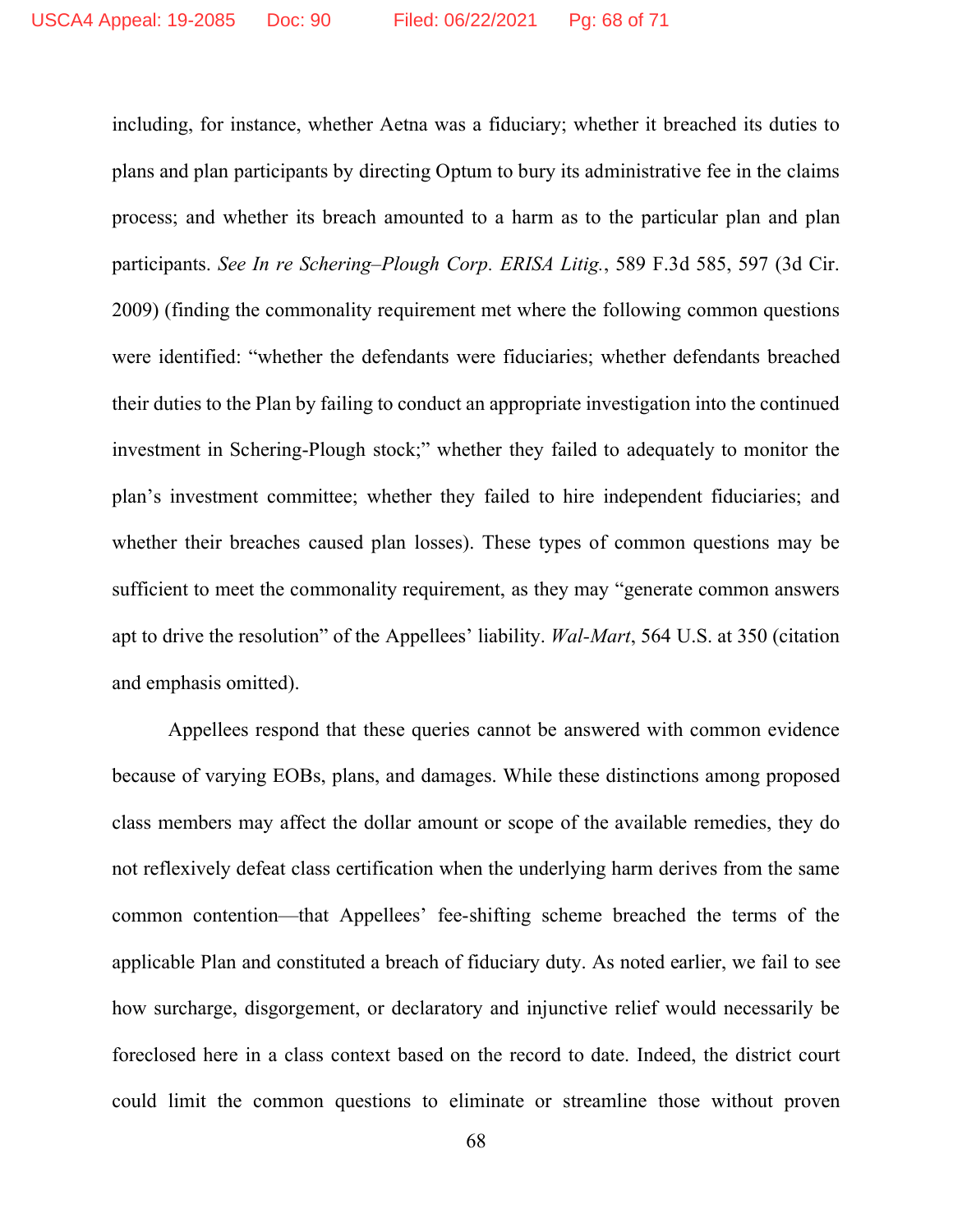commonality. And if Peters' theories depend on distinct proof or legal questions common to some but not all class members, then subclasses may be created for purposes of case management. *See* Fed. R. Civ. P 23(c)(5), (d); 3 William B. Rubenstein, *Newberg on Class Actions* § 7:32 (5th ed. Dec. 2020 update) (noting that Rule 23(d) "authorize[s] a class action court to create subclasses for management purposes" and "expedite resolution of the case by segregating a distinct legal issue that is common to some members of the existing class" (alterations omitted)). And, as in any class proceeding, it remains for a determination on the facts presented which plans fit, or fail to fit, in a given class.

Appellees finally contend that Peters' proposed classes cannot meet the far more demanding standard in the predominance requirement under Rule 23(b). However, there is no need to decide this inquiry at this point, as Rule 23(b) was not addressed by the district court. On remand, the district court would need to consider anew whether all the requirements of Rule 23(a) are met before proceeding to consider any of the Rule 23(b) requirements. *E.g.*, *EQT Prod.*, 764 F.3d at 367 (considering the commonality requirement and explaining that "[w]e do not decide today whether the disparate practices identified by the defendants are sufficient to defeat the predominance requirement"). We express no opinion on Peters' ability to meet the full criteria of Rule 23 on remand, but nonetheless conclude that it was an abuse of discretion for the district court to disregard the available equitable remedies in support of its conclusion that Peters' proposed classes failed to meet the commonality requirement for purposes of Rule 23(a) at this stage.

Accordingly, we vacate and remand the district court's order denying class certification, so that the district court may consider anew its analysis of all the Rule 23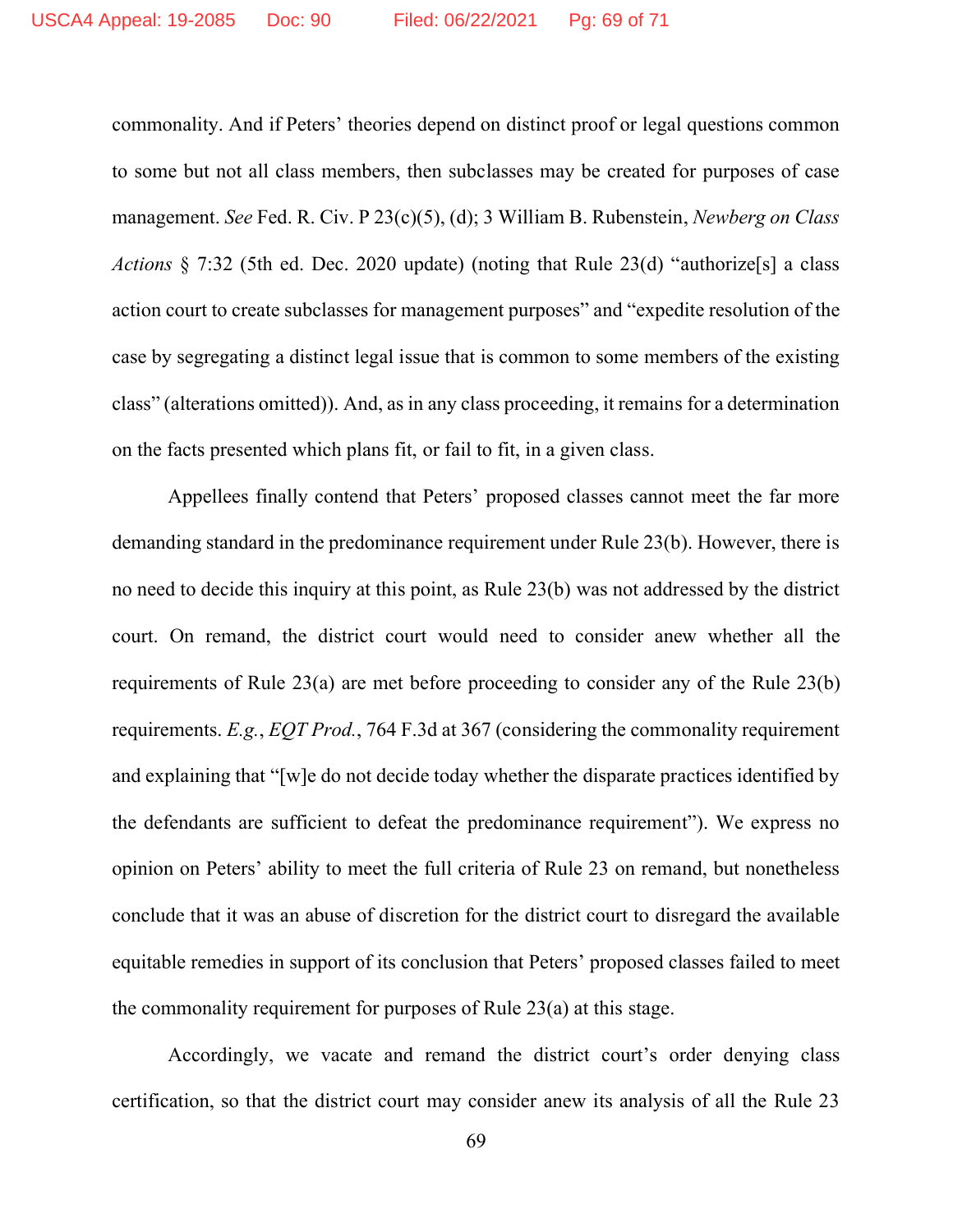requirements in conformity with this opinion. *E.g.*, *Wagner v. NutraSweet Co.*, 95 F.3d 527, 534 (7th Cir. 1996) ("[T]he court's decision to deny certification was affected by his [erroneous summary judgment] ruling, which we have reversed . . . . We therefore also vacate the court's order denying certification so that it can be reviewed in light of our ruling here.").

#### IV.

For the foregoing reasons, we hold that Peters experienced no direct financial injury as a result of Appellees' use of the bundled rate in the claims process. Based on her inability to demonstrate a direct financial injury, we affirm the district court's judgment on Peters' personal claim for restitution under  $\S$  502(a)(1) and (3). However, as we are unable to conduct appellate review of Peters' restitution claim on behalf of the Plan under § 502(a)(2), we vacate and remand that claim to the district court for development of the record as necessary and resolution in the first instance under *Donovan*.

As for Peters' claims for surcharge, disgorgement, and declaratory and injunctive relief, which do not require a showing of direct financial injury, we are persuaded that she has produced sufficient evidence for a reasonable factfinder to conclude that Aetna was operating as a functional fiduciary under ERISA and breached its fiduciary duties. We also conclude there is sufficient evidence in the record upon which a reasonable factfinder could find that Optum was acting as a party in interest engaged in prohibited transactions, but not as a fiduciary. We therefore reverse the district court's judgment as to Peters' claims for surcharge, disgorgement, and declaratory and injunctive relief under  $\S$  502(a)(1) and (3),